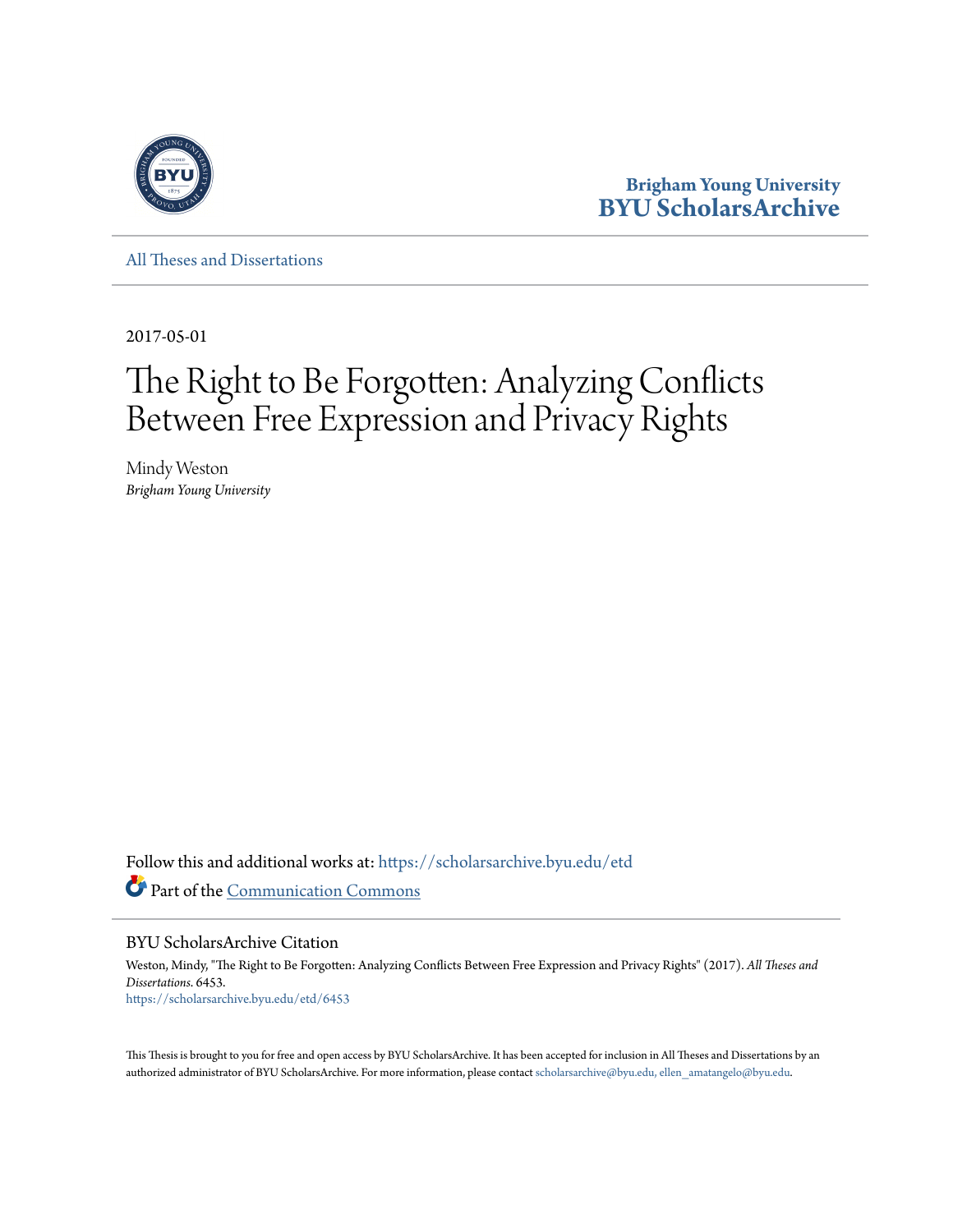The Right to Be Forgotten: Analyzing Conflicts Between Free

Expression and Privacy Rights

Mindy Weston

A thesis submitted to the faculty of Brigham Young University in partial fulfillment of the requirements for the degree of

Master of Arts

Edward L. Carter, Chair Tom Robinson L. Clark Callahan

School of Communications

Brigham Young University

Copyright © 2017 Mindy Weston All Rights Reserved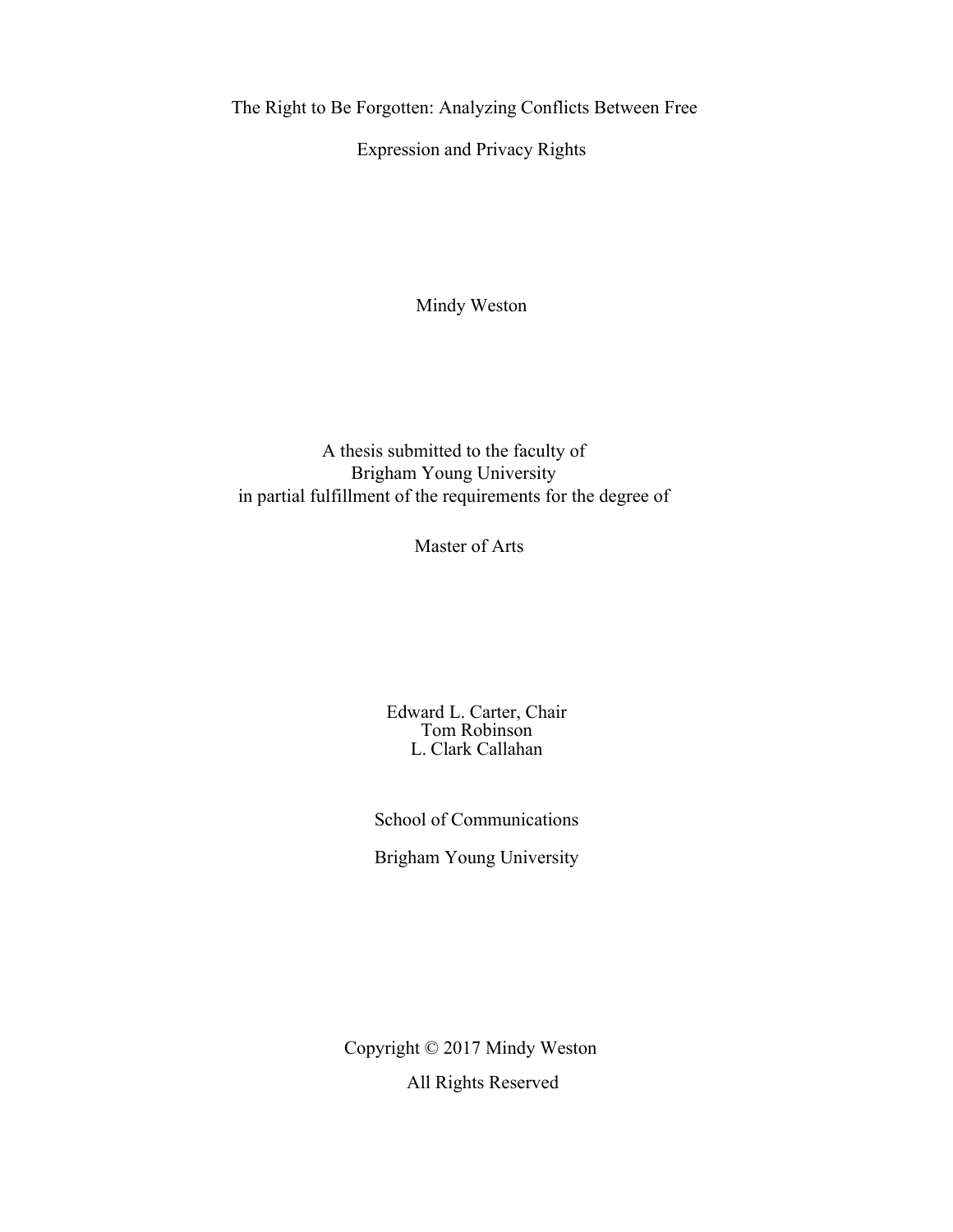#### ABSTRACT

#### The Right to Be Forgotten: Analyzing Conflicts Between Free Expression and Privacy Rights

#### Mindy Weston School of Communications, BYU Master of Arts

 As modern technology continues to affect civilization, the issue of electronic rights grows in a global conversation. The right to be forgotten is a data protection regulation specific to the European Union but its consequences are creating an international stir in the fields of mass communication and law. Freedom of expression and privacy rights are both founding values of the United States which are protected by constitutional amendments written before the internet also changed those fields. In a study that analyzes the legal process of when these two fundamental values collide, this research offers insight into both personal and judicial views of informational priority. This thesis conducts a legal analysis of cases that cite the infamous precedents of *Melvin v. Reid* and *Sidis v. F-R Pub. Corp*., to examine the factors on which U.S. courts of law determine whether freedom or privacy rules.

Keywords: freedom of expression, privacy rights, right to be forgotten, General Data Protection Regulation, electronic data control, data controllers, data processors, personal data control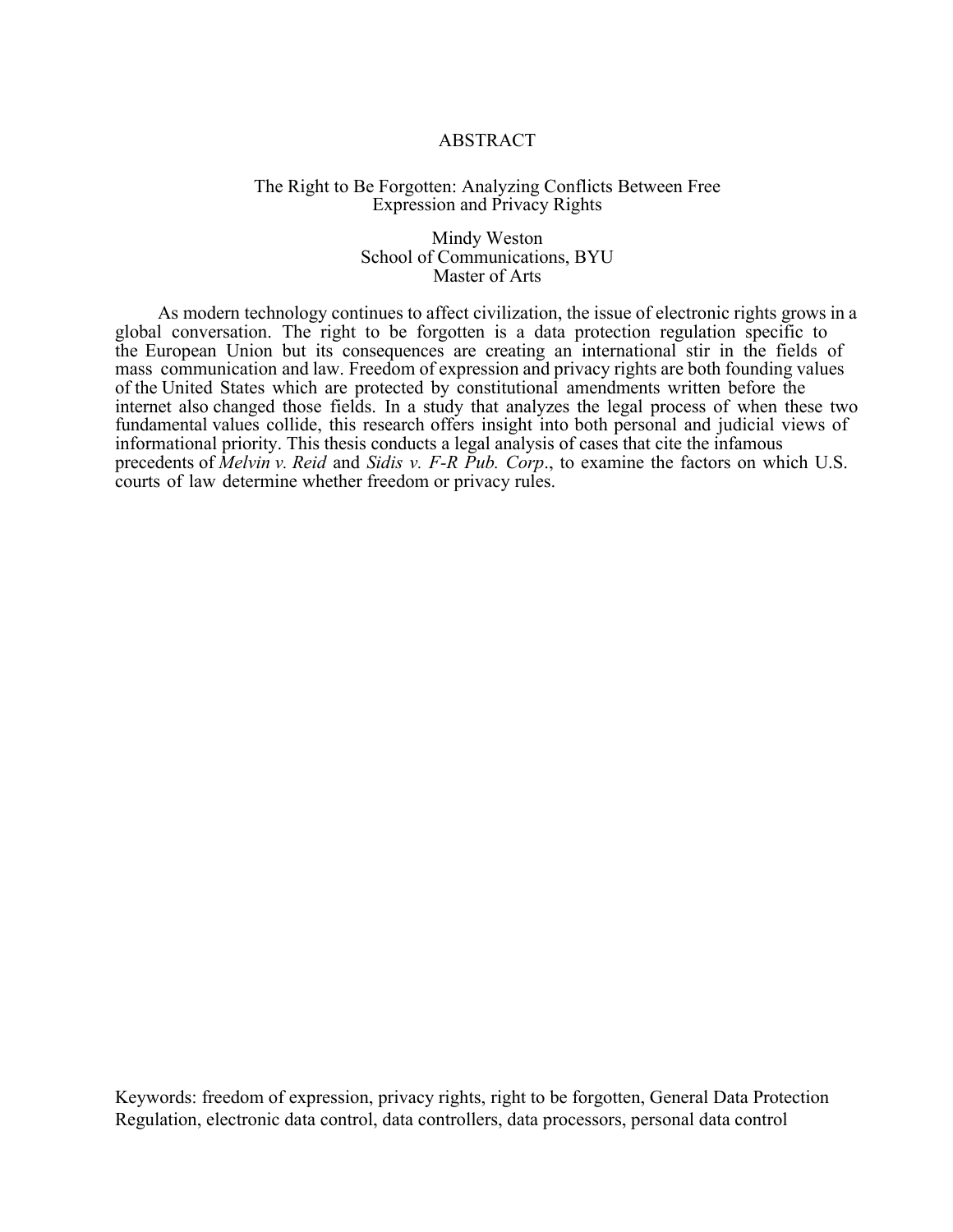<span id="page-3-0"></span>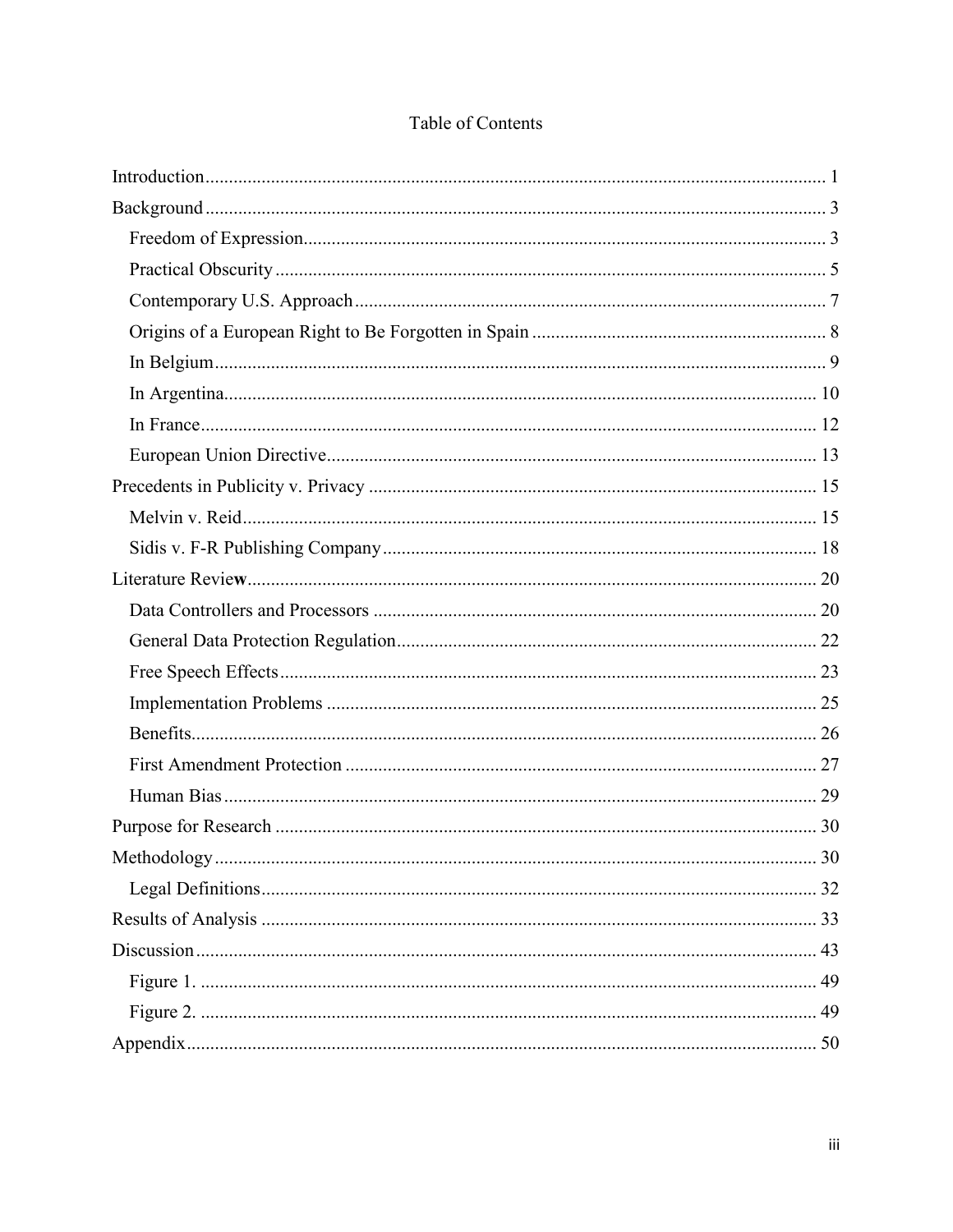#### Introduction

Scholars have concluded that focusing on and achieving goals requires selective or directed forgetting.<sup>[1](#page-4-0)</sup> They have also found that remembering and forgetting are accomplished through the same mechanism in the brain and are equally essential to normal functioning.<sup>[2](#page-4-1)</sup> "The human memory is infuriating. Not having control over which memories are stored and how they are recalled is an upsetting cognitive limitation. It's as if our subconscious mind is writing our own personal history in spite of us."<sup>[3](#page-4-2)</sup> Social science can also explain that accomplishments are dependent on more than brain function as individuals are affected by myriad variables including media. It sees further effect in the manner of and levels of exposure as well as the environment in which exposure takes place. If those effects contribute to belief formation and human mentality evolves, then opinions are transient—they exist in a particular place at a particular time—and arriving at those opinions is dependent on the nature of human beings who are completely dependent on their social environment.<sup>[4](#page-4-3)</sup>

With the advent of the internet, that environment has reached another level of impact. A tool of self-preservation is found in motivated forgetting where autobiographical memories are normally crafted into an ever-evolving and empowering life story. [5](#page-4-4) That story is what self-aware humans have an interest in managing and it could be considered normal to want selfpresentation, however public, to be a reflection of how individual character is self-defined. The issues around electronic rights arose from individual desires to determine the development of their life in an autonomous way without being perpetually or periodically stigmatized as a

<span id="page-4-1"></span><span id="page-4-0"></span><sup>&</sup>lt;sup>1</sup> Edward L. Carter, *Practical Obscurity and "Free Expression in the U.S.A.,"* (forthcoming 2017).  $^2$  *Id*.

<span id="page-4-2"></span><sup>3</sup> George Dvorsky, *Is a perfect memory a blessing or a curse?* at http://www.sentientdevelopments.com/2008/05/isperfect-memory-blessing-or-curse.html

<span id="page-4-3"></span><sup>4</sup> John Locke, Some Thoughts Concerning Education (1824).

<span id="page-4-4"></span><sup>5</sup> Dvorsky, *supra* note 3.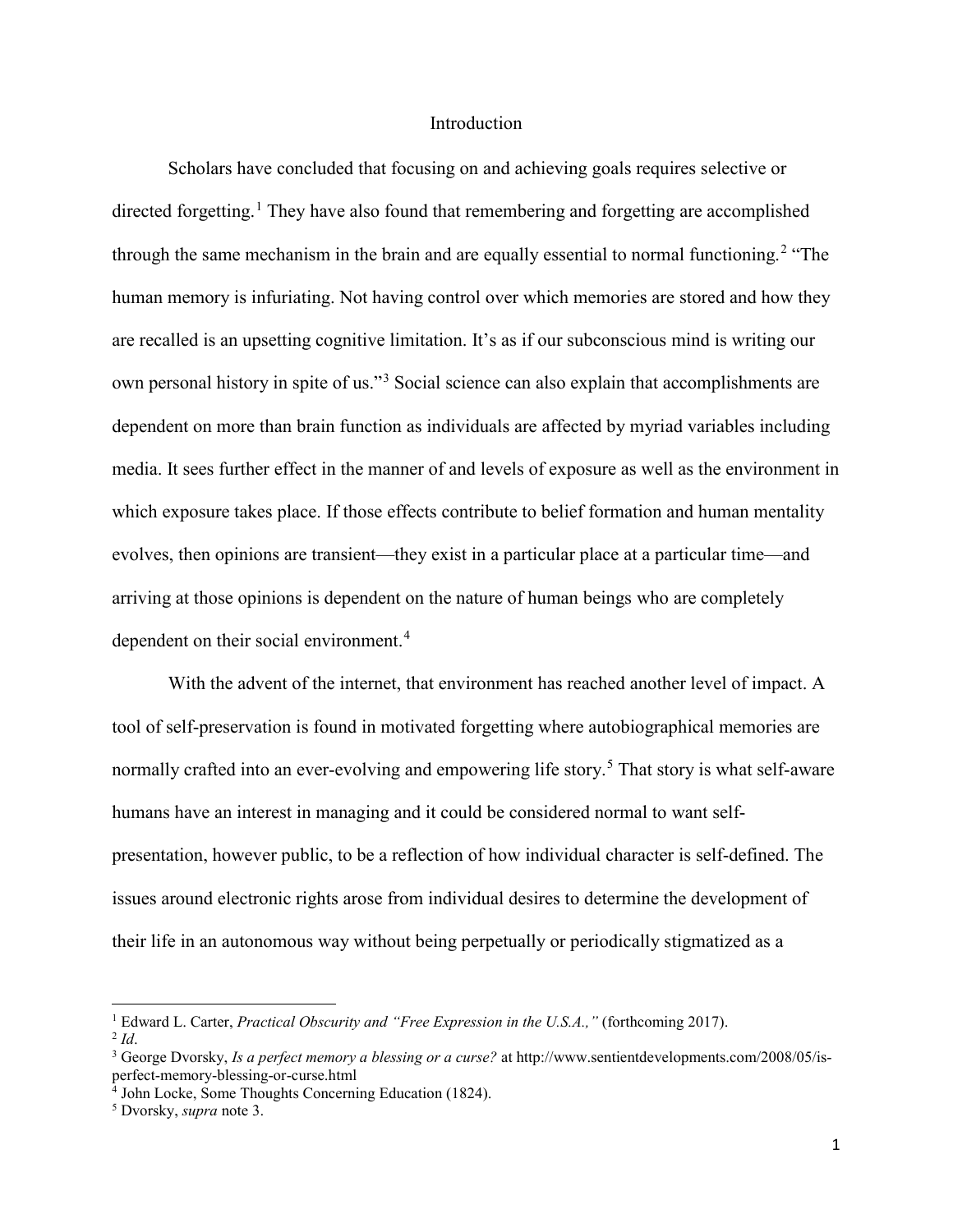consequence of a specific action performed in the past. [6](#page-5-0) The right to be forgotten is an emerging legal concept which opens the lines of communication about individuals having control over their online identities by demanding that internet search engines remove certain results.<sup>[7](#page-5-1)</sup>

Central to this issue is privacy which fugitive Edward Snowden says is the foundation of all other rights. He posits that "privacy is the right to the self, the right to a free mind and that freedom of speech doesn't mean very much…if you can't try out in a safe space, among friends, without the judgement of external society, what it is that you actually think...unless you have that protected space."[8](#page-5-2) Snowden also finds that "privacy is not intended for the majority, that's not where it derives its value; politicians don't need privacy, they're already powerful, they can already defend themselves. Minorities. Vulnerable populations. People who are a little bit different and little bit unusual, people who don't fit in even in small ways—if you disagree with the majority opinion—you are the one who privacy is for."[9](#page-5-3)

While the media offers an arena for all genres of dialogue, people can easily forget the humanity of each other based on what they see on and learn from the internet. If the essential mechanism of balanced remembering and forgetting is unbalanced by one or the other being stronger, it follows that normal functioning in social environments might be impaired or at least interrupted. If humans are tied to aspects that force disproportion, such as private data that refuses to be removed from a public setting, it opens the discussion of whether rights are being

<span id="page-5-0"></span><sup>6</sup> Alessandro Montelero, *The EU Proposal for a General Data Protection Regulation and the Roots of the 'Right to Be Forgotten'*. Computer Law & Security Review, 229-235.<br><sup>7</sup> Edward L. Carter, *The Right to Be Forgotten*, Oxford Research Encyclopedia of Communication (November 2016)

<span id="page-5-1"></span>at http://communication.oxfordre.com/view/10.1093/acrefore/9780190228613.001.0001/acrefore-9780190228613 e-189

<span id="page-5-3"></span><span id="page-5-2"></span><sup>8</sup> Edward Snowden, YouTube*, Snowden Live: Snowden Q&A on how US election affects your privacy, his pardon.* November 10, 2016.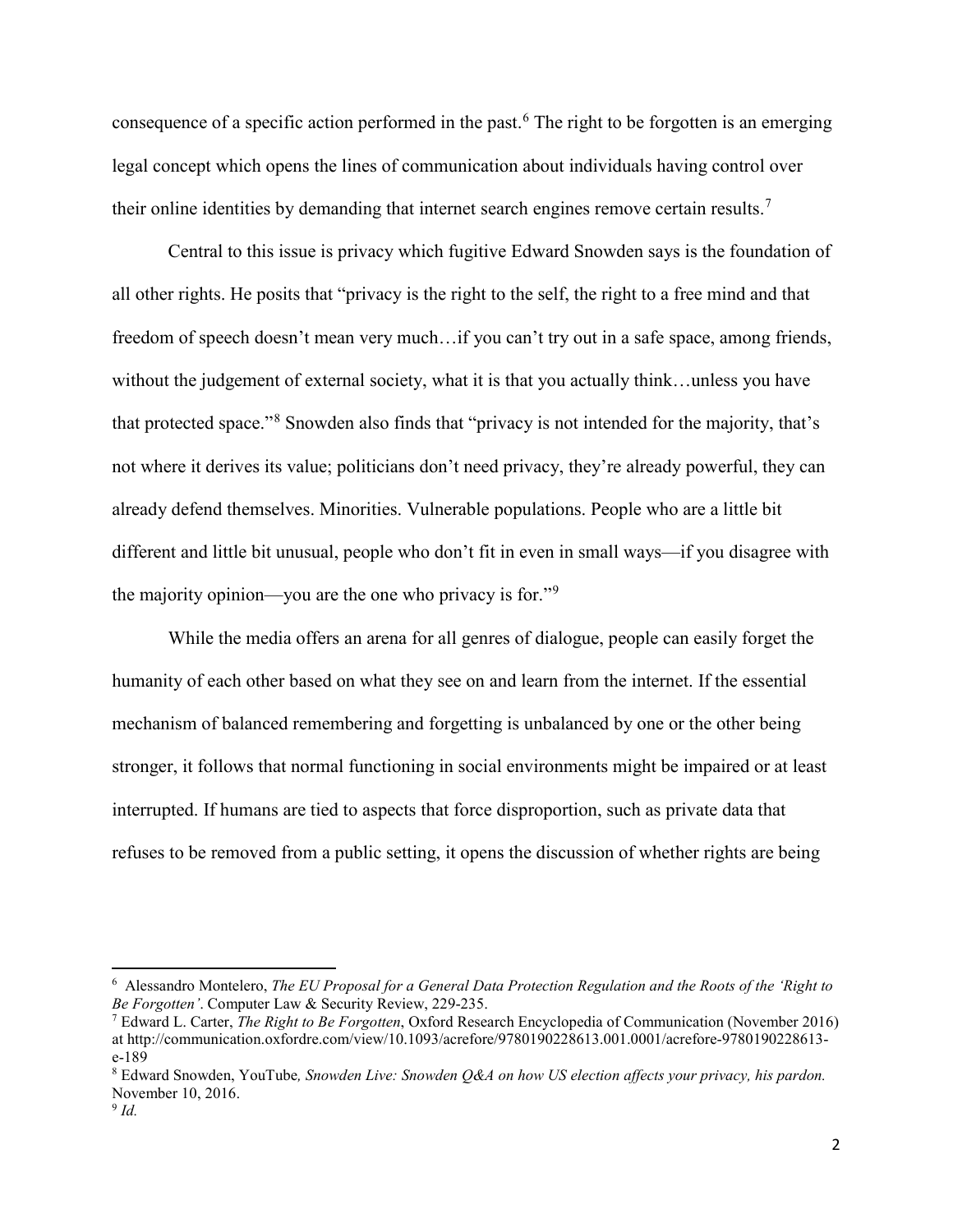violated. For that reason, the European Union introduced its General Data Protection Regulation and specifically included the right to be forgotten.

Identified as a problem in America today is that the technology which is supposed to bring us together is actually isolating us into echo chambers and driving us further apart.<sup>[10](#page-6-2)</sup> In consideration of fallible human nature and progressing by learning from experience, the idea of an internet safety net where individuals have the right to protect themselves from their past mistakes and from risks of being socially engaged for the purpose of achieving goals, is something to consider.

This thesis will accomplish that by looking at free expression and privacy rights from a legally conflicted perspective of value. Both are fundamentally protected by the constitution but situations arise where they clash and invoke judicial process. The purpose of this study is to examine that process, determine influential factors that weigh on court decisions, and comparatively analyze the idea of a right to be forgotten under U.S. law. Beginning with a background that defines the elements in play, considering examples set by other nations, reviewing existing scholarship, then conducting legal analysis, this study will offer an explanation of what happens when free expression and privacy rights confront each other for priority.

#### Background

#### <span id="page-6-1"></span><span id="page-6-0"></span>*Freedom of Expression*

The First Amendment to the Constitution of the United States says, "Congress shall make no law respecting an establishment of religion, or prohibiting the free exercise thereof; or

<span id="page-6-2"></span> $10$  Trent Lapinski, Dear democrats, read this if you do not understand why Trump won, at https://medium.com/@trentlapinski/dear-democrats-read-this-if-you-do-not-understand-why-trump-won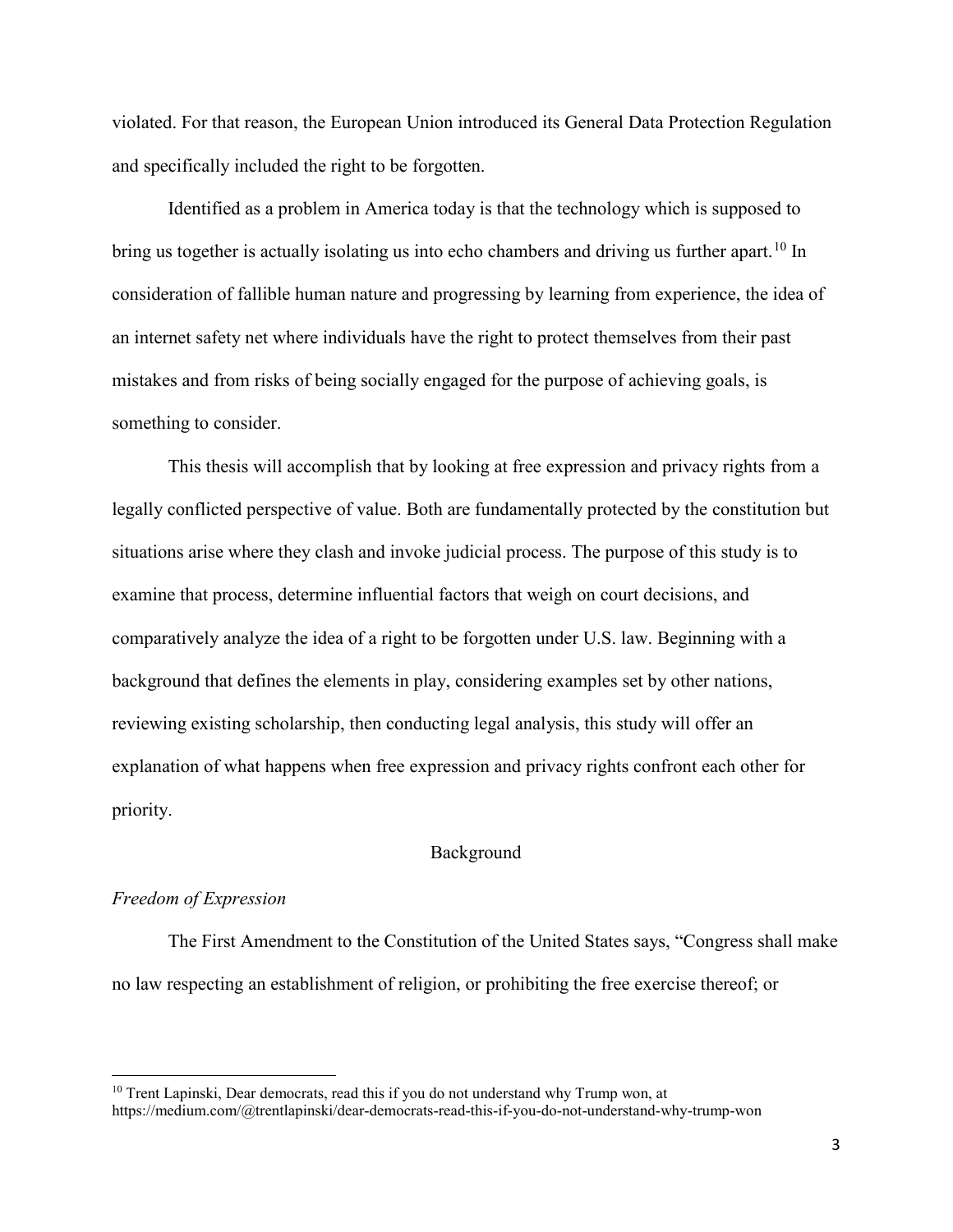abridging the freedom of speech, or of the press; or the right of the people peaceably to assemble, and to petition the Government for a redress of grievances."[11](#page-7-0)

Free speech lies at the center of the First Amendment and it has been argued that the primary reason for its protection is to advance democratic self-governance.<sup>[12](#page-7-1)</sup> It has also been argued that all the protections in the First Amendment are not independent rights but are deeply interrelated and overlapping, making it impossible to understand how they function in that vision without considering their interrelationship.<sup>[13](#page-7-2)</sup> The early great debates were entirely focused on press freedom with free speech as a derivative and that regard has given rise to the recent broad debates<sup>14</sup> which now include the internet factor.

Free speech imposes itself as the unique and real cornerstone of democracy and the First Amendment has been construed so the internet is fully within its safeguards.<sup>[15](#page-7-4)</sup> Nevertheless, researchers still wonder what rules should be set up for the internet and what the goals of those rules might be.[16](#page-7-5)

Media boundaries were debatable until a 1964 precedent was set in a landmark case where the Supreme Court ruled in favor of press freedom.<sup>[17](#page-7-6)</sup> The lasting impact of *New York Times Co. v. Sullivan* stems from the rule of actual malice wherein news media can criticize public officials without fear of liability because only defamatory errors that are knowingly or recklessly false can support a libel verdict.<sup>18</sup>

<span id="page-7-0"></span><sup>11</sup> U.S. CONST. amend. I.

<span id="page-7-1"></span><sup>12</sup> Ashutosh Bhagwat, *The Democratic First Amendment*, 110 Nw. U. L. Rev. 5 (2016).

<span id="page-7-2"></span><sup>13</sup> *Id.*

<span id="page-7-3"></span><sup>14</sup> *Id.*

<span id="page-7-4"></span><sup>15</sup> Giovana De Minico, *Towards an Internet Bill of Rights,* 37 Loy. L.A. Int'l & Comp. L. Rev. 1 (2015). <sup>16</sup> *Id.*

<span id="page-7-6"></span><span id="page-7-5"></span><sup>17</sup> The New York Times Co. v. Sullivan, 376 U.S. 254 (1964).

<span id="page-7-7"></span><sup>18</sup> David G. Savage, *In New York Times Co. v. Sullivan, the Supreme Court Got it Right—Then and Now*, 48 Ga. L. Rev. 865 (2014).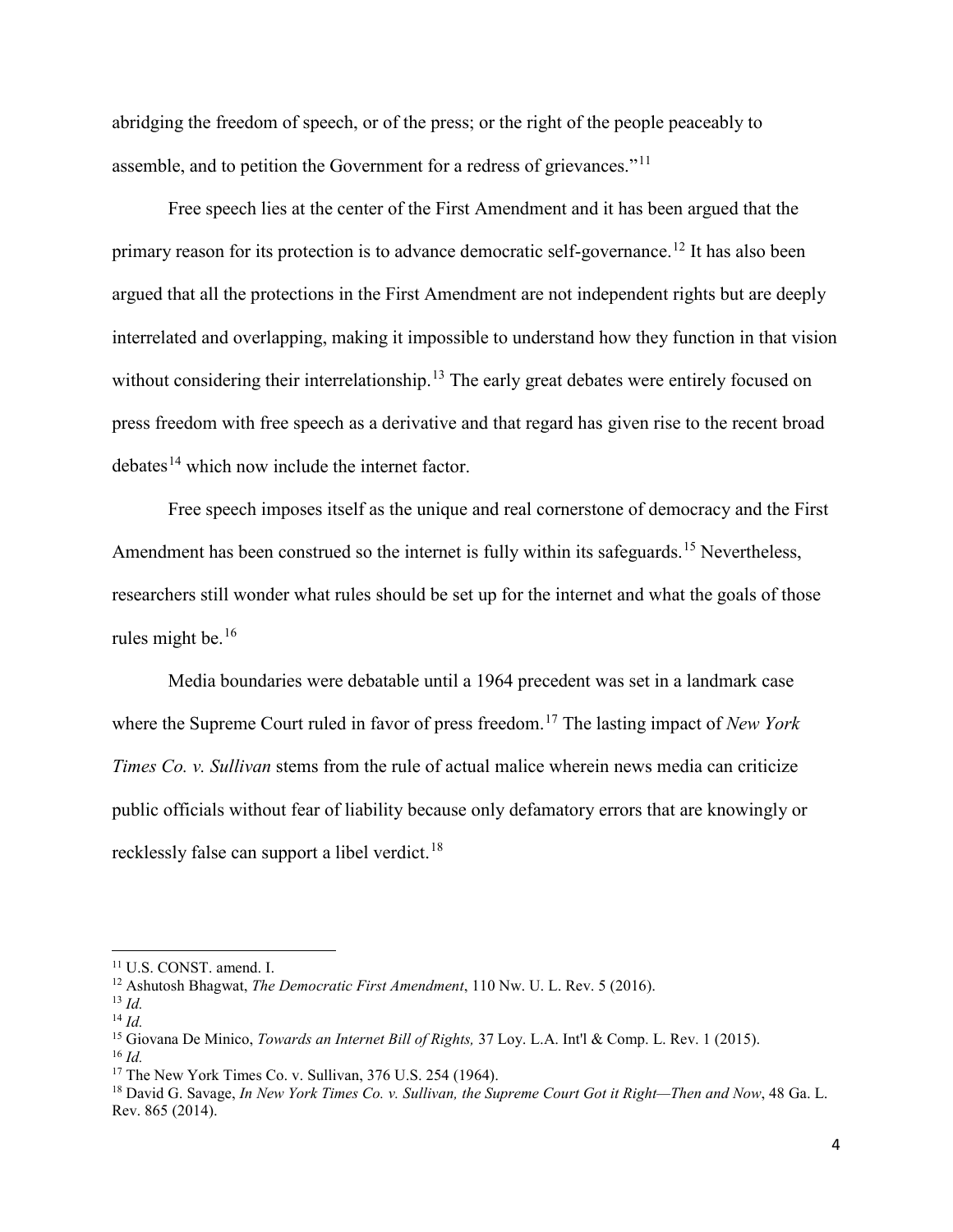The Public Safety Commissioner in Montgomery, Alabama, found inaccurate criticisms of police actions as published in the New York Times to be defamatory.[19](#page-8-1) Interestingly, his name was not specifically mentioned and for this reason, the Times refused to publish a retraction.<sup>[20](#page-8-2)</sup> The paper told L. B. Sullivan it was puzzled as to how the statements were a reflection of him and that he was more than welcome to explain but instead his response was a lawsuit.<sup>[21](#page-8-3)</sup> Justice Brennan wrote in a majority opinion for the Supreme Court that erroneous statements are inevitable in free debate and must be protected if freedoms of expression are to have the breathing space they need to survive.<sup>[22](#page-8-4)</sup>

The New York Times published an editorial on the  $50<sup>th</sup>$  anniversary of the revolutionary ruling to celebrate the court rejecting virtually any attempt to squelch even false criticism of public officials as being antithetical to the central meaning of the First Amendment.[23](#page-8-5) Our current understanding of press freedom is largely due to the core observations and unchallenged principles of this case.<sup>[24](#page-8-6)</sup> However, the internet has turned everyone into a worldwide publisher capable of calling public officials instantly to account for their actions, and also of ruining reputations with the click of a mouse.<sup>[25](#page-8-7)</sup>

#### <span id="page-8-0"></span>*Practical Obscurity*

At present, one alternative that Americans have to the European right to be forgotten is the concept of practical obscurity. Considered a landmark case in advocacy for data privacy is *U.S. Department of Justice v. Reporters Committee for Freedom of the Press*, a Freedom of

 $\overline{a}$ 

<span id="page-8-1"></span><sup>19</sup> *Sullivan*, 376 U.S. 254.

<span id="page-8-2"></span><sup>20</sup> *Id.*

<span id="page-8-3"></span><sup>21</sup> *Id.*

<span id="page-8-4"></span><sup>22</sup> Savage, *supra* note 18.

<span id="page-8-6"></span><span id="page-8-5"></span><sup>23</sup> The Editorial Board of the New York Times, New York, *The Uninhibited Press: 50 years later*, (March 9, 2014). <sup>24</sup> *Id.*

<span id="page-8-7"></span><sup>25</sup> *Id.*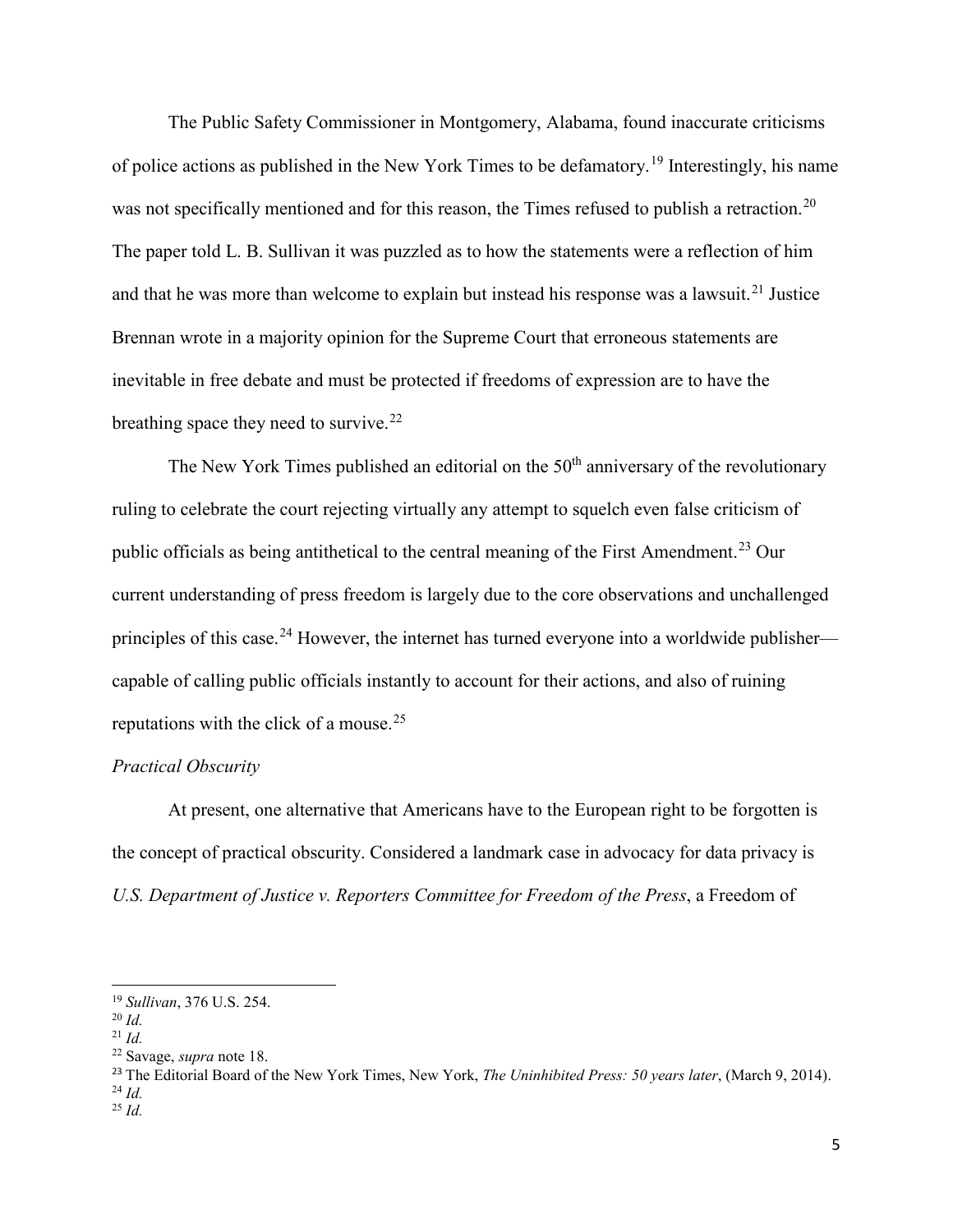Information Act case which addressed issues related to the privacy interests in public records.<sup>[26](#page-9-0)</sup> The Reporters Committee wanted the rap sheet of an alleged mobster but the Department of Justice denied the request based on both common law and literal understandings of privacy as individual control of information concerning his or her person.<sup>[27](#page-9-1)</sup> The Supreme Court cited Webster's Dictionary to define that private information is intended for or restricted to the use of a particular person or group or class of persons and not freely available to the public. $^{28}$  $^{28}$  $^{28}$ Reasoning that practical obscurity is information not easily accessible even though it may be public such as arrest records,<sup>[29](#page-9-3)</sup> the court further distinguished between scattered disclosure of public information pieces found by searching various courthouses and the summary from a single database.<sup>[30](#page-9-4)</sup> The difference is substantial because a computer can accumulate and store information that would otherwise be forgotten long before a person turns age 80 when any FBI rap sheets are discarded.<sup>[31](#page-9-5)</sup>

The relevance of this case was not in the level of public interest for the information which the court admitted existed, noting that public records found independently have no privacy claim against media, but it was the simple judicial finding that the media could not use the Freedom of Information Act to obtain the information.<sup>[32](#page-9-6)</sup> So while the United States has not adopted the right to be forgotten, there is legal precedent for the idea that some public information should nonetheless not be made too easily accessible.<sup>[33](#page-9-7)</sup>

<span id="page-9-0"></span><sup>26</sup> Ashley Messenger, *What Would a 'Right to Be Forgotten' Mean for Media in the United States?* 29-JUN Comm. Law. 29 (2012).

<span id="page-9-1"></span><sup>&</sup>lt;sup>27</sup> U.S. Department of Justice v. Reporters Committee for Freedom of the Press, 489 U.S. 749 (1989).

<span id="page-9-2"></span><sup>28</sup> Messenger, *supra* note 26.

<span id="page-9-3"></span><sup>29</sup> Hannah Bergman, *Out of Sight, Out of Bounds*, at http://www.rcfp.org/browse-media-law-resources/news-medialaw/news-media-and-law-spring-2009/out-sight-out-bounds

<span id="page-9-4"></span><sup>30</sup> Messenger, *supra* note 26.

<span id="page-9-5"></span><sup>31</sup> *Id.*

<span id="page-9-6"></span><sup>32</sup> *Id.*

<span id="page-9-7"></span><sup>33</sup> Carter, *supra* note 1.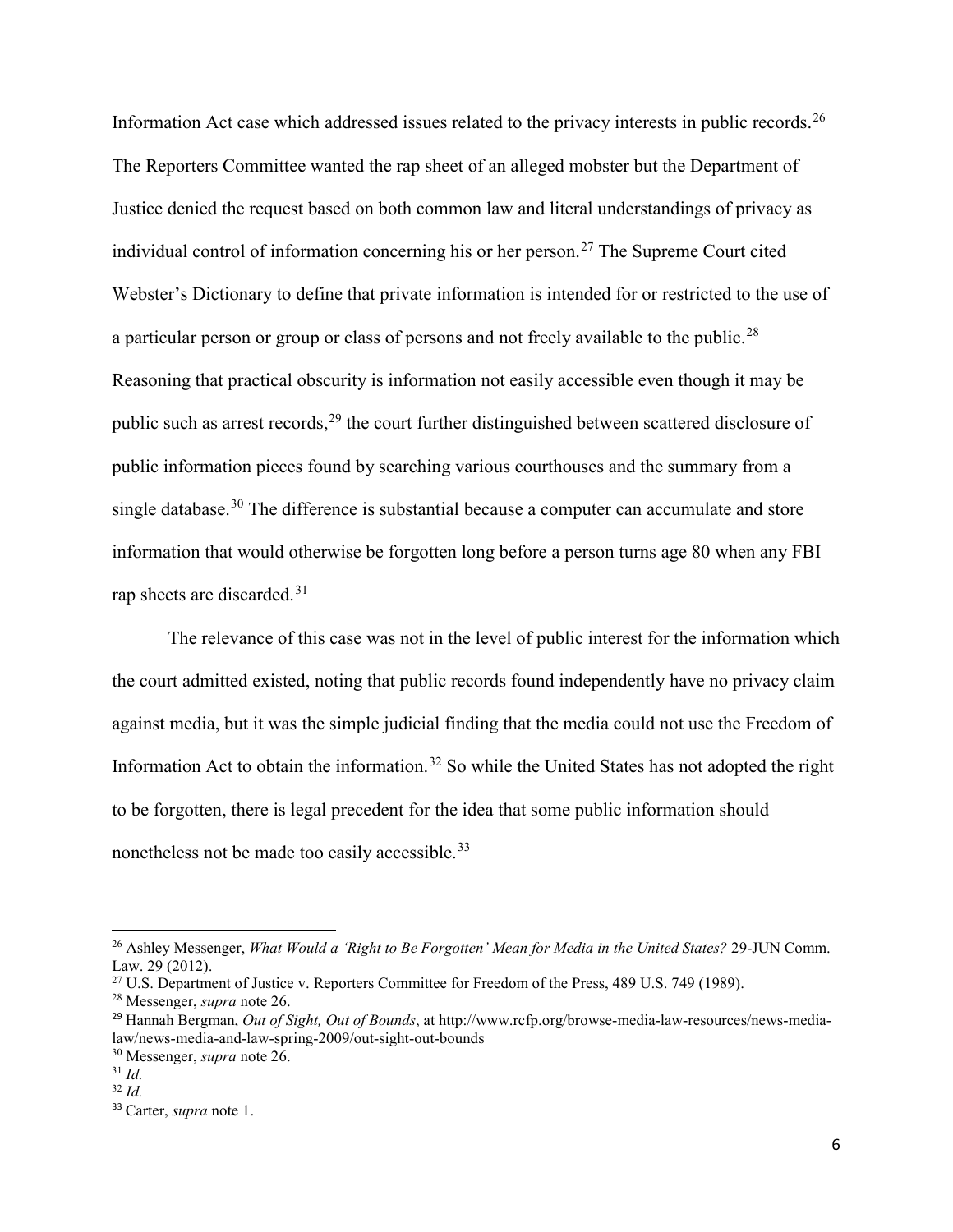#### <span id="page-10-0"></span>*Contemporary U.S. Approach*

In 2010, Lorraine Martin was arrested and charged with various drug-related offenses.<sup>[34](#page-10-1)</sup> Three local newspapers, all owned by the same corporation, published online accounts of the story including that police suspected a drug ring was operating from the home based on tips her sons sold marijuana, and that law enforcement confiscated 12 grams of cannabis, scales, and trace amounts of cocaine. While Martin conceded the facts were true at the time of publication, the state of Connecticut did not pursue charges and the case was dismissed so her claim was that the reports became false and defamatory. Based on the local erasure statute, Martin asked all three publications to remove the accounts of her arrest from their websites. When they refused, she filed several causes of action including libel and invasion of privacy. The district court ruled in favor of press freedom finding that erasure laws cannot alter historical facts. On appeal, Martin reiterated her argument that after her case was nolled, the articles became untrue. The higher court still found no merit in that argument because Martin did not dispute the fact that she was arrested. The judge could only offer that reasonable readers will understand how some people get arrested when they are not guilty.<sup>[35](#page-10-2)</sup> This case is an example that the U.S. prizes the right to free expression above many fundamental human rights, including privacy.<sup>[36](#page-10-3)</sup>

When the European Union adopted a definition of the right to be forgotten in 2015, legal researchers dove into analysis.<sup>[37](#page-10-4)</sup> Their interpretations range from strongly encouraging the deletion of challenged content even if legally groundless,<sup>[38](#page-10-5)</sup> to opining the law-making process

 $\overline{\phantom{a}}$ 

<span id="page-10-5"></span><span id="page-10-4"></span><sup>37</sup> Daphne Keller, *The Final Draft of Europe's 'Right to Be Forgotten' Law*, 2015 at http://cyberlaw.stanford.edu/blog/2015/12/final-draft-europes-right-be-forgotten-law <sup>38</sup> *Id.*

<span id="page-10-1"></span><sup>34</sup> Martin v. Hearst Corporation, 777 F.3d 546 (2d Cir. 2015).

<span id="page-10-2"></span><sup>35</sup> *Id.*

<span id="page-10-3"></span><sup>36</sup> Julia Kerr, *What is a Search Engine? The Simple Question the Court of Justice of the European Union Forgot to Ask and What it Means for the Future of the Right to Be Forgotten*, Chicago Journal of International Law, 17(1) 2016.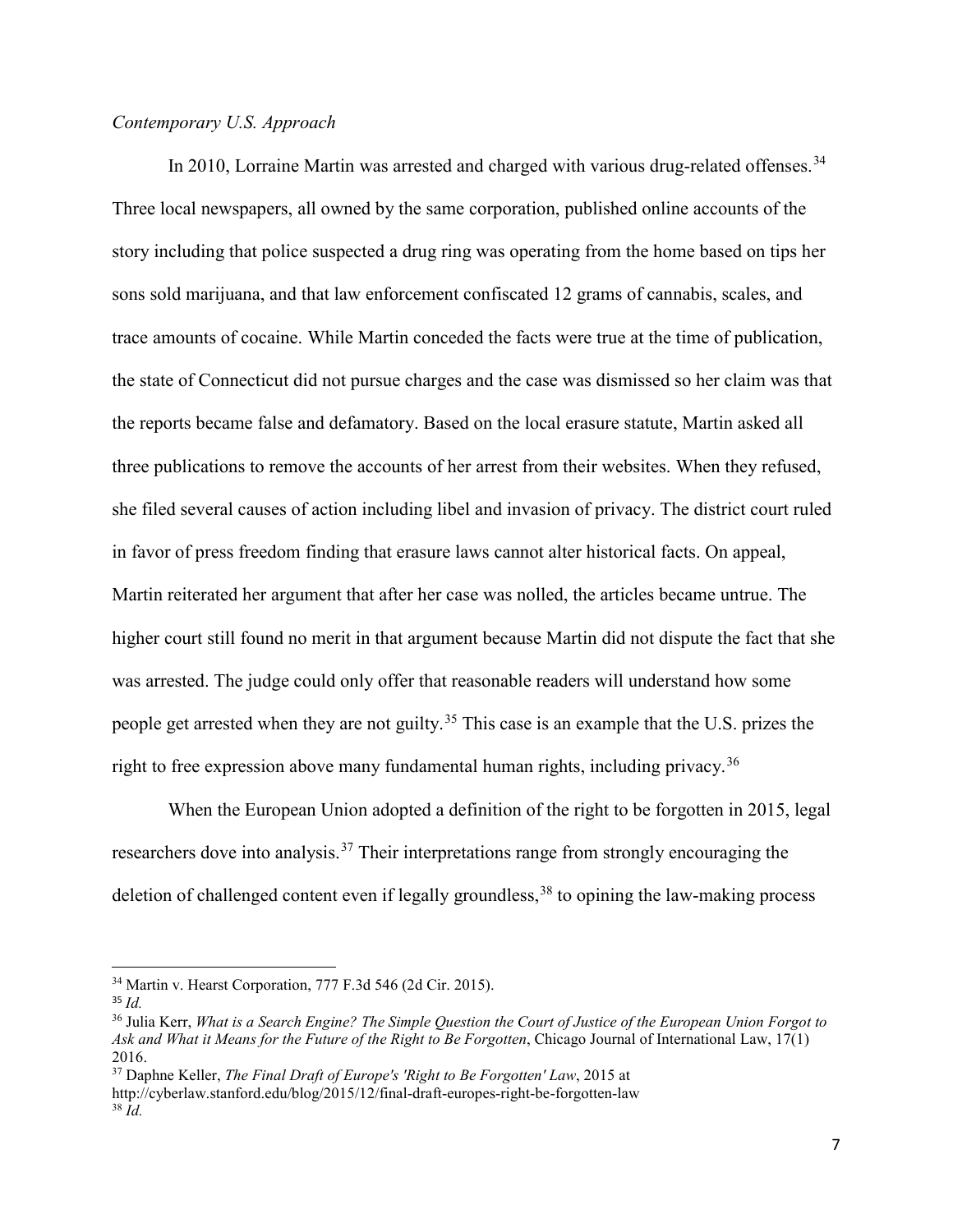fell short and the ambiguous regulation will keep lawyers and the public discourse indefinitely busy.[39](#page-11-1) The United States has advocates on either side of the issue with those who argue that granting the ability to meddle with speech is inconsistent with principles of free expression, and those who argue that perpetually confounding a person's present with their past is inconsistent with basic fairness. [40](#page-11-2)

#### <span id="page-11-0"></span>*Origins of a European Right to Be Forgotten in Spain*

The case of *A & B v. Ediciones El Pais SL*. involved a newspaper that refused to honor plaintiff requests to stop processing personal data on its website.<sup>[41](#page-11-3)</sup> The plaintiffs were convicted of drug-smuggling in the 1980's and after their release were re-assimilated in society and found personal and professional success. In 2007, the newspaper opened access to its website which lacked any code to block or instruct search engines so when the plaintiff names were searched, they appeared in the top results along with information of their conviction, incarceration, and drug treatment.<sup>[42](#page-11-4)</sup> In 2009, the plaintiffs unsuccessfully applied to have the newspaper take necessary technical measures to ensure the pages containing story details were delisted. In 2011, the plaintiffs filed claim against the newspaper for violation of honor and privacy and sought an order to cease processing their data. They won in the trial court which granted their request along with awards for damages finding that economic interest cannot prevail over personal privacy or data protection rights. The court ordered the newspaper to enter a "no index" instruction on the

 $\overline{a}$ 

<span id="page-11-1"></span><sup>39</sup> *Id.*

<span id="page-11-2"></span><sup>40</sup> Caitlin Dewey, *How the 'Right to Be Forgotten' Could Take Over the American Internet, Too* at https://www.washingtonpost.com/news/the-intersect/wp/2015/08/04/how-the-right-to-be-forgotten-could-take-overthe-american-internet-too/?utm\_term=.9f172e5cae5c

<span id="page-11-4"></span><span id="page-11-3"></span><sup>41</sup> Hugh Tomlinson, *Case Law, Spain: A and B v Ediciones El Pais, Newspaper Archive to be Hidden from Internet Searches But No "Re-Writing of History*," at https://inforrm.wordpress.com/2015/11/19/case-law-spain-a-and-b-vediciones-el-pais-newspaper-archive-to-be-hidden-from-internet-searches-but-no-re-writing-of-history-hughtomlinson-qc/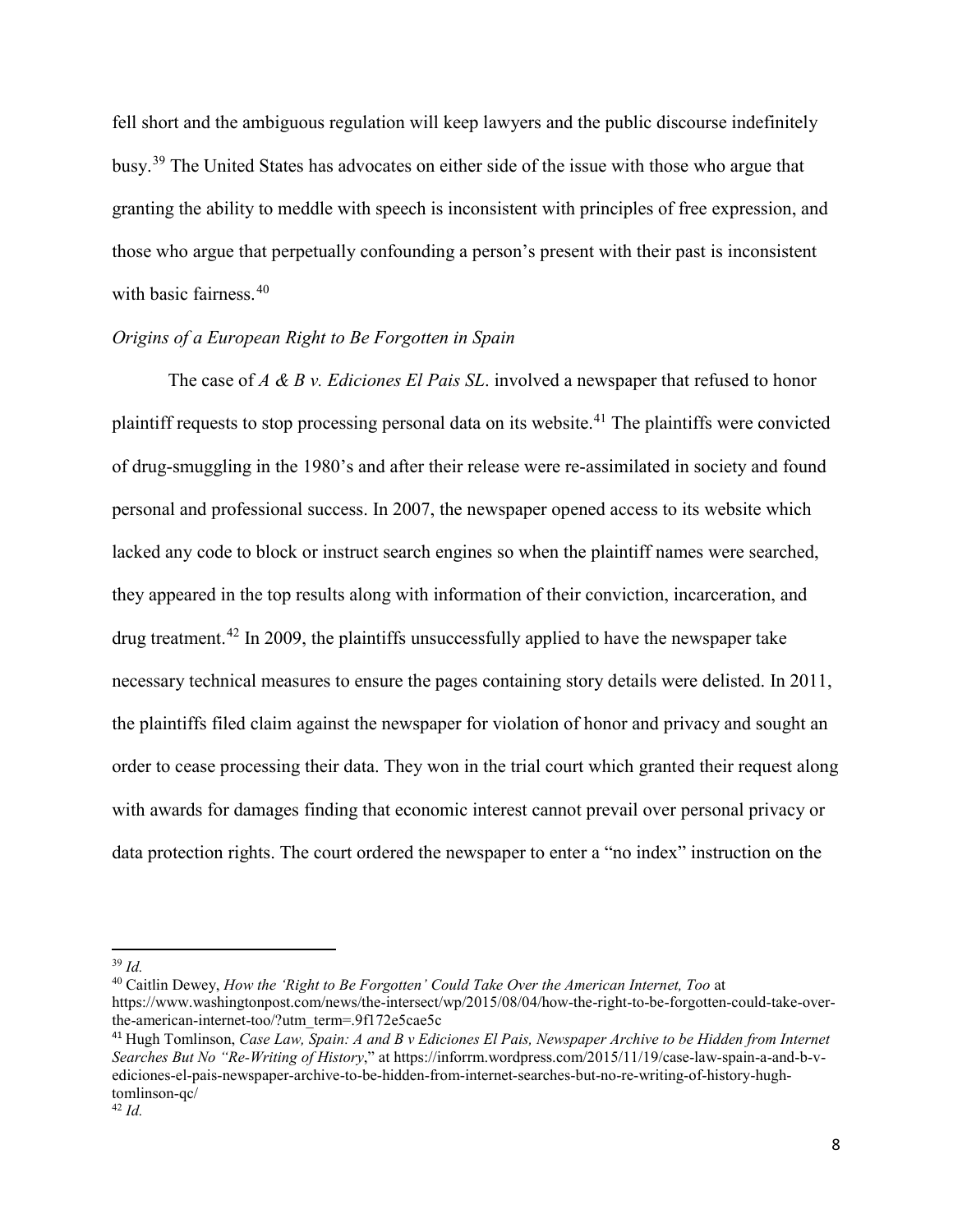web pages to remove their appearance on search engines but could remain in the newspaper data. The newspaper appealed until the Supreme Court of Spain determined the following:

- It is necessary to perform a balancing of the rights and legal interests at stake in order to decide whether the processing of personal data is lawful.
- Not involving public figures and 20 year-old story facts lacking historical interest, the general and permanent advertising of involvement constitutes a disproportionate interference with individual honor.
- The conditions for legitimate processing of applicant information were not met.
- The newspaper refusal to prevent search engines from processing applicant personal data was a breach of their data protection rights.
- The lower courts were correct to require the newspaper to adopt technical measures so the data in question would not appear on search engines.
- Judicial authorities cannot be involved in rewriting history—the internal website search ability where the pages were originally published are not comparable to search engines.

The plaintiffs' offenses were not completely erased from history but they were mandated to their appropriate resting place. $43$ 

### <span id="page-12-0"></span>*In Belgium*

In 1994, a Belgian newspaper published an article containing details of a drunk driving accident that killed two people.<sup>[44](#page-12-2)</sup> The responsible party was a medical doctor who was convicted and ordered to rehabilitation. In 2008, the newspaper opened its online archives and a Google search of the doctor's name produced a link to his drunk driving story. In 2010, the doctor asked

 $\overline{a}$ <sup>43</sup> *Id*.

<span id="page-12-2"></span><span id="page-12-1"></span><sup>44</sup> Hugh Tomlinson, *Case Law: Belgium: Olivier G v Le Soir. "Right to be forgotten" Requires Anonymization of Online Newspaper Archive* at https://inforrm.wordpress.com/2016/07/19/case-law-belgium-olivier-g-v-le-soir-rightto-be-forgotten-requires-anonymisation-of-online-newspaper-archive-hugh-tomlinson-qc/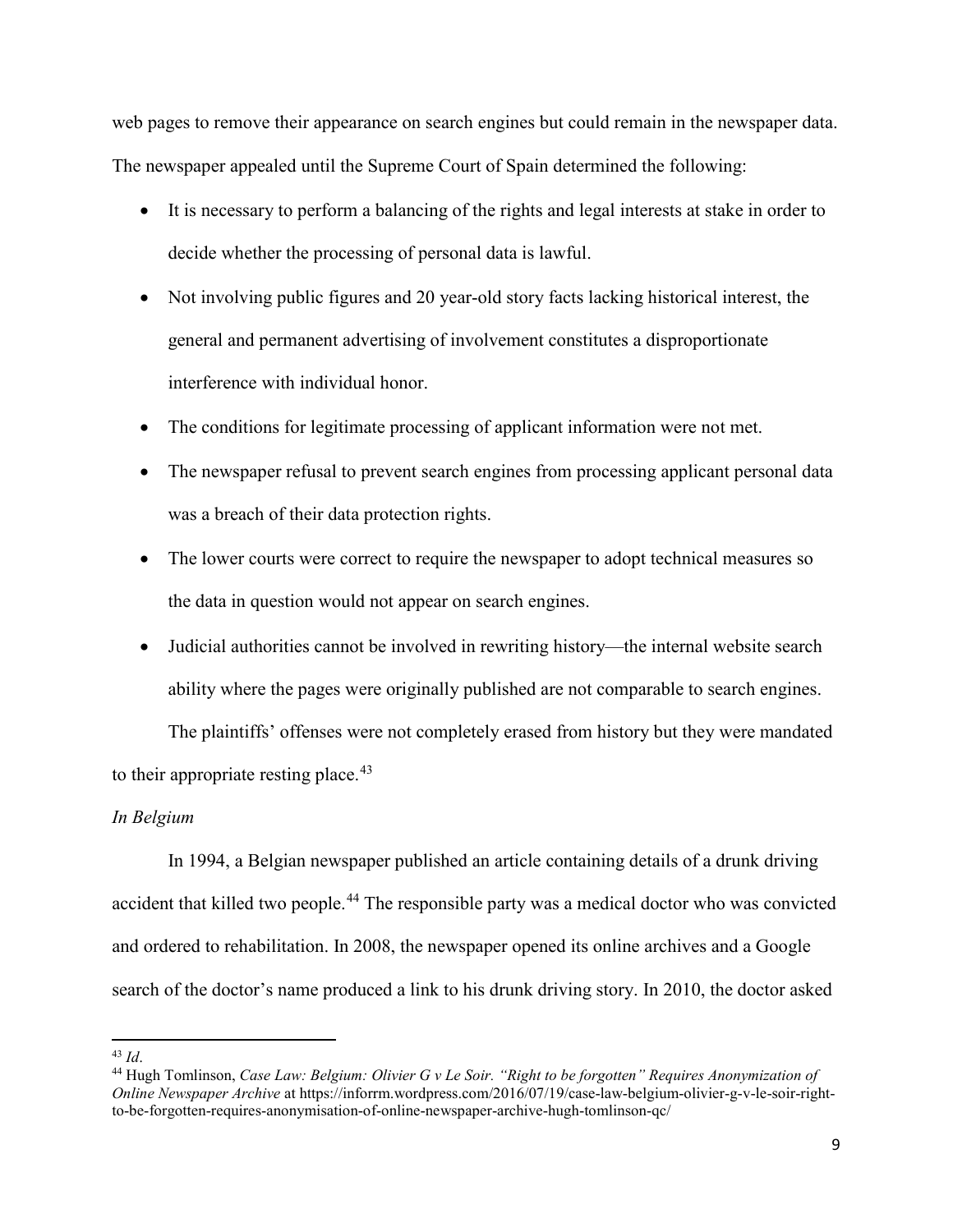the newspaper to anonymize the article and when it was refused, he asked the court. The newspaper was ordered to replace the name of the doctor with an "X" and the appeals court reaffirmed the decision for the following:

- The rights of the respective parties, freedom and privacy, are of equal value but the right to be forgotten is a fundamental part of respect for private life.
- The applicant had no public function and the public had no interest in the identity of someone responsible for a car accident 20 years prior.
- Removing the applicant name had no impact on the context of the accident which was alcohol-related.
- The plea was to anonymize the electronic version and not change printed history.

The newspaper insisted on appealing to the Belgium Supreme Court who maintained that online access to the article so long after the event took place caused disproportionate damage in comparison to the benefits of respecting absolute freedom of expression. Considering a balance between the right to be forgotten and press freedom to facilitate public consultation of historical truth, this situation benefits from the right to be forgotten. This was the first case where the electronic version of the article was ordered anonymized (by replacing the name with X) instead of the newspaper being required to delist the data from search engine indexes.<sup>[45](#page-13-1)</sup>

#### <span id="page-13-0"></span>*In Argentina*

Free speech advocates have raised concerns that Argentina is leading a growing movement for a broad right to be forgotten that could shut down access to previously public information. [46](#page-13-2) Much litigation, for allegations of improper association between internet searches and results, has been brought in Argentine courts, and the conflict between free speech and

<sup>45</sup> *Id*.

<span id="page-13-2"></span><span id="page-13-1"></span><sup>46</sup> Edward L. Carter, *Argentina's Right to Be Forgotten*, 27 Emory Int'L L. Rev. 223 (2013).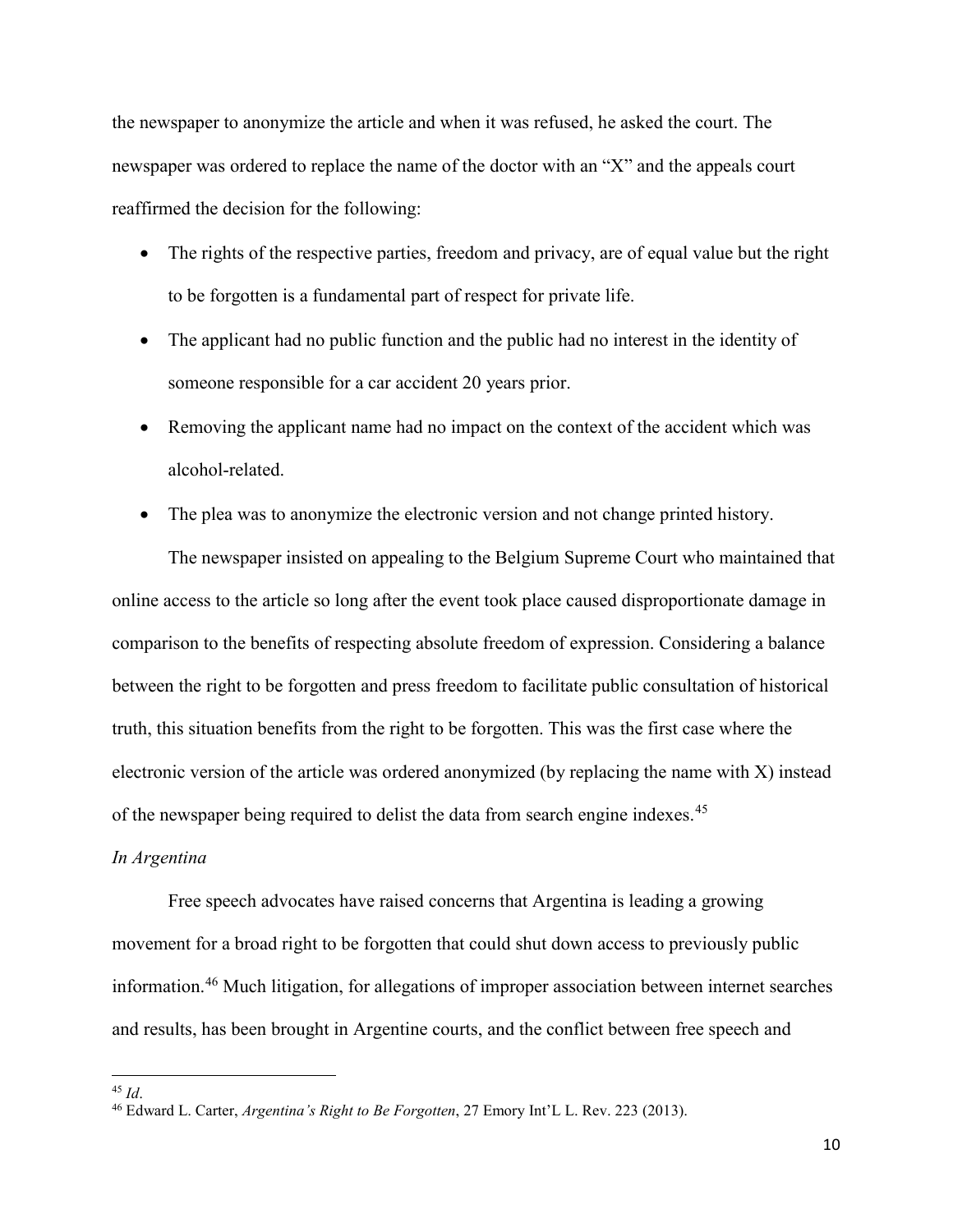privacy has attracted global attention. As evidenced by her social media accounts, Virginia Da Cunha is a recognized Argentine pop-star and media personality. She posts images of her active reality including modeling bikinis and other apparel consistent with her youth and her unrestricted style. She filed a lawsuit against Google and Yahoo! because her name and photographs appeared in search results relating to pornography, escorting, and sex-trafficking. Da Cunha sought damages claiming these connections were made without her permission, were hurting her professional work, and were inconsistent with her personal beliefs and professional activities.[47](#page-14-0)

The search engines responded by saying that Da Cunha had not alleged wrongdoing on their part and if she had, there wouldn't be a causal link. Nevertheless, a judge ruled in favor of Da Cunha on the following grounds:

- Search engines can filter the references in question from results as requested.
- Yahoo! has a specific adult-only filter and can specify what to exclude from results.
- Neither search engine indexes all pages of the internet for various reasons.
- While individual rights of privacy control are not directly protected by the Argentine Constitution, it is mentioned in the American Declaration of Rights, among other places.

Seeing the conflict between free expression and individual rights to control the use of her image, the court acknowledged that data control is a right of personhood which includes copyrights from unauthorized use. Specifically, it was determined that the law should protect the image that conforms to the one created by the subject and that it may change over time.<sup>[48](#page-14-1)</sup> Accordingly, Da Cunha won her case albeit temporarily.

<span id="page-14-0"></span> <sup>47</sup> *Id.*

<span id="page-14-1"></span><sup>48</sup> *Id.*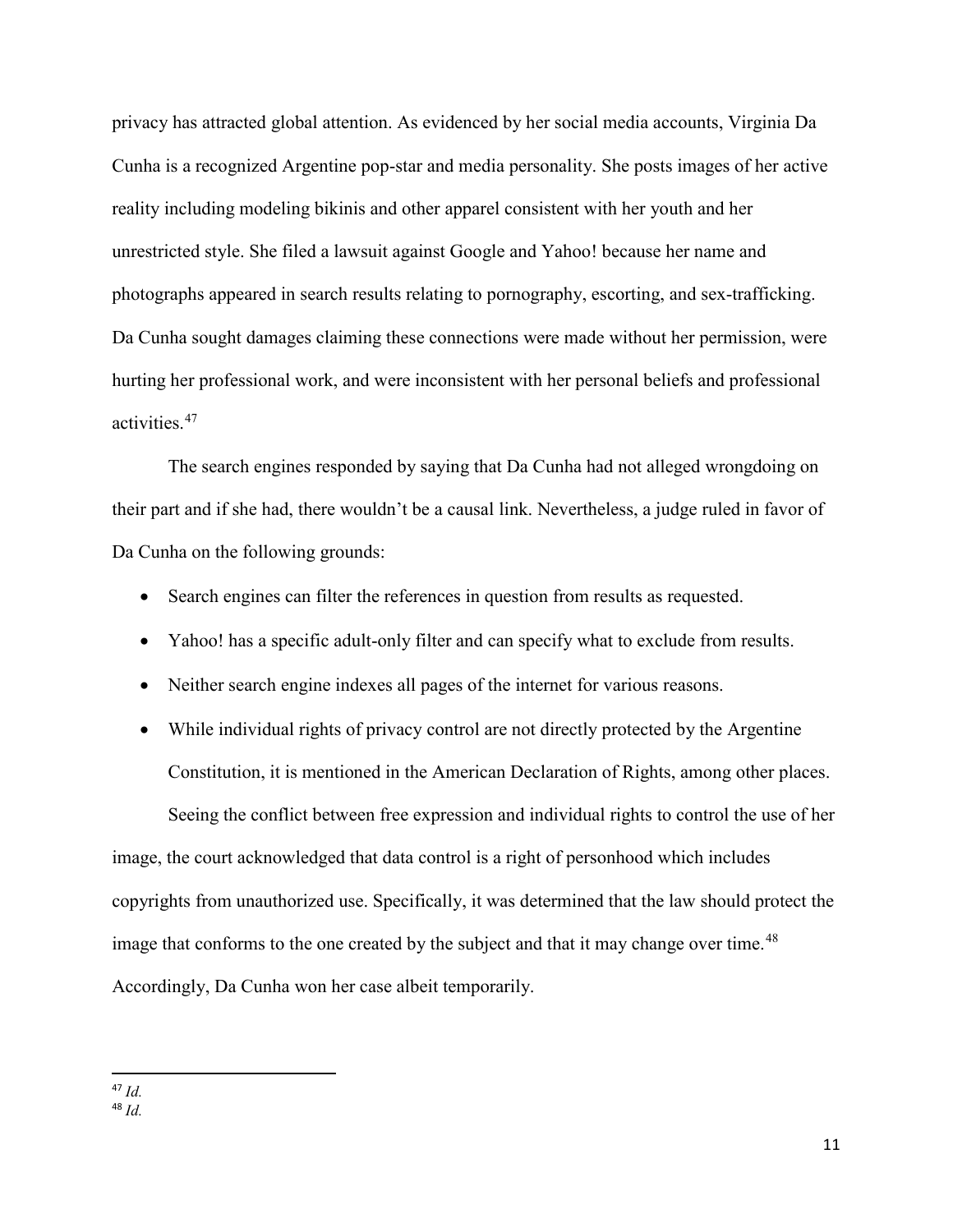However, the appellate court overturned the judgment and ruled in favor of press freedom. Two of three judges ruled search engines are not responsible for any harm third-party internet users cause Da Cunha by posting her image to sex-related websites. The third judge offered an opinion in favor of Da Cunha saying that search engines are not passive carriers of information but are active participants in drawing attention to certain pieces of data while disregarding others. He was clear that there is indeed harm caused to people whose personal information is found within search results but one of three was not sufficient and the link prohibition was revoked.[49](#page-15-1)

#### <span id="page-15-0"></span>*In France*

At the 2011 summit for G8 leaders, President Nicolas Sarkozy claimed self-regulation would provide the cure for all the ills of the internet.<sup>[50](#page-15-2)</sup> The notions of personal honor and integrity have solid history in France and the concept of limited public information is incorporated into both its civil and criminal law.<sup>[51](#page-15-3)</sup> The French Data Protection Agency, CNIL, became the first regulatory agency to require Google to extend removal requests to global databases.<sup>[52](#page-15-4)</sup> They maintain if Google search results violate rights under French law, then Google must prevent users everywhere in the world from seeing them in order to provide effective and complete protections.<sup>[53](#page-15-5)</sup> Google resisted the mandate on grounds that no one country should have the authority to control what content someone in a second country can access.<sup>[54](#page-15-6)</sup> It also warned a global application of the right to be forgotten would trigger a race to the bottom where the

<span id="page-15-1"></span> <sup>49</sup> *Id*.

<span id="page-15-2"></span><sup>50</sup> De Minico, *supra* note 15.

<span id="page-15-3"></span><sup>51</sup> Michael J. Kelly and David Satola, *The Right to Be Forgotten,* U. Ill. L. Rev. 1 (2017).

<span id="page-15-4"></span><sup>52</sup> *Id.*

<span id="page-15-5"></span><sup>53</sup> Daphne Keller, *Global right to be forgotten delisting, why CNIL is wrong*, 2016 at

http://cyberlaw.stanford.edu/blog/2016/11/global-right-be-forgotten-delisting-why-cnil-wrong

<span id="page-15-6"></span><sup>54</sup> Kelly & Satola, *supra* note 51.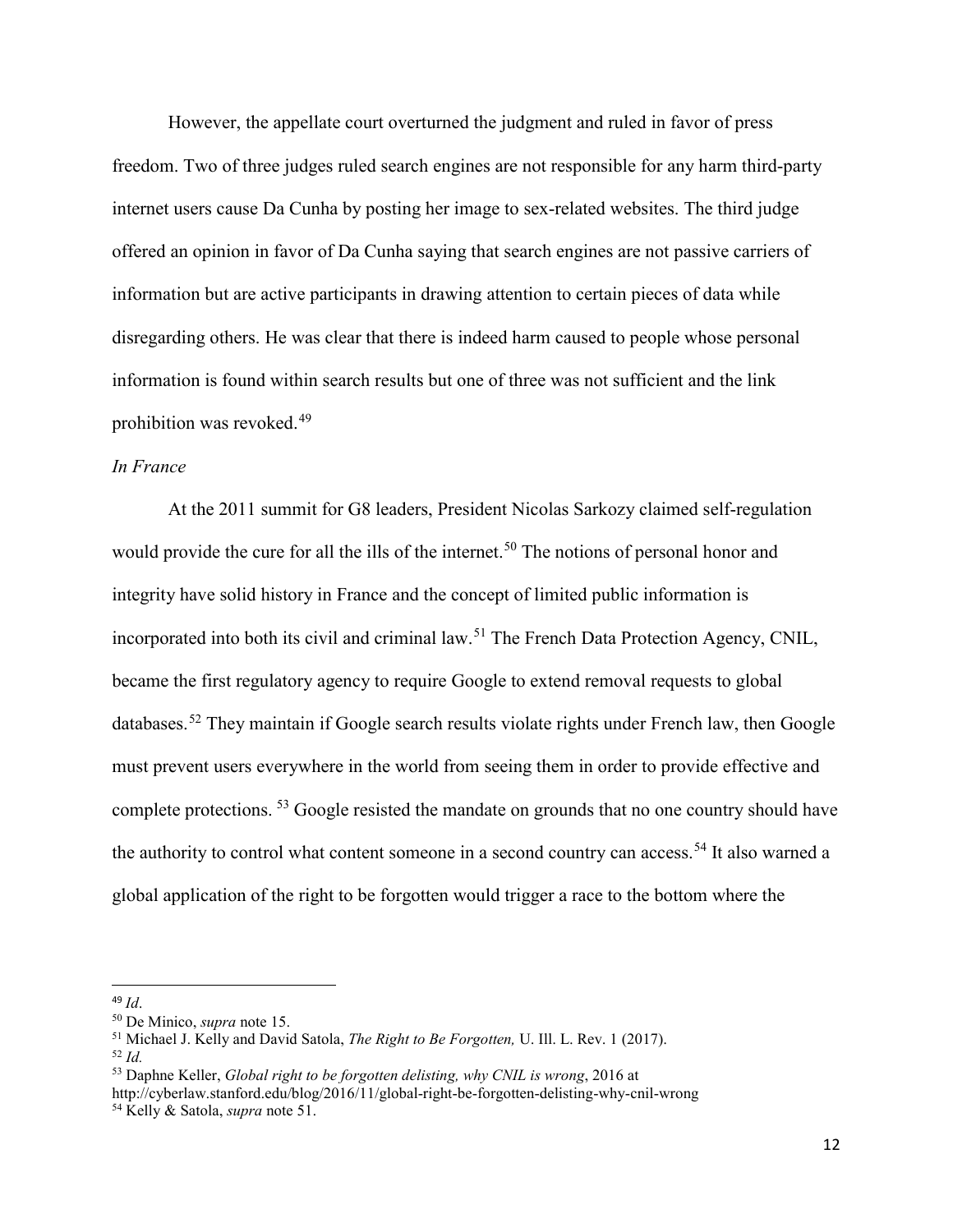internet would only be as free as the least free nation in the world. <sup>[55](#page-16-1)</sup> CNIL rejected the Google appeal and reaffirmed its decision to enforce the mandate.<sup>[56](#page-16-2)</sup> This is one aspect of the new General Data Protection Regulation (GDPR) that is designed with diversity of laws respective to country so as to accept divergent outcomes within the range of permissible national approaches to the balance between free expression and privacy rights.<sup>[57](#page-16-3)</sup>

#### <span id="page-16-0"></span>*European Union Directive*

In 1995, the European Union enacted the Data Protection Directive to protect privacy.<sup>[58](#page-16-4)</sup> With an emphasis on personal autonomy and an eye toward rapid technological evolution, the directive established legal standards for data processing that ensured individuals could maintain a degree of control over their data and reputation.<sup>[59](#page-16-5)</sup> While this directive set the grounds for data subjects and/or their information to have a right to be delisted, a landmark case set the precedent for a data subject and/or their information to be deleted, thus establishing the right to be forgotten.<sup>[60](#page-16-6)</sup> In 2010, Mario Costeja Gonzales filed a complaint requesting his name and personal information be concealed or removed arguing that the proceeding had been resolved and was no longer relevant.<sup>[61](#page-16-7)</sup> A Google search of him listed two links to newspaper pages announcing a foreclosure auction on his home.[62](#page-16-8) Under the court decision, Google was labeled a data controller and responsible for removing search results regarding the plaintiff.<sup>[63](#page-16-9)</sup> Google appealed to the Spanish high court asking for a preliminary ruling to interpret the directive which held that

<span id="page-16-1"></span>l <sup>55</sup> *Id.*

<span id="page-16-2"></span><sup>56</sup> *Id.*

<span id="page-16-3"></span><sup>57</sup> Keller, *supra* note 53.

<span id="page-16-4"></span><sup>58</sup> Directive 95/46/EC of the European Parliament and of the Council of 24 October 1995 on the Protection of Individuals with Regard to the Processing of Personal Data and on the Free Movement of Such Data, 1995 [the Directive].<br><sup>59</sup> Kerr, *supra* note 36.

<span id="page-16-6"></span><span id="page-16-5"></span><sup>&</sup>lt;sup>60</sup> Elder Habar, *Privatization of the Judiciary*, 40 Seattle U. L. Rev. 115 (Fall 2016).

<span id="page-16-7"></span><sup>61</sup> Google Spain SL v. Agencia Espanola de Proteccion de Datos, Case C - 131/12 (2014).

<span id="page-16-8"></span><sup>62</sup> *Id.*

<span id="page-16-9"></span><sup>63</sup> Habar, *supra* note 60.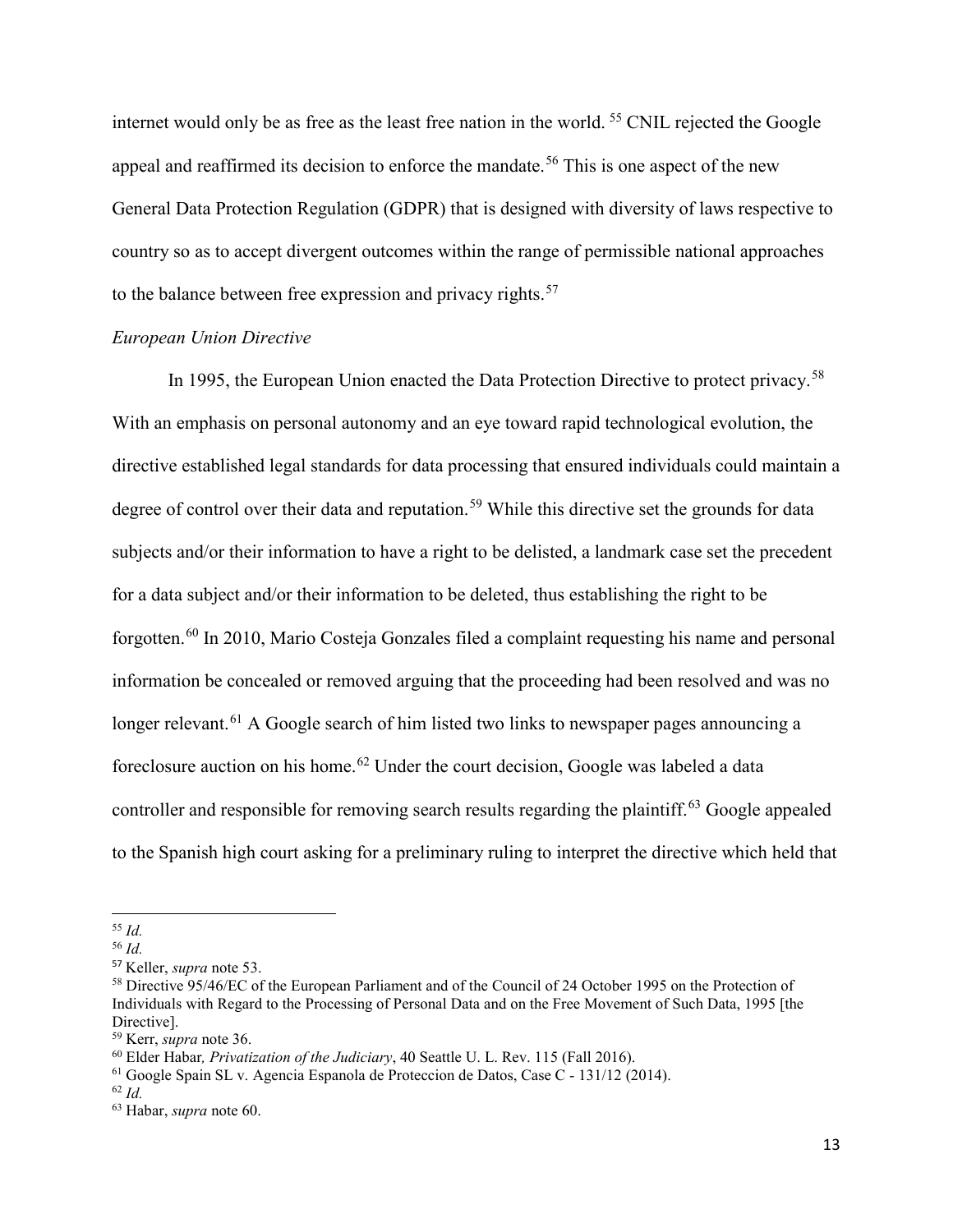search engines are responsible for processing personal data that is published on their web pages by third parties.<sup>[64](#page-17-0)</sup> Thus, search engines must exclude results where they appear to be excessive, inadequate, irrelevant or no longer relevant in relation to their purposes and in light of the time that has lapsed except where justified by the preponderant interest of the general public in having access to the information. [65](#page-17-1)

Much has happened since the *Costeja* ruling, some of which will be covered in the Literature Review, including the potential global ramifications of search engines being made adjudicators of fundamental rights and liberties.<sup>[66](#page-17-2)</sup>

Article 17 of the new General Data Protection Regulation (GDPR) gives the data subject the right to obtain from the controller the erasure of personal data concerning him or her without undue delay and the controller shall have the obligation to erase personal data without undue delay.<sup>[67](#page-17-3)</sup> Such erasure can occur based on any of the following grounds:

- the personal data are no longer necessary in relation to the purposes for which they were collected or processed,
- the data subject withdraws consent or where there is no legal ground for processing,
- the data subject objects to the processing and there are no overriding legitimate grounds or where personal data are processed for direct marketing purposes and the data subject objects to the processing of his data,
- the data has been unlawfully processed,

 $\overline{\phantom{a}}$ <sup>64</sup> *Id.*

<span id="page-17-1"></span><span id="page-17-0"></span><sup>65</sup> *Id.*

<span id="page-17-2"></span><sup>66</sup> *Id.*

<span id="page-17-3"></span> $67$  Regulation on the protection of natural persons with regard to the processing of personal data and on the free movement of such data, and repealing Directive 95, Official Journal of the European Union. Article 17. April 27, 2016.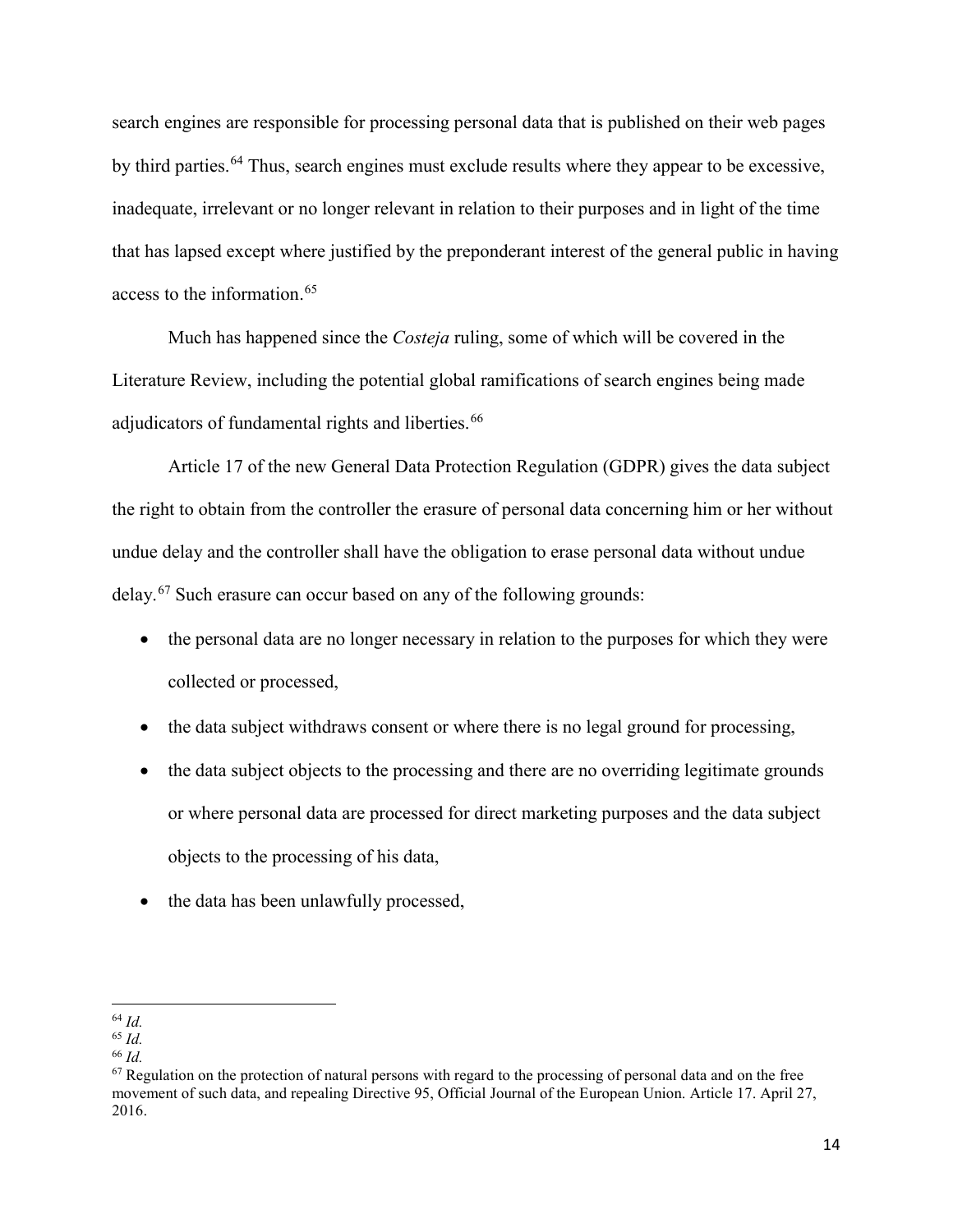- for compliance with a legal obligation under EU or Member State law to which the controller is subject,
- and for collection and/or processing of personal data belonging to a child below the age of sixteen. [68](#page-18-2)

Upon meeting these criteria, the European Union will grant its citizens a right to delete information from the internet with the exception of one of five reasons also found in Article 17:

- if for exercising the rights of freedom of expression and information,
- if for compliance with a legal obligation which requires processing of personal data under EU or Member State law to which the controller is subject for the performance of a task carried out in the public interest, or in the exercise of official authority vested in the controller,
- if for reasons of public interest in the area of public health,
- if for archiving purposes in the public interest, scientific or historical research purposes, or statistical purposes,
- or if for the establishment, exercise, or defense of legal claims.<sup>[69](#page-18-3)</sup>

Precedents in Publicity v. Privacy

#### <span id="page-18-1"></span><span id="page-18-0"></span>*Melvin v. Reid*

Considered the high-water mark for a United States approach to the right to be forgotten,<sup>[70](#page-18-4)</sup> this case tells the story of Gabrielle Darley who in 1918 had been a prostitute and who was also tried for murder.<sup>[71](#page-18-5)</sup> After her acquittal, she abandoned street life and settled down into marital domesticity becoming completely rehabilitated. Mrs. Melvin continued on a

<span id="page-18-2"></span> <sup>68</sup> *Id*.

<span id="page-18-3"></span><sup>69</sup> *Id.*

<span id="page-18-4"></span><sup>70</sup> R. George Right, *The Right to Be Forgotten: Issuing a Voluntary Recall*, 7 Drexel L. Rev. 401 (Spring 2015).

<span id="page-18-5"></span><sup>71</sup> Melvin v. Reid, 112 Cal. App. 285; 297 P. 91; 1931 Cal. App. LEXIS 981.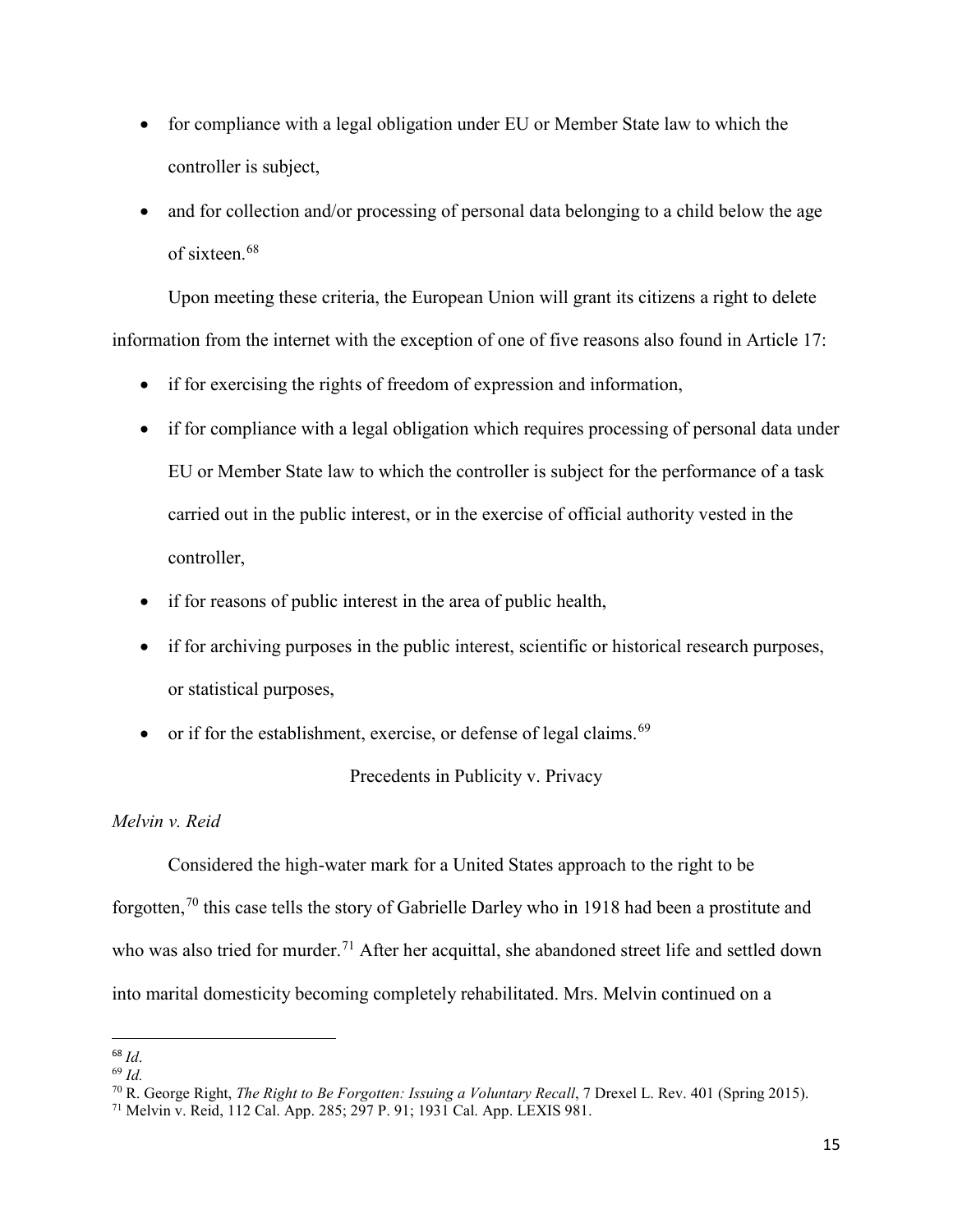righteous path and earned a respectable place in society where she made many new friends who were unaware of her checkered past. In 1925 and without her knowledge or consent, the defendants released a silent motion picture called *The Red Kimono* which used Melvin's real maiden name and her previous likeness. Upon publicity of and release of the movie, Melvin's friends learned about the unsavory incidents of her previous activities which she claimed caused them to abandon and scorn her, exposing her to ridicule and contempt and giving her grievous mental and physical distress.[72](#page-19-0)

Privacy laws were fairly new at the time and the court was limited in similar considerations for reference. However, the right of privacy was recognized as the right to live one's life in seclusion, without being subjected to unwarranted and undesired publicity, in short it is the right to be let alone.<sup>[73](#page-19-1)</sup> However, the definition also elaborates to include this caveat: there are times when one, whether willingly or not, becomes an actor in an occurrence of public or general interest. When this takes place, he emerges from his seclusion, and it is not an invasion of his right of privacy to publish his photograph with an account of such occurrence. The trial court dismissed the case but Melvin appealed. This court found through well-considered decisions by other jurisdictions who recognize the right to privacy, general principles of how that law works and summarized it as follows:

- 1. The right of privacy was unknown to ancient common law.
- 2. It is an incident of person and not of property for which a right of recovery is granted.
- 3. It is purely a personal action and does not survive but dies with the person.
- 4. It does not exist where the person has published the matter complained of or consented thereto.

l <sup>72</sup> *Id.*

<span id="page-19-1"></span><span id="page-19-0"></span><sup>73</sup> *Id.*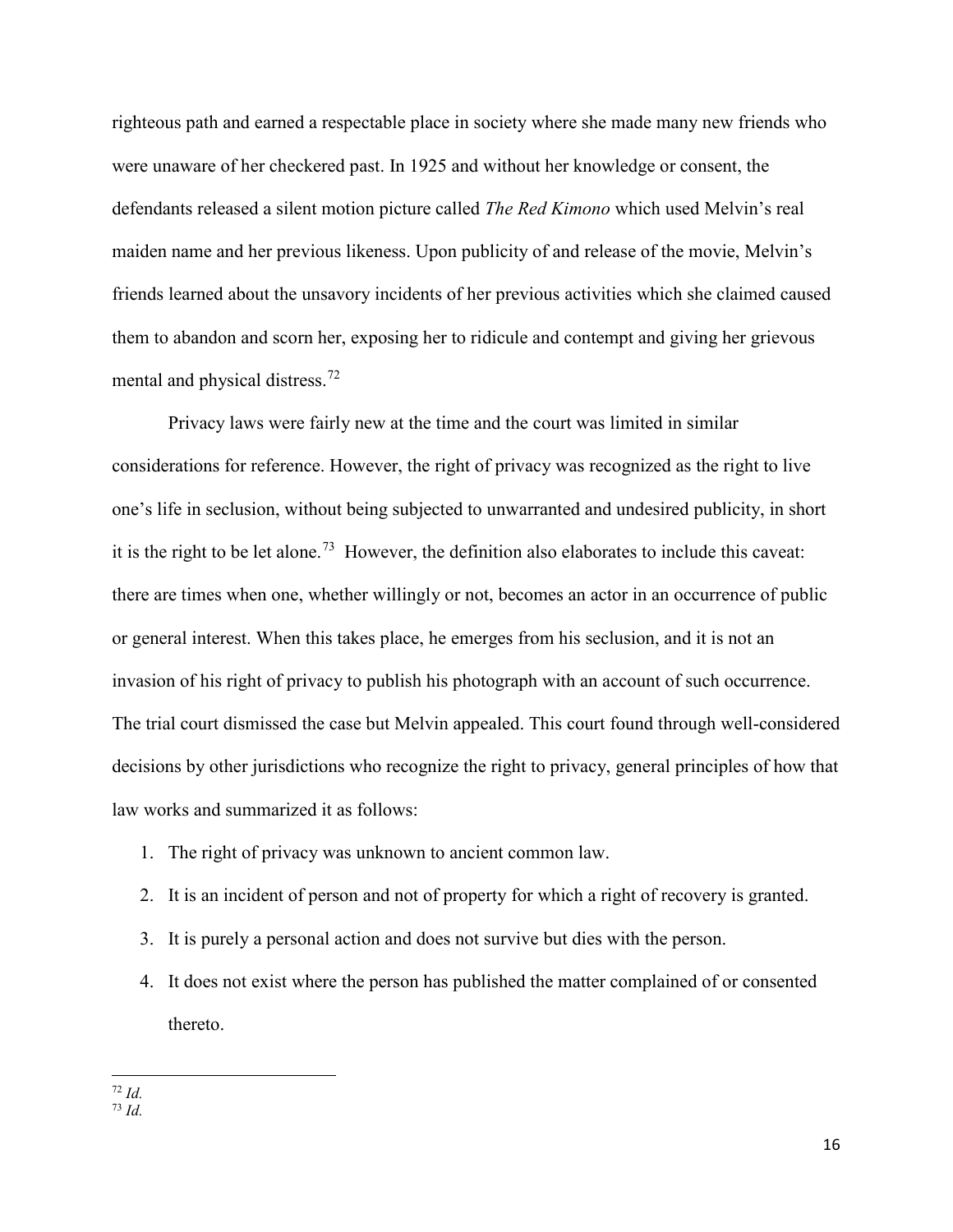- 5. It does not exist where a person has become so prominent that by his very prominence has dedicated his life to the public and thereby waived his right to privacy. There can be no privacy in that which is already public.
- 6. It does not exist in the dissemination of news and news events, nor in the discussion of events of the life of a person in whom the public has a rightful interest, nor where the information would be of public benefit as in the case of a candidate for public office.
- 7. The right of privacy can only be violated by printings, writings, pictures, or other permanent publications or reproductions, and not by word of mouth.
- 8. The right of action accrues when the publication is made for gain or profit.<sup>[74](#page-20-0)</sup>

In deciding this case, the court recognized that incidents appearing in the records of a murder trial would consequently be open to the public and rightfully perused by all. If the defendants stopped at using only the incidents from the life of the plaintiff, there would have been no cause of action but they did not extend any courtesy. The court explained that under California law by way of the Constitution, all men have the right to pursue and obtain happiness without improper infringements thereon by others as a guaranteed fundamental law of the state. Applying that right to *Melvin v. Reid*, the court determined that:

The use of appellant's true name in connection with the incidents of her former life in the plot and advertisements was unnecessary and indelicate and a willful and wanton disregard of that charity which should actuate us in our social intercourse and which should keep us from unnecessarily holding another up to the scorn and contempt of upright members of society.<sup>75</sup>

The court further declared that:

One of the major objectives of society as it is now constituted, and of the administration of our penal system, is the rehabilitation of the fallen and the reformation of the criminal. Under these theories of sociology it is our object to lift up and sustain the unfortunate rather than tear him down. Where a person has

<span id="page-20-1"></span><span id="page-20-0"></span> $\overline{\phantom{a}}$ <sup>74</sup> *Id.* <sup>75</sup> *Id.* \*292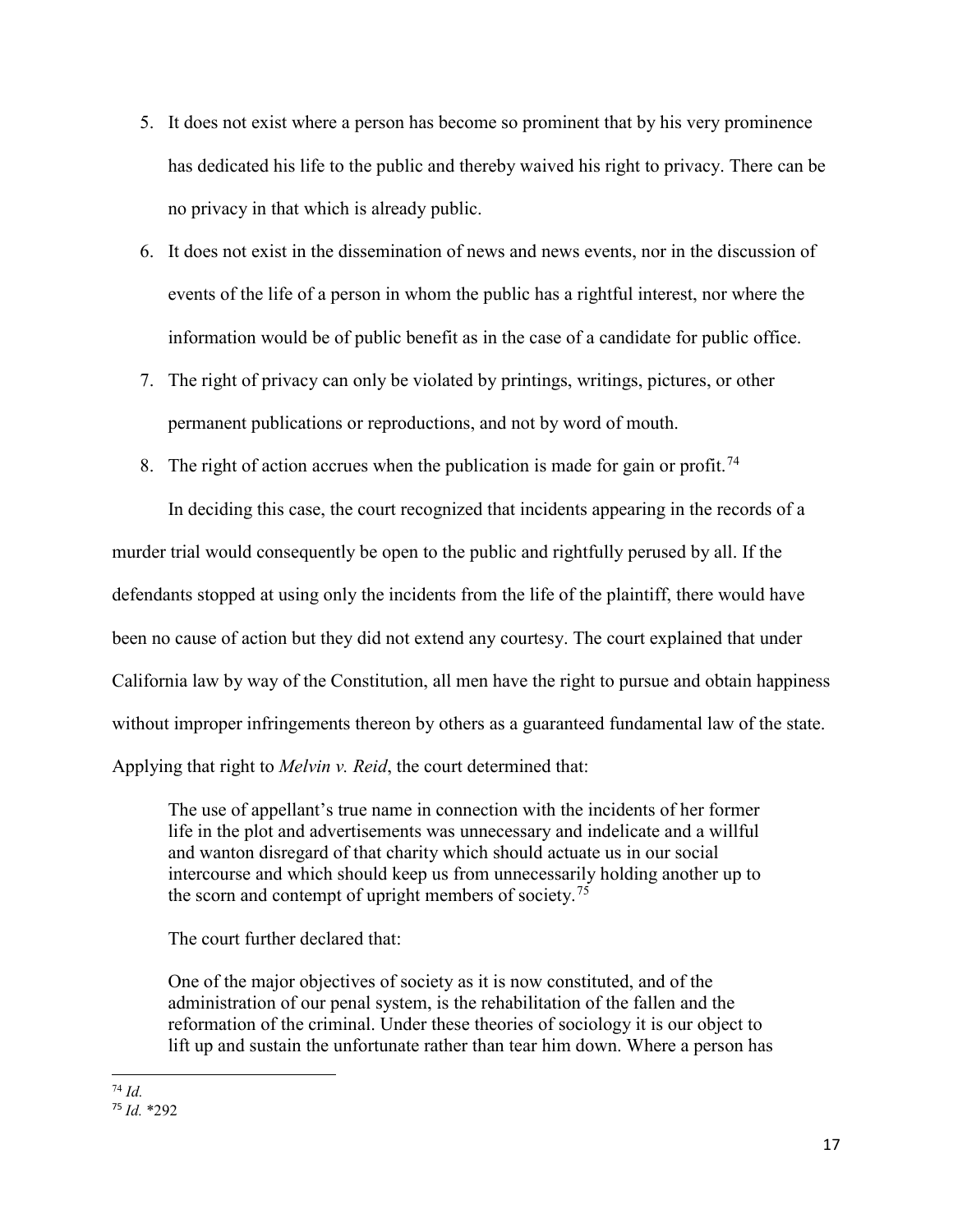by his own efforts rehabilitated himself, we, as right-thinking members of society, should permit him to continue in the path of rectitude rather than throw him back into a life of shame or crime. Even the thief on the cross was permitted to repent during the hours of his final agony.<sup>[76](#page-21-1)</sup>

In *Melvin v. Reid*, it was the belief of the court that:

The defendant's publication was not justified by any standard of morals or ethics known and was a direct invasion of her inalienable right…to pursue and obtain happiness. Whether we call this a right of privacy or any other name is immaterial because it is a right guaranteed by our Constitution that must not be ruthlessly and needlessly invaded by others.<sup>[77](#page-21-2)</sup>

The court ruled in favor of the plaintiff and all petitions for rehearing were denied.

#### <span id="page-21-0"></span>*Sidis v. F-R Publishing Company*

William James Sidis was a famous child prodigy in 1910.<sup>[78](#page-21-3)</sup> His name and prowess were well known to news readers of the period. At age eleven, he lectured to distinguished mathematicians and at sixteen, he graduated from Harvard College amid considerable public attention. Since then, he sought to live as unobtrusively as possible and his name appeared in the press only sporadically. In 1937, New Yorker weekly magazine announced Sidis would be the subject of an upcoming article and then printed the brief biography with a cartoon accompaniment. The article was subtitled "April Fool" partly because Sidis was quoted saying he was born on April Fool's day but also because he didn't live up to the prodigious expectations of his mathematical genius. The article was merciless in its dissection of intimate personal details including elaborate accounts of Sidis' passion for privacy and his pitiable efforts to avoid public scrutiny.<sup>[79](#page-21-4)</sup> The court acknowledged reader interest for the amusing and instructive article but

 $\overline{a}$ <sup>76</sup> *Id.*

<span id="page-21-2"></span><span id="page-21-1"></span><sup>77</sup> *Id.* \*297

<span id="page-21-3"></span><sup>78</sup> Sidis v. F-R Pub. Corp., 113 F.2d 806, U.S. App. LEXIS 3463 (1940).

<span id="page-21-4"></span><sup>79</sup> *Id.*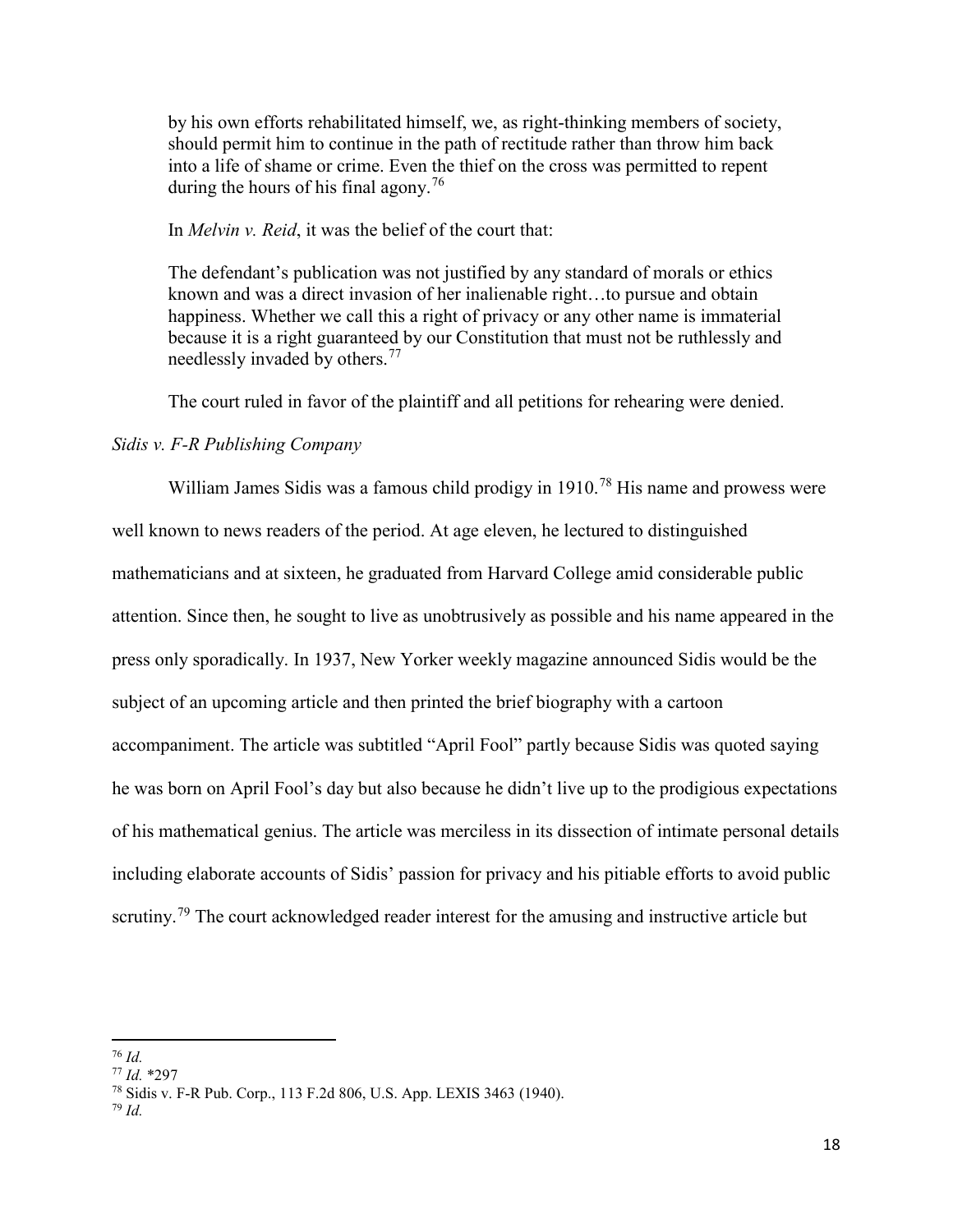described it as a ruthless exposure of a once public character, who has since sought and has now been deprived of the seclusion of private life.

In consideration of privacy rights, the court pulled from the seminal legal analysis written by Warren and Brandeis who discuss the evolving development of civil laws.<sup>[80](#page-22-0)</sup> In general they found the press was overstepping the obvious bounds of propriety and decency by taking gossip from an idle and vicious resource to an arrogant industrial trade. They illustrate life in an advancing civilization as being intense and complex which creates a human need to retreat from the world. The authors claim the sensitivity of this need grows with cultural refinement and people increasingly require solitude but enterprising invasions of privacy cause more mental distress than physical injury. The authors concede some, such as public officials, must sacrifice their privacy and expose at least part of their lives to scrutiny as a price of public power but still they maintain even those figures should not be stripped bare.<sup>[81](#page-22-1)</sup> Under the strict standards of the Warren and Brandeis analysis, the court opined that:

[Sidis] was at one point, a public figure who excited admiration and curiosity with his uncommon achievements and personality which made the attention permissible. Great deeds were expected of him and the court observed public concern for his subsequent history became dominant over his desire for privacy. Not that newsworthiness would always constitute a complete defense but news focused on public characters and truthful comments of their dress, speech, habits, and other ordinary aspects of personality, will usually not transgress this line. It is when victim revelations are intimate enough and sufficiently unwarranted to outrage the community sense of decency that the court can intervene.<sup>[82](#page-22-2)</sup>

In this cause of action, Sidis charged the publication with actual malice and the court could not agree with him finding no intentional invasion of his mental and emotional tranquility.

<span id="page-22-0"></span><sup>80</sup> Samuel D. Warren and Louis D. Brandeis, *The Right to Privacy*, 4 Harv. L. Rev. 193 (1890).

<span id="page-22-1"></span><sup>81</sup> *Id.*

<span id="page-22-2"></span><sup>82</sup> Sidis, 113 F .2d 806.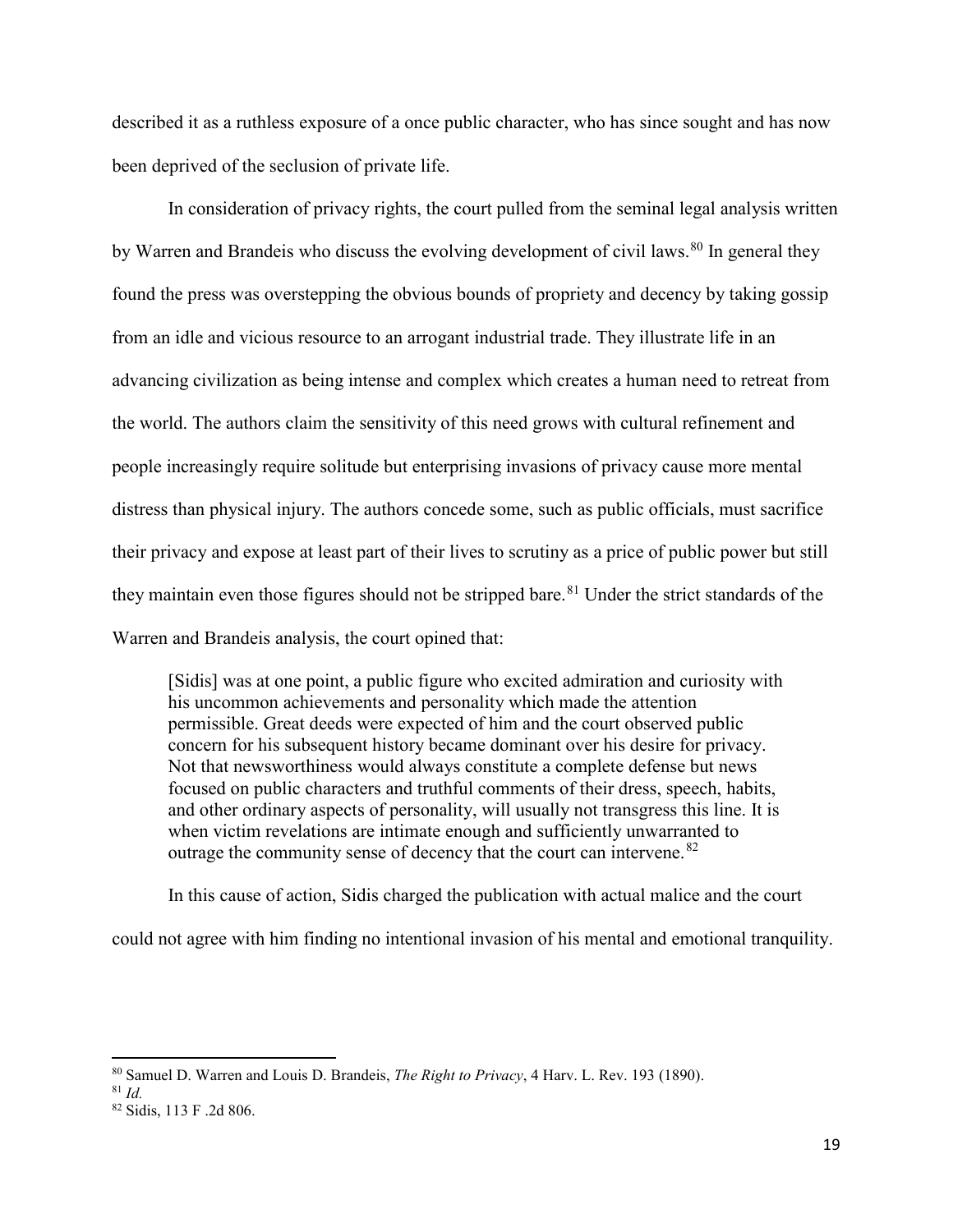However real that interest was to individuals, it was not one protected by the law at the time and so the court ruled in favor of press freedom.

Included in the discussion of analytical results will be exploring a better understanding of how and why these two cases with such similar elements ended up with opposite outcomes.

#### Literature Review

<span id="page-23-0"></span>This section examines the right to be forgotten within the existing body of scholarship. After the 2014 ruling in *Google v. Costeja*, much academic research and legal review has been produced on this increasingly relevant topic. This section will look at the common issues that have been emphasized across the perspectives and identify how U.S. legal researchers consider the right to be forgotten as a law. The review of literature will also offer insight into the academic criticisms and opinions of how this regulation affects mass communication of the internet medium. Lastly, this section will provide an overview of how the right to be forgotten creates a polarization between free expression and the right to privacy.

#### <span id="page-23-1"></span>*Data Controllers and Processors*

Until the GDPR goes into effect in 2018, the 1995 Directive is still the governing privacy law in the European Union.<sup>[83](#page-23-2)</sup> Even though the Directive was made before the advent of the internet, its language has been interpreted to include it. [84](#page-23-3) Recognized by the landmark decision in *Costeja*, Europe ruled the right to be forgotten applies to the internet.<sup>[85](#page-23-4)</sup> However, when the ruling failed to define what a search engine is, it created problems of limitations.<sup>[86](#page-23-5)</sup> The possibilities for who could be considered a data controller, the potential administrative costs, and the effectiveness of public information resources are all things that will have an impact on

 $\overline{a}$ 

<span id="page-23-2"></span><sup>83</sup> Directive 95/46/EC, *supra* note 58.

<span id="page-23-3"></span><sup>84</sup> May Crockett, *The Internet (Never) Forgets*, 19 SMU Sci. & Tech. L. Rev. 151 (2016).

<span id="page-23-4"></span><sup>85</sup> *Id*.

<span id="page-23-5"></span><sup>86</sup> Kerr, *supra* note 36.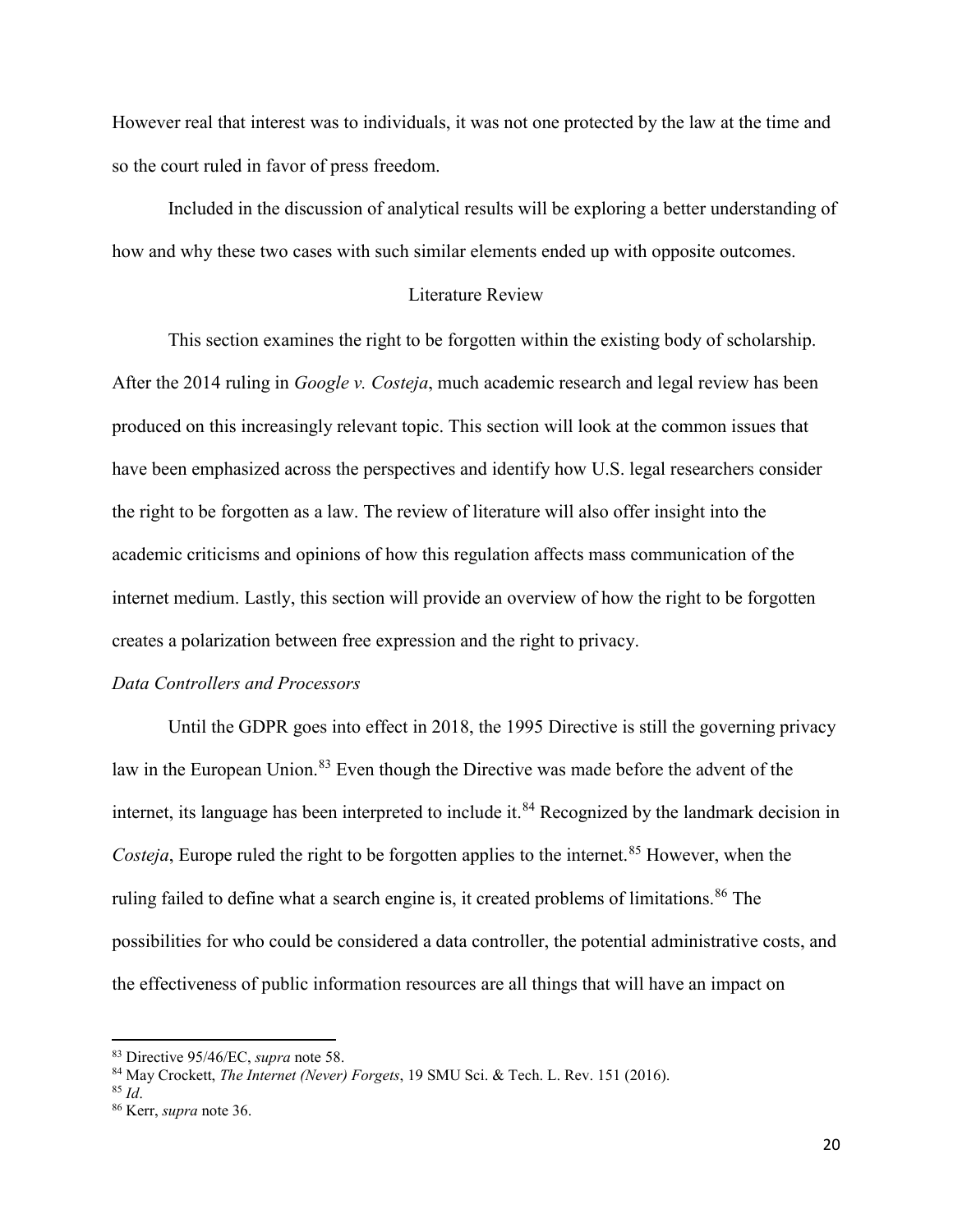implementation.<sup>[87](#page-24-0)</sup> The Directive defines a data controller as a person, public authority, agency, or other body that determines the purpose and means of the processing of personal data and a processor is that which processes data on behalf of the controller.<sup>[88](#page-24-1)</sup> It does not mention search engines directly but the ruling in the *Costeja* case noted that search engines are controllers.<sup>[89](#page-24-2)</sup>

As defined in the Directive, processing personal data is any operation or set of operations which is performed upon personal data including collecting, recording, organization, storage, adaptation or alteration, retrieval, consultation, use, disclosure by transmission, dissemination or otherwise making available, alignment or combination, blocking, erasure or destruction.<sup>[90](#page-24-3)</sup> For this reason, it is important to note that while the ruling defined search engine operators like Google, Microsoft (Bing), and Yahoo! as data controllers because of their respective web search tools, it is possible that in the future other internet entities, like Facebook, could also fall into the category of data controllers and be subject to similar rules.<sup>[91](#page-24-4)</sup> This has the potential to forcefully transform the role of these internet companies from hosts to censors.<sup>[92](#page-24-5)</sup> Critics say this change defeats the purpose of social media sites which are economically incentivized to commoditize personal data through socially normalizing publicity and accessibility.<sup>[93](#page-24-6)</sup> Facebook founder and CEO Mark Zuckerberg believes that the rise of social media indicates people no longer have an expectation of privacy.<sup>[94](#page-24-7)</sup>

<span id="page-24-0"></span><sup>87</sup> *Id.*

<span id="page-24-1"></span><sup>88</sup> Directive 95/46/EC, *supra* note 58.

<span id="page-24-2"></span><sup>89</sup> Ravi Antani, *The Resistance of Memory: Could the European Union's Right to Be Forgotten Exist in the United States?* 30 Berkeley Tech. L.J. 1173 (2015).

<span id="page-24-4"></span><span id="page-24-3"></span><sup>90</sup> Crockett, *supra* note 84. 91 *Id.*

<span id="page-24-5"></span><sup>92</sup> Emily Adams Shoor, *Narrowing the Right to Be Forgotten: Why the European Union Needs to Amend the Proposed Data Protection Regulation*, 39 Brook. J. Int'l L. 487 (2014).

<span id="page-24-7"></span><span id="page-24-6"></span><sup>93</sup> Michael L. Rustad and Sanna Kulevska, *Reconceptualizing the Right to Be Forgotten to Enable Transatlantic Data Flow,* 28 Harv. J.L. & Tech. 349 (Spring 2015). <sup>94</sup> *Id.*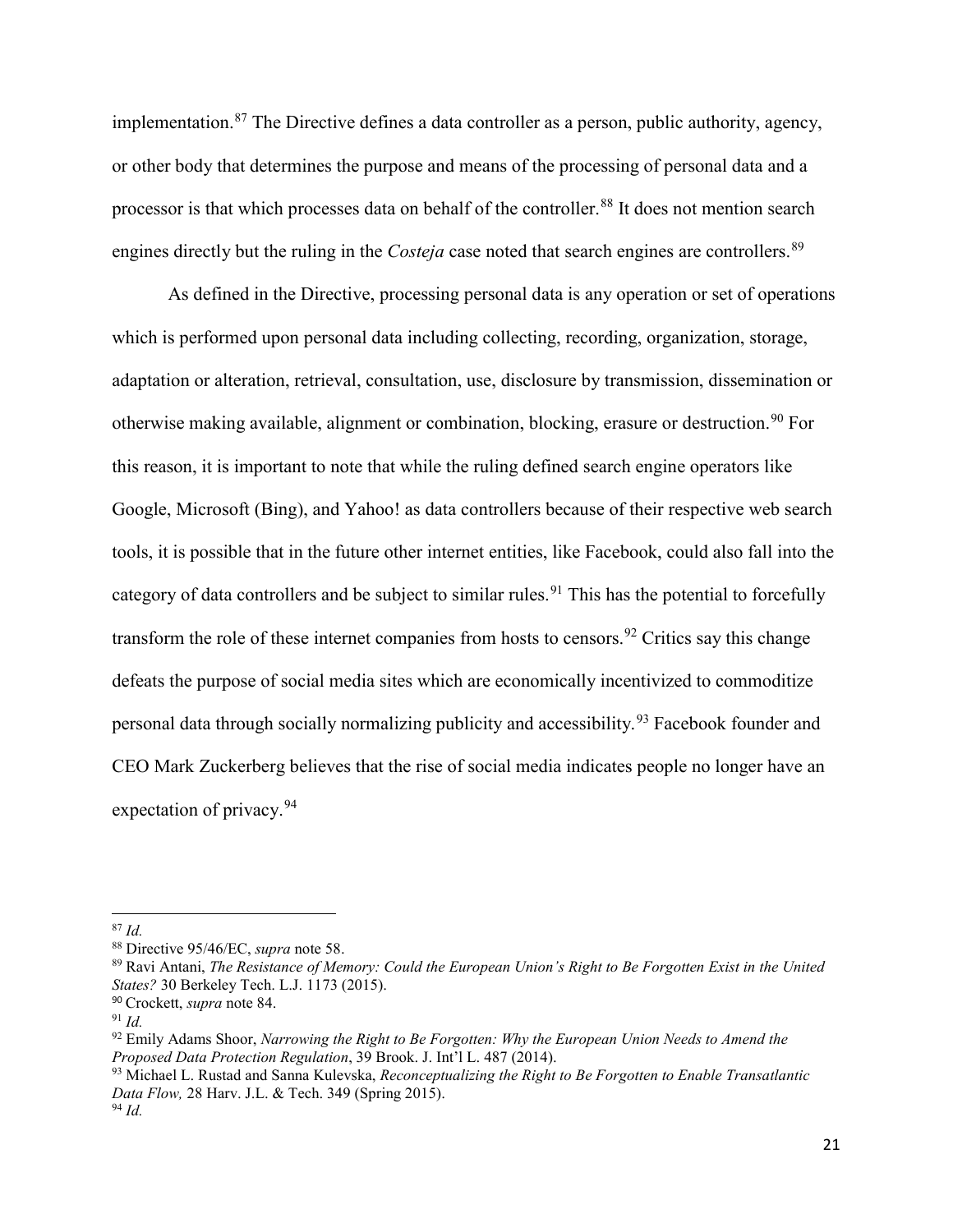Search engine companies being defined as data controllers has redrawn their legal obligations and is something that was not part of their plan.<sup>[95](#page-25-1)</sup> General Counsel for Google, Kent Walker, clarified that Google regards itself as a newsstand or a card catalogue and not as authors or publishers because it does not create information but it simply makes it accessible. With the *Costeja* decision, Google is forced to decide what goes in the card catalogue and Walker asserts that is a role that the company does not want.<sup>[96](#page-25-2)</sup> Google European Communications Director, Peter Barron, echoed the same sentiment that Google never wanted or expected to make these complicated decisions which have been examined by courts in the past but are now in the hands of the legal team at Google.<sup>[97](#page-25-3)</sup> However, theoretical proponents of the right to be forgotten explain there is no oddity in viewing Google as an administrative agency due to its bureaucratic organization<sup>[98](#page-25-4)</sup> and because specialists agree with characterizing search engines as controllers based on the interaction with algorithms that spider data and sculpt results.<sup>[99](#page-25-5)</sup>

#### <span id="page-25-0"></span>*General Data Protection Regulation*

As technology expands, so must the law.<sup>[100](#page-25-6)</sup> The GDPR is scheduled to take the place of the Directive and significantly expands its scope by applying equally to private persons, public officials, and public figures with few exceptions.[101](#page-25-7) One of the objectives of the GDPR is to give control back to citizens over their personal data and strengthen the right to be forgotten by requiring the data controller to prove that they need to keep the data, rather than the data subject

<span id="page-25-1"></span><sup>95</sup> Kelly & Satola, *supra* note 51.

<span id="page-25-2"></span><sup>96</sup> *Id.*

<span id="page-25-3"></span><sup>97</sup> Edward Lee, *Recognizing Rights in Real Time: The Role of Google in the EU Right to Be Forgotten*, 49 U.C. Davis L. Rev. 1017 (2016).

<span id="page-25-5"></span><span id="page-25-4"></span><sup>98</sup> *Id.*

<sup>99</sup> Kelly & Satola, *supra* note 51.

<span id="page-25-7"></span><span id="page-25-6"></span><sup>100</sup> Ashley Stenning, *Gone But Not Forgotten: Recognizing the Right to Be Forgotten in the U.S. to Lessen the Impact of Data Breaches,* 18 San Diego Int'l L.J. 129 (2016).  $^{101}$  *Id.*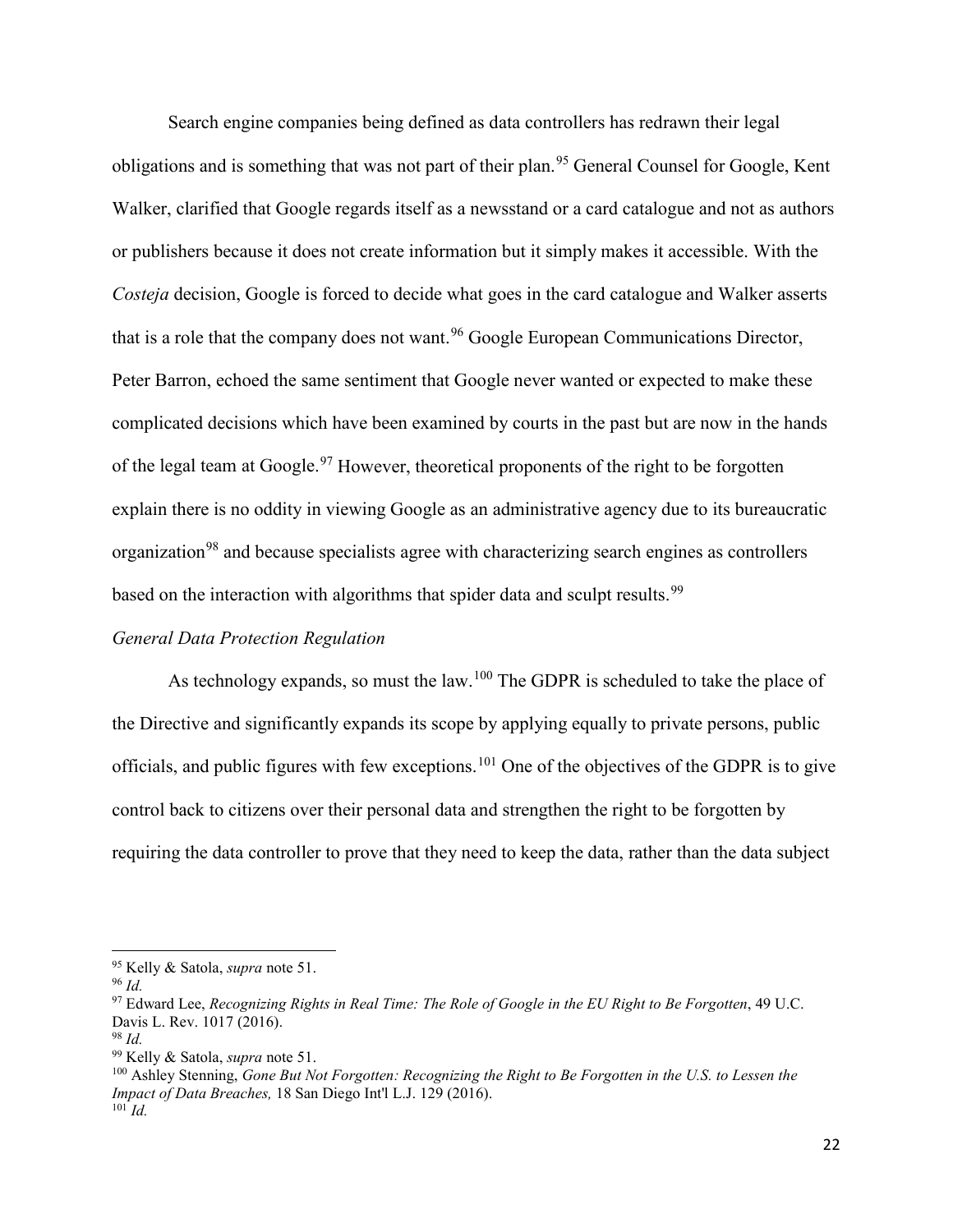having to prove that keeping their personal data is unnecessary.<sup>[102](#page-26-1)</sup> This European value of privacy rights over speech freedom can be explained by looking at the socio-political traditions of aristocracy, honor, and autonomy that make the right to be forgotten fit within the EU framework.<sup>[103](#page-26-2)</sup> However, some analyses show a threat of overreach because it will lead to a substantial amount of content being removed when or if controllers fail to apply the exceptions provided.[104](#page-26-3) The potential for controllers to face massive fines for noncompliance provides less incentive than to legitimately analyze requests for those that fall within an exception. The effect is a chill on free speech and expression and a reduction in the marketplace of ideas.<sup>[105](#page-26-4)</sup>

With the worldwide applicability of European privacy law, the GPDR imparts to its residents power to delete data from the global public and invites unilateral censorship that bypasses the sovereignty of other states.<sup>[106](#page-26-5)</sup> The founder of Wikipedia called this approach "completely insane" and claims there is no defensible right to censor what people say or to use the law to prevent the publication of truthful information.<sup>[107](#page-26-6)</sup> Still, others laud the global application, given the borderless flow of digital data, and view the right to be forgotten as integral to regaining individual autonomy over connected devices and the personal data those devices collect.<sup>[108](#page-26-7)</sup>

#### <span id="page-26-0"></span>*Free Speech Effects*

European citizens support the right to be forgotten and the power to delete personal information on demand.<sup>[109](#page-26-8)</sup> In the virtual tug of war between free speech and the right to privacy,

<span id="page-26-1"></span><sup>102</sup> *Id.*

<span id="page-26-2"></span><sup>103</sup> Shoor*, supra* note 92.

<span id="page-26-3"></span><sup>104</sup> *Id.*

<span id="page-26-4"></span><sup>105</sup> *Id.*

<span id="page-26-5"></span><sup>106</sup> McKay Cunningham*, Free Expression, Privacy, and Diminishing Sovereignty in the Information Age: The Internationalization of Censorship*, 69 Ark. L. Rev. 71 (2016). <sup>107</sup> *Id.*

<span id="page-26-7"></span><span id="page-26-6"></span><sup>108</sup> *Id.*

<span id="page-26-8"></span><sup>109</sup> Messenger, *supra* note 26.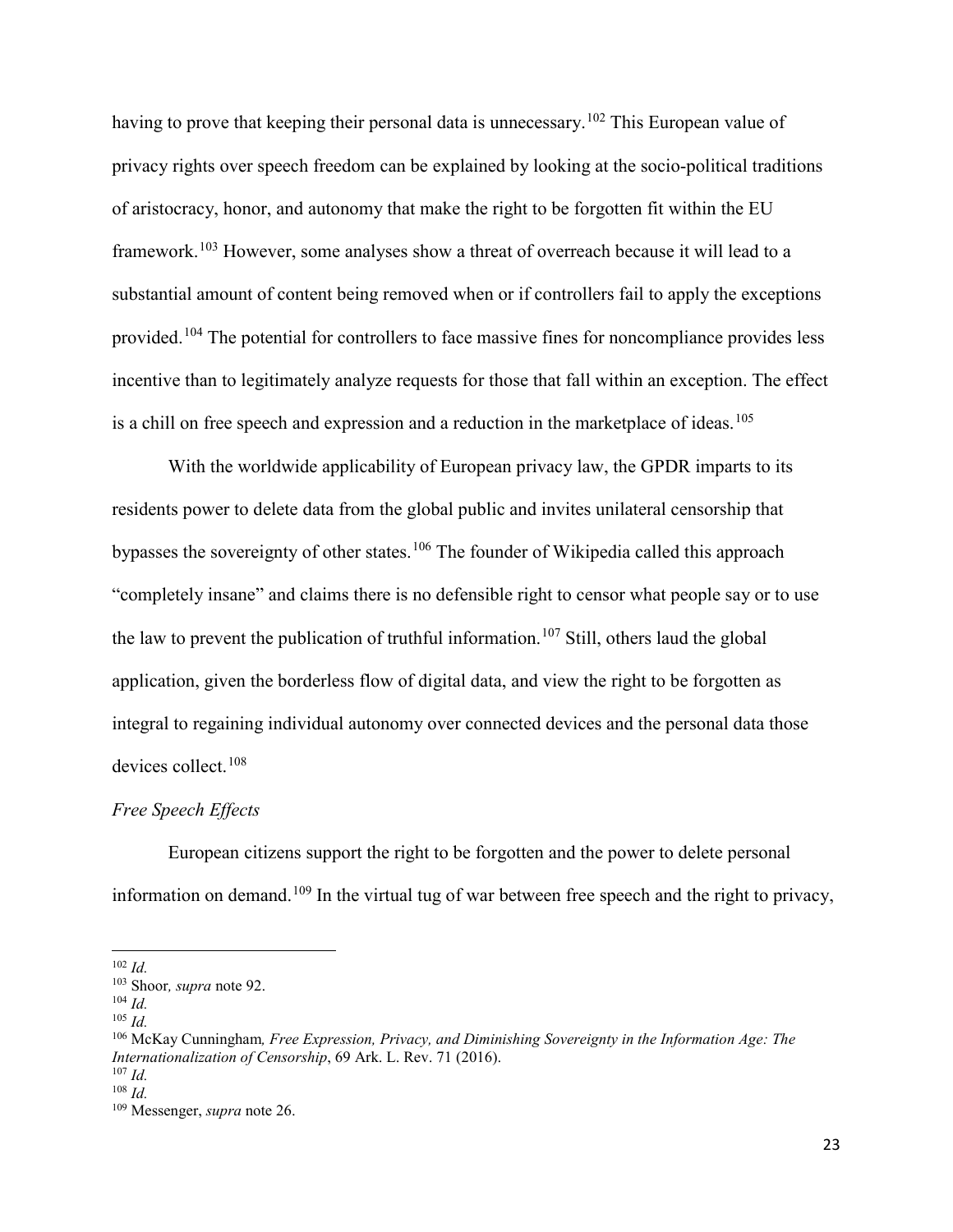Europeans favor privacy, whereas Americans place higher value on free speech.<sup>[110](#page-27-0)</sup> The American public could assert their First Amendment rights are infringed by the right to be forgotten because it restricts their ability to access publicly available information based on the theory that once information is lawfully in the public domain, the government cannot restrict access to it.<sup>[111](#page-27-1)</sup> Although the underlying data is still online, the ability to find or access it through a search engine is denied.[112](#page-27-2) It is important to note that the Supreme Court of the United States has a tendency to avoid First Amendment controversies in terms of a right to access the public domain or public records.<sup>[113](#page-27-3)</sup> There is no constitutional right to obtain all the information provided by freedom of information laws.<sup>[114](#page-27-4)</sup>

In Europe, the freedom of speech is qualified by an article protecting human rights:

The exercise of these freedoms, since it carries with it duties and responsibilities, may be subject to such formalities, conditions, restrictions or penalties as are prescribed by law and are necessary in a democratic society, in the interests of national security, territorial integrity or public safety, for the prevention of disorder or crime, for the protection of health or morals, for the protection of the reputation or rights of others, for preventing the disclosure of information received in confidence, or for maintaining the authority and impartiality of the judiciary. $115$ 

Nevertheless, Europe also recognizes the limitations of privacy rights:

There shall be no interference by a public authority with the exercise of this right except such as is in accordance with the law and is necessary in a democratic society in the interests of national security, public safety or the economic wellbeing of the country, for the prevention of disorder or crime, for the protection of health or morals, or for the protection of the rights and freedoms of others.<sup>[116](#page-27-6)</sup>

<span id="page-27-0"></span><sup>110</sup> Lyndsay Cook, *The Right to Be Forgotten: A Step in the Right Direction for Cyberspace Law and Policy,* 6 Case W. Reserve J.L. Tech. & Internet 121, (Fall 2014 – Spring 2015).

<span id="page-27-2"></span><span id="page-27-1"></span><sup>111</sup> Edward Lee, *The Right to Be Forgotten v. Free Speech*, 12 I/S: J. L. & Pol'y for Info. Soc'y 85 (2015). <sup>112</sup> *Id.*

<span id="page-27-3"></span><sup>&</sup>lt;sup>113</sup> *Id.* **McBurney v. Young, 133 S. Ct. 1709, 1718 (2013). Property** 

<span id="page-27-5"></span><span id="page-27-4"></span><sup>&</sup>lt;sup>115</sup> European Convention for the Protection of Human Rights and Fundamental Freedoms, Article 10, opened for signature Nov. 4, 1950, 213 U.N.T.S. 221.

<span id="page-27-6"></span><sup>116</sup> *Id.* Article 8.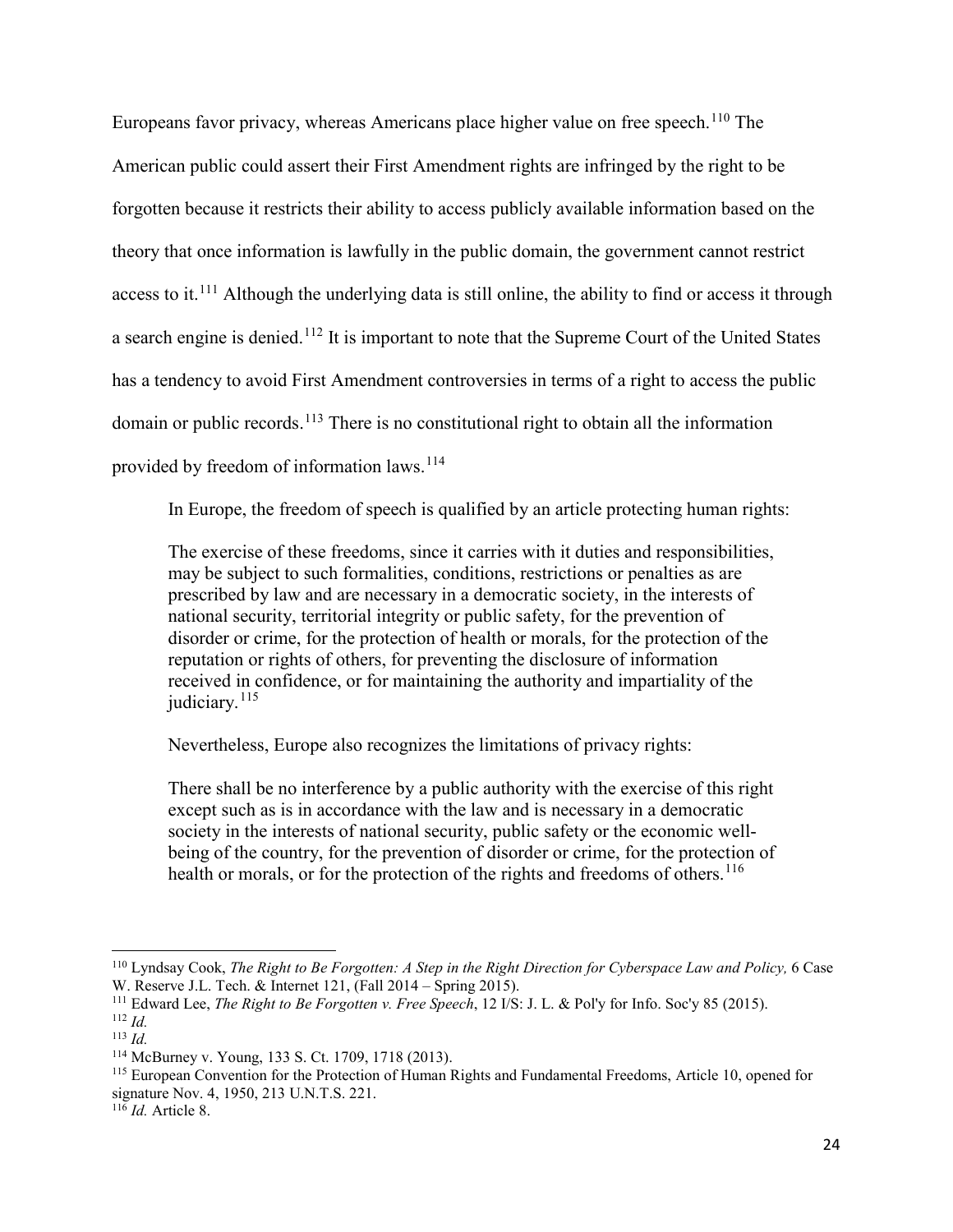Where European courts require proportionality, U.S. courts by contrast have no guidance from the text of the Constitution on how to resolve potential conflicts among constitutional rights, and, arguably, may have greater discretion in resolving a potential conflict between two rights such as speech and privacy.<sup>[117](#page-28-1)</sup> There are, however, numerous legislative proposals that demonstrate a right to be forgotten is not impossible in the United States and could be tailored to conform to existing laws.  $^{118}$  $^{118}$  $^{118}$ 

#### <span id="page-28-0"></span>*Implementation Problems*

While the European Union has taken a firm stand in favor of privacy for its citizens and the GDPR is a major step in protecting those rights, the current method of implementation creates substantial obstacles and potential privacy vulnerability.[119](#page-28-3) Within two weeks of the *Costeja* decision and in 25 languages<sup>[120](#page-28-4)</sup> for hearing and deciding claims, Google created an online form allowing European citizens to request the removal of webpages that contain personal data relating to them.<sup>121</sup> Besides no specific timeframe to complete requests,  $^{122}$  $^{122}$  $^{122}$  there are cumbersome requirements to exercise this right which create undue burdens, namely: requests can only be made online (processing via fax, letter or email is on an ad hoc basis<sup>123</sup>), to each individual data controller, which may result in jurisdictional conflicts, and create opportunities for private companies and therefore additional privacy risks.<sup>[124](#page-28-8)</sup> As of September 2016, Google had received over a million requests and granted about  $40\%$ .<sup>[125](#page-28-9)</sup> If Google or other search engines

<span id="page-28-2"></span><span id="page-28-1"></span><sup>&</sup>lt;sup>117</sup> Lee, *supra* note 111.<br><sup>118</sup> Stenning, *supra* note 100.<br><sup>119</sup> Bunny Sandefur, *The Best Practice of Forgetting*, 30 Emory Int'l L. Rev. 85 (2015).

<span id="page-28-4"></span><span id="page-28-3"></span><sup>120</sup> Lee, *supra* note 97.

<span id="page-28-5"></span><sup>121</sup> Simon Wechsler, *The Right to Remember: The European Convention on Human Rights and the Right to Be Forgotten,* 49 Colum. J.L. & Soc. Probs. 135 (Fall 2015).

<span id="page-28-6"></span><sup>122</sup> Erin Cooper, *Following in the European Union's Footsteps: Why the United States Should Adopt Its Own Right to Be Forgotten for Crime Victims*, 32 J. Marshall J. Info. Tech. & Privacy L. 185 (2016).

<span id="page-28-7"></span><sup>123</sup> Lee, *supra* note 111.

<span id="page-28-8"></span><sup>124</sup> Sandefur, *supra* note 119.

<span id="page-28-9"></span><sup>125</sup> Wechsler, *supra* note 121.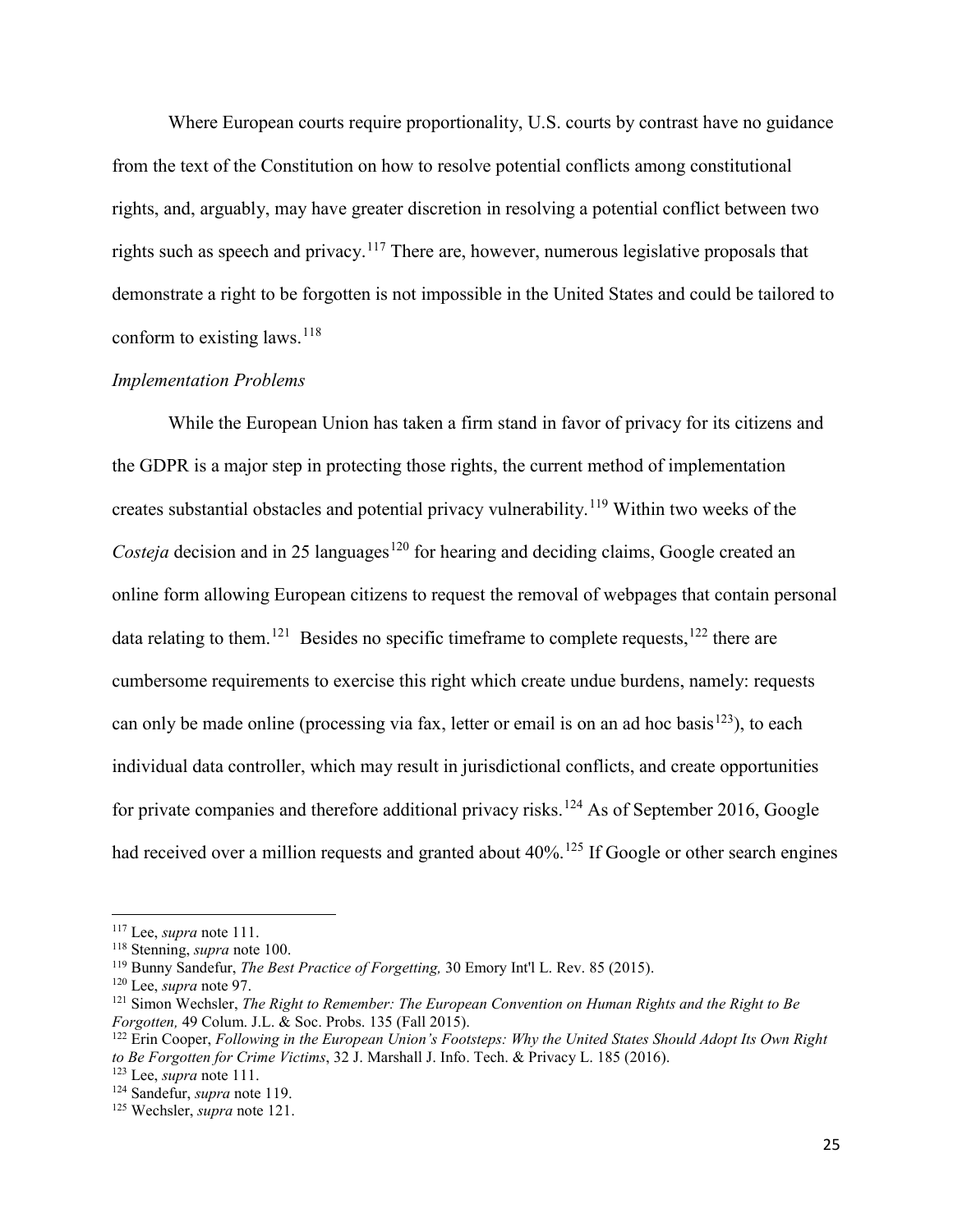deny a request, the person making the request can appeal through a data protection agency, which were created in accordance with the directive and exist to enforce it, or through a court of law by filing a lawsuit against the search engine.<sup>[126](#page-29-1)</sup> Google itself offers no way for an individual to request reconsideration or an appeal once it has reached its decision.<sup>[127](#page-29-2)</sup> It is unclear if there is any appellate process for those harmed by a granted request such as the information-seeking public or content distributor.[128](#page-29-3) Examples of this kind of harm are politicians hiding information which would influence voters, doctors hiding claims of malpractice which could alter patient decisions, or bankers hiding fraudulent activity.<sup>[129](#page-29-4)</sup> Critics claim this issue is approaching critical as improper censorship can outweigh an individual interest in a right to privacy.<sup>[130](#page-29-5)</sup>

#### <span id="page-29-0"></span>*Benefits*

Some legal researchers find the right to be forgotten is a step in the right direction because it represents a positive shift in cyberspace law and policy by increasing individual control over personal information and restoring the balance between free speech and privacy in the digital world.<sup>[131](#page-29-6)</sup> A damaged or mischaracterized virtual identity can have long-lasting consequences for social status and future employment.<sup>[132](#page-29-7)</sup> Certain benefits have been identified such as the promotion of autonomy as individuals would have the right to exert some modicum of control over their electronic environment.<sup>[133](#page-29-8)</sup> The right to be forgotten also provides a remedy for victims of cyber harassment as defamatory material is subject to deletion.<sup>[134](#page-29-9)</sup> In the same

 $\overline{\phantom{a}}$ 

<span id="page-29-4"></span><sup>129</sup> *Id.*

<span id="page-29-1"></span><sup>126</sup> *Id.*

<span id="page-29-2"></span><sup>127</sup> Lee, *supra* note 97.

<span id="page-29-3"></span><sup>128</sup> Wechsler, *supra* note 121.

<span id="page-29-5"></span><sup>130</sup> *Id.*

<span id="page-29-7"></span><span id="page-29-6"></span><sup>&</sup>lt;sup>131</sup> Cook, *supra* note 110.<br><sup>132</sup> Aidan Forde, *Implications of the Right to Be Forgotten*, 18 Tul. J. Tech. & Intell. Prop. 83 (Fall 2015).

<span id="page-29-8"></span><sup>133</sup> Cook*, supra* note 110.

<span id="page-29-9"></span><sup>134</sup> *Id.*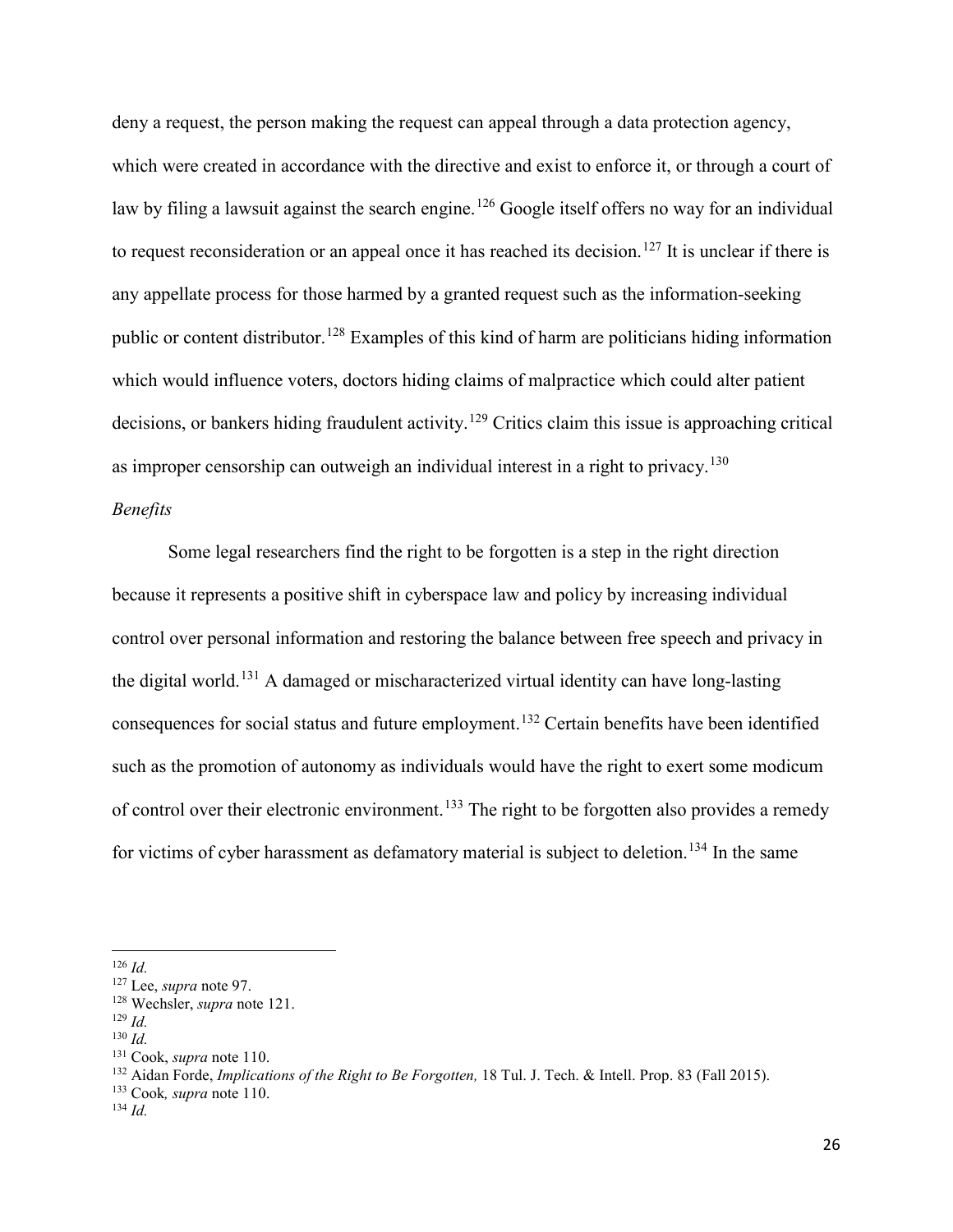ideology, this regulation prevents discriminatory employment practices by encouraging hiring based on objective criteria. [135](#page-30-1)

The overall policy behind the right to be forgotten recognizes individuals can distance themselves from past negative situations ensuring their future is not tainted. It allows for correction of false information and grants the opportunity to start anew which can help accomplish important regular tasks such as obtaining financing.[136](#page-30-2) For victims, it allows them to distance themselves from the crimes committed against them while encouraging them to report which Congress recognized as imperative to the function of the criminal justice system and the health of society.<sup>[137](#page-30-3)</sup>

As critically important to consciousness as the ability to recall is equally the ability to forget because it allows the human brain to adjust and reconstruct memories, to generalize, and to think abstractly.<sup>[138](#page-30-4)</sup> If the human brain retained all of the information that is processed through its hundred billion neurons, its network of synapses would be inundated.[139](#page-30-5) Selective memory is adaptive and allows us to shed the past and start fresh by forgiving and forgetting.<sup>[140](#page-30-6)</sup>

#### <span id="page-30-0"></span>*First Amendment Protection*

The free speech prohibition of the First Amendment was written to restrict government and not private actors until a court rules as such.<sup>[141](#page-30-7)</sup> When there is a potential violation, the court requires a compelling government interest in order to carry out an action.<sup>[142](#page-30-8)</sup> Google argues that its search results are protected by the First Amendment as free speech and has won several cases

<span id="page-30-1"></span><sup>135</sup> *Id.*

<span id="page-30-2"></span><sup>136</sup> Cooper, *supra* note 122.

<span id="page-30-3"></span><sup>137</sup> *Id.*

<span id="page-30-4"></span><sup>138</sup> Rustad & Kulevska, *supra* note 93.

<span id="page-30-5"></span><sup>139</sup> *Id.*

<span id="page-30-6"></span><sup>140</sup> *Id.*

<span id="page-30-7"></span><sup>141</sup> NYT, *supra* note 17.

<span id="page-30-8"></span><sup>142</sup> Antani, *supra* note 89.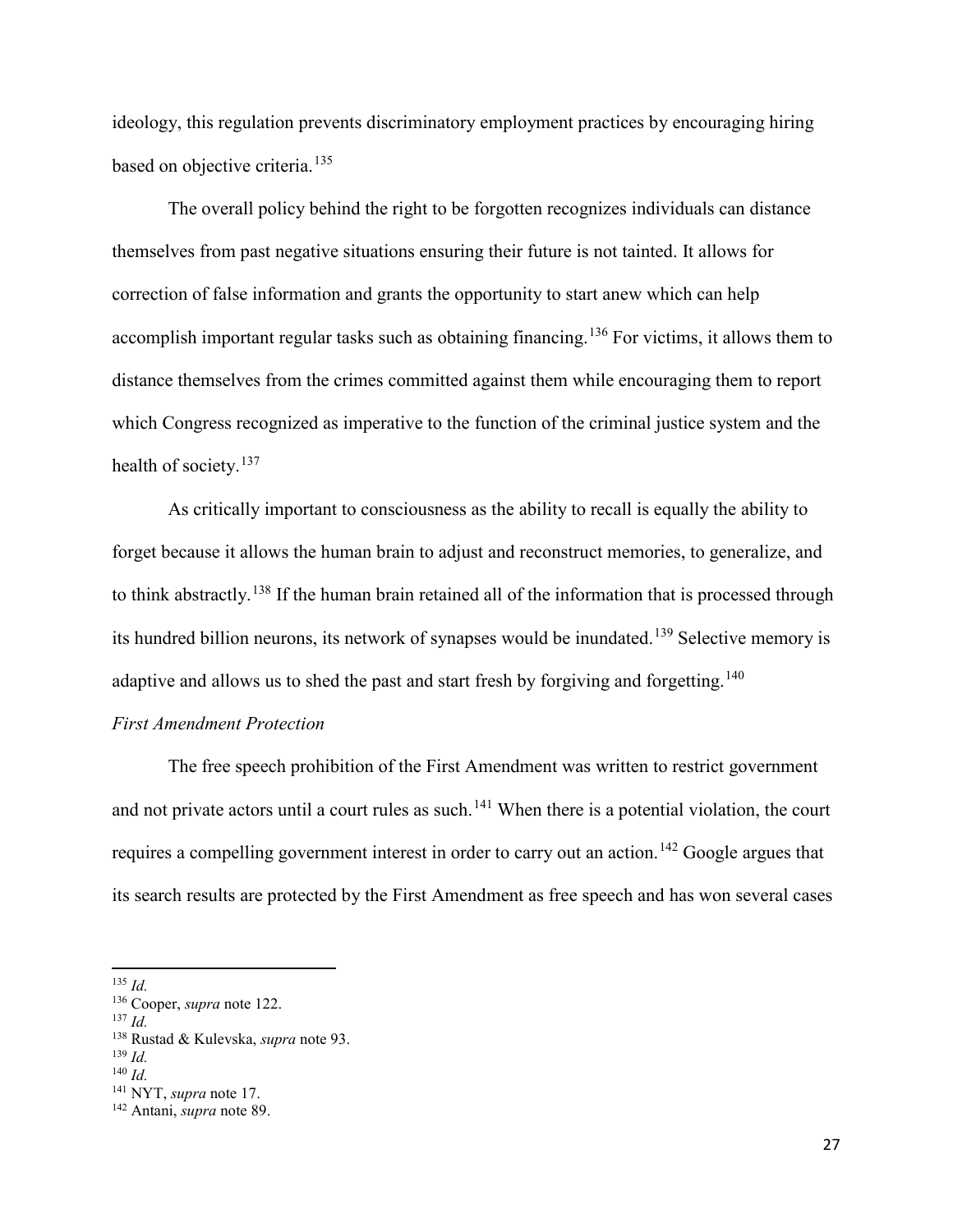on that basis.[143](#page-31-0) However, there are certain categories of speech that are less scrutinized and less protected including fighting words (inciting hatred or violence), obscenity, and defamation.<sup>[144](#page-31-1)</sup> Despite the U.S. recognition of privacy rights, it has left the internet fairly unregulated creating problems that need to be solved through legislation.<sup>[145](#page-31-2)</sup> Americans generally decry the elevation of privacy over free expression but there are contexts in which the right to be forgotten resonates.[146](#page-31-3) An 18-year-old girl died in a decapitating car accident and after gruesome photographs taken and emailed to friends by highway patrolmen surfaced on social media, the girl's father began a futile crusade to have the images removed which increased the family's  $despair.<sup>147</sup>$  $despair.<sup>147</sup>$  $despair.<sup>147</sup>$ 

Privacy rights embedded in the Constitution are not explicit but there are myriad laws from various authorities that characterize a sectoral approach to fragmented, cross-governmental, and industry-specific regulation.<sup>[148](#page-31-5)</sup> Different acts and bills regulate and/or restrict use and dissemination of private financial information, the disclosure of protected health information, credit reporting, etc.<sup>[149](#page-31-6)</sup> Then further variations among state privacy laws are numerous and growing with a cross-current of self-regulation and promotion of best practices.<sup>[150](#page-31-7)</sup> This patchwork quilt of privacy protection often leads to uncertainty and confusion among the citizens regarding what rights they may enjoy and under what conditions they may act upon such

- <span id="page-31-2"></span><sup>145</sup> Cooper, *supra* note 122.
- <span id="page-31-3"></span><sup>146</sup> Cunningham, *supra* note 106.

<span id="page-31-0"></span><sup>143</sup> Cooper, *supra* note 122.

<span id="page-31-1"></span><sup>144</sup> Antani, *supra* note 89.

<span id="page-31-4"></span><sup>147</sup> *Id.*

<span id="page-31-5"></span><sup>148</sup> *Id.*

<span id="page-31-7"></span><span id="page-31-6"></span><sup>149</sup> *Id.* <sup>150</sup> *Id.*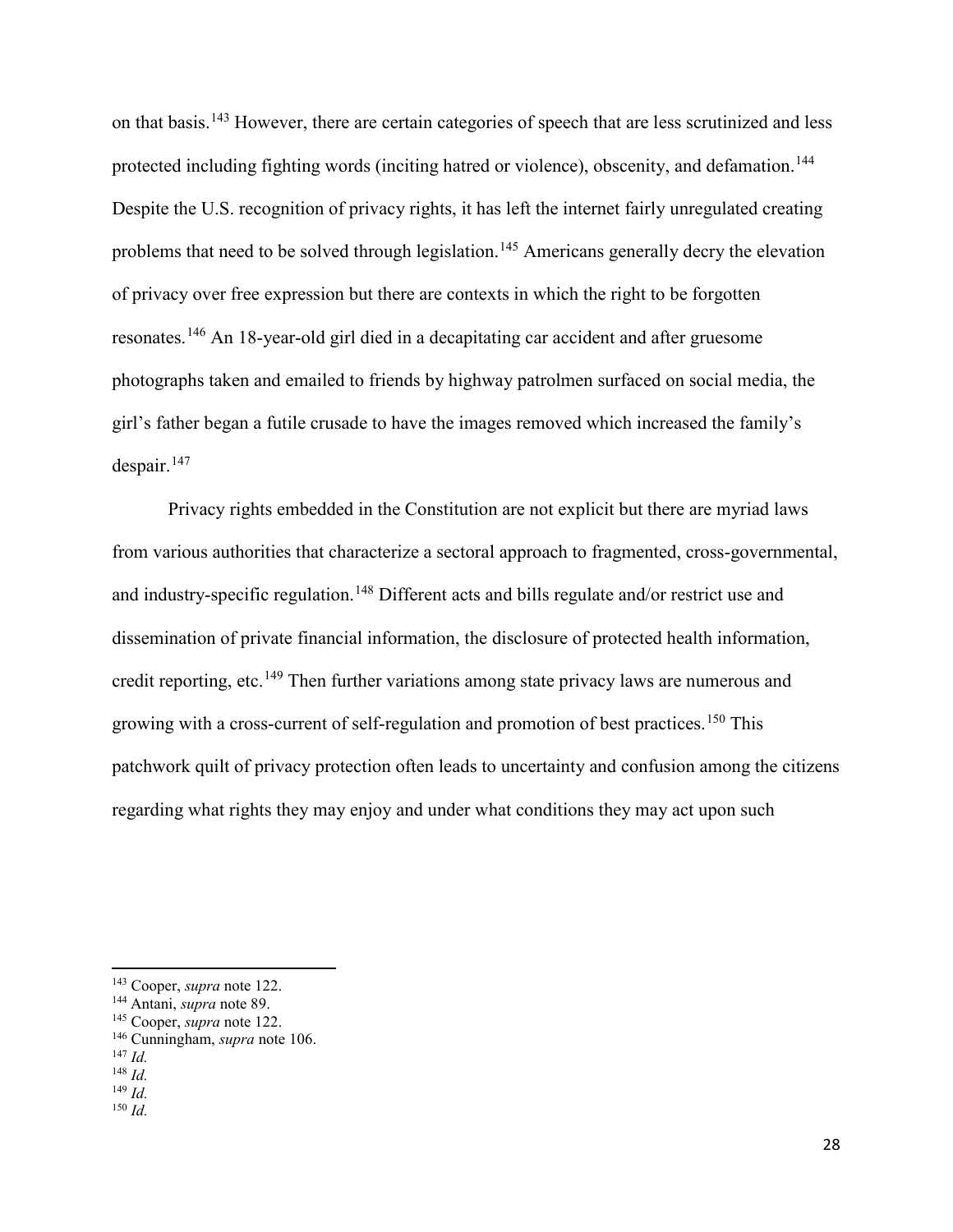rights.[151](#page-32-1) Given that and the historical preference for the elevation of free expression over the right of privacy, it is unlikely a U.S. court would have granted relief in *Costeja*. [152](#page-32-2)

Without a doubt, the growth of the internet and the modern search engine presents a challenge in terms of protecting these rights, especially in countries like the United States.<sup>[153](#page-32-3)</sup> As privacy law in the U.S. has not adapted fast enough to address the growing concerns associated with modern technology, individual rights to privacy and autonomy are rapidly deteriorating.<sup>[154](#page-32-4)</sup> Consequently, some believe, the United States should follow the lead of the European Union and adopt the policy because the right to be forgotten: (1) promotes privacy and autonomy; (2) provides much-needed remedy to victims of cyber harassment; and (3) prevents discriminatory hiring practices based upon irrelevant information.<sup>[155](#page-32-5)</sup>

#### <span id="page-32-0"></span>*Human Bias*

Social science often suggests humans are self-serving if not self-deluded in their attitudes and a desire to erase negative elements are more understandable than justified.<sup>[156](#page-32-6)</sup> Narcissism can minimize personal responsibility and reinforce attribution bias where credit is taken for positive events and blame is placed for negative ones as a type of superficial self-forgiveness.<sup>[157](#page-32-7)</sup> A deeper, more valuable self-forgiveness rooted in appropriate responsibility requires acceptance that should not only encompass the unfavorable event but also the public record of the event as well as relevant self-conduct after the fact.<sup>[158](#page-32-8)</sup> Of course, experts conclude it is easier to expect

l

<span id="page-32-5"></span><span id="page-32-4"></span><sup>155</sup> *Id.*

<span id="page-32-1"></span><sup>151</sup> Rustad & Kulevska, *supra* note 93*.* \*173

<span id="page-32-2"></span><sup>152</sup> *Id.*

<span id="page-32-3"></span><sup>153</sup> Cook, *supra* note 110. 154 *Id.*

<sup>156</sup> Right, *supra* note 70.

<span id="page-32-7"></span><span id="page-32-6"></span><sup>157</sup> *Id.*

<span id="page-32-8"></span><sup>158</sup> *Id.*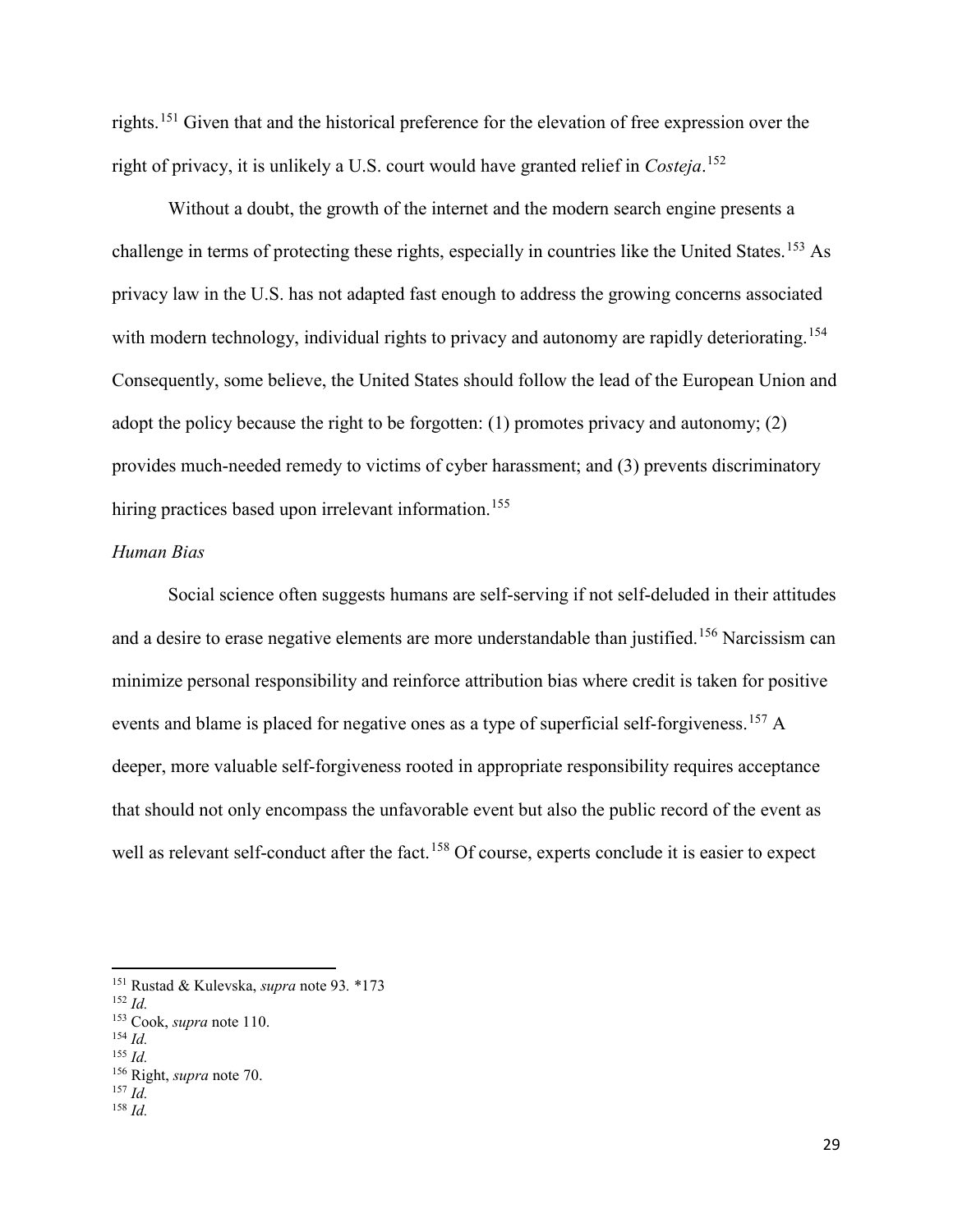this responsibility from others while denying its need for the self which brings into question the good faith judgment of those persons who are motivated to seek a deletion or delinking. [159](#page-33-2)

#### Purpose for Research

<span id="page-33-0"></span>The data collected thus far shows how the internet has changed the field of mass communication and how it has impacted and has the potential to further impact both free expression and privacy rights. European values manifested by this research demonstrate their citizens and their laws place privacy above free expression. However, this review of information reveals the United States does not share an identical attitude as the protected freedoms of the First Amendment have no apparent hierarchal order. The remainder of this research will examine what takes place in a legal context when there is a conflict between free expression and privacy rights and how the field of mass communication can react to that analysis.

#### Methodology

<span id="page-33-1"></span>This research will take the approach of a traditional method of judicial analysis and compare precedents set in pre-internet claims of privacy invasion with the rhetoric of contemporary judicial discussion on data control. The analysis will be based on the two U.S. cases summarized in the Publicity v. Privacy section which both claimed violations, faced defenses of free expression but resulted in opposite outcomes. Recalling *Melvin v. Reid,* where the plaintiff's past was made into the plot-line of a movie and the court ruled for her, and *Sidis v. F-R Pub. Corp.,* where the plaintiff's past was the subject of a magazine article and the court ruled against him. The discussion will include brief explanations of how the respective outcomes were reached and provide foundational analysis for the extent to which a right to be forgotten exists in the United States.

<span id="page-33-2"></span> $\overline{a}$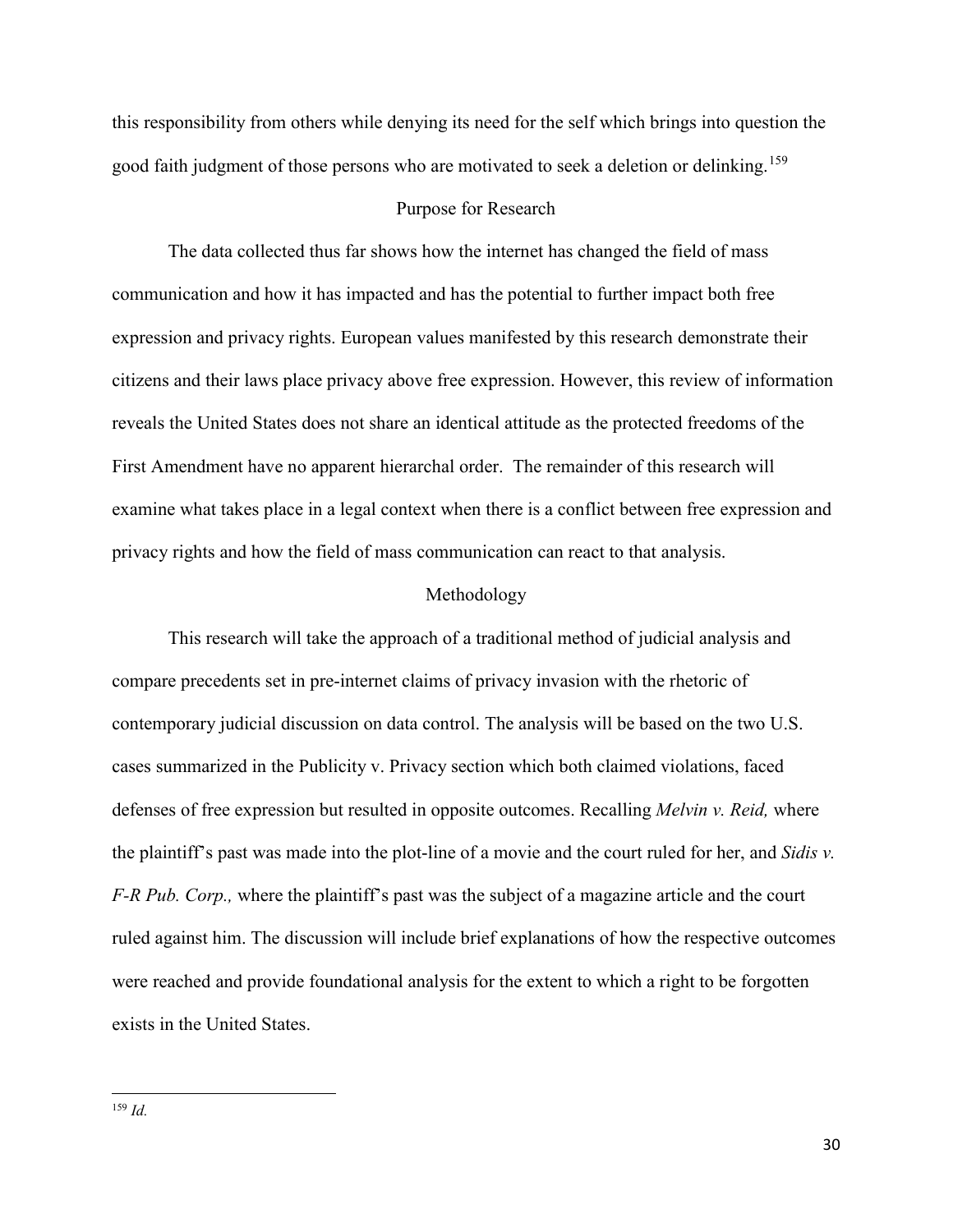The data for analysis was gathered in legal databases accessible through lib.byu.edu. At LexisNexis Academic, finding these legal cases started with using the "search by parties" option and entering "Melvin" and "Reid" which produced hundreds of cases in 67 courts that have cited this precedent. By selecting California Courts of Appeal cases, the search produced the original case of *Melvin v. Reid*. Selecting that case then using the Shepardize® function resulted in 129 decisions which cite this precedent. To further narrow the data, the "restricting" function limited the search to include only those cases which also cited S*idis v. F-R Pub. Corp.* and the list resulted in 36 cases for analysis. That number is a sufficient and convenient study sample.

To see if U.S. courts literally regard the right to be forgotten, a Westlaw search for the exact term was run and resulted in four cases within the entire state and federal system. This suggests the foreign terminology is not presently being adopted here but given the dates of those cases, it demonstrates the idea is fairly novel. That search result was:

- Rahul Manchanda v. Google, Yahoo!, and Microsoft Bing (New York, 2016)
- John DOE, No. 380316 v. Sex Offender Registry Board (Massachusetts, 2015)
- John DOE, No. 7083 v. Sex Offender Registry Board (Massachusetts, 2015)
- Cindy Lee Garcia v. Google, Inc., a Delaware Corporation; YouTube, LLC (2014)

Within the 36 cases produced by the Lexis Nexis search, each was read then examined and summarized for the action being taken and pleas made to the court, the basis of argument for both claimant and defendant, and the final rulings including the legal weight factors on which the judges made their decisions. Through analysis of judicial discussion, this research will be able to explain from a United States perspective, how the idea of a right to be forgotten is regarded under its constitution. Notes were made of any inclusions and special considerations where the uniqueness of the internet and/or the relevancy of technological advances were a factor. Finally,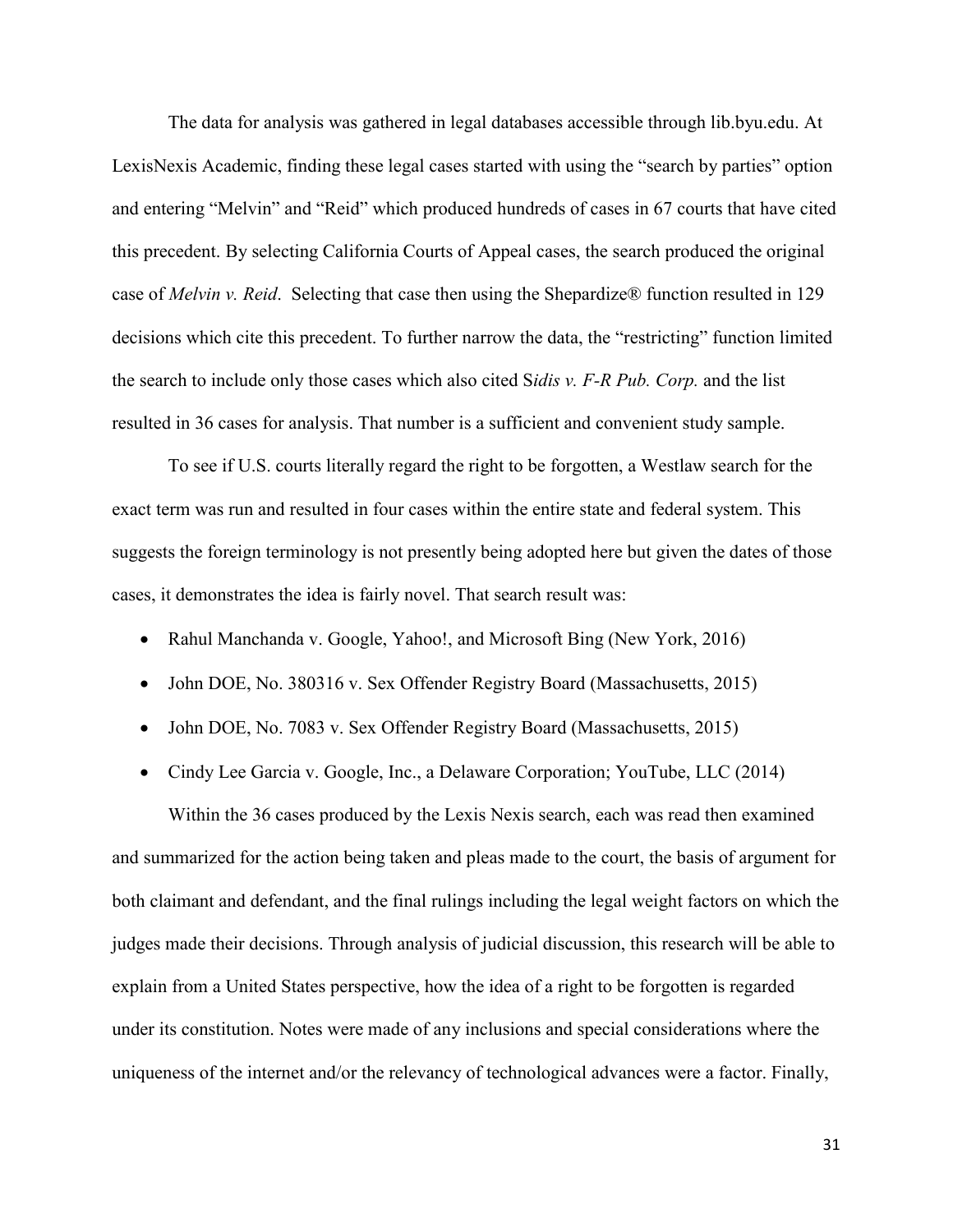the analysis will determine what U.S. courts use to strike a judicial balance between off-set freedom of expression and privacy rights as accomplished or not in the comparative cases. Subsequently, the analysis will also indicate the subjective process for individuals who present a claim of privacy invasion when seeking legal intervention and resolution.

Following a summary format, significant statements were extrapolated from these case arguments and marked decisions by courts application of respective laws to specific issues in each case. Given that the right to be forgotten terminology is specific to Europe, analysis was made of U.S. cases with regard to privacy rights and privacy invasion/intrusion. The defending parties in all these cases claim qualified privilege under freedom of expression and/or of the press found in the First Amendment. That freedom is not unlimited and the analysis reveals the instances of and what constitutes overreach. To organize, the data was filtered into relatively narrow categories to conclude in each case:

- Overview of the case and claims made by Plaintiff and Defendant
- How the court applied the laws relating to Freedom of Expression and Right to Privacy
- The issues that required balance by the court
- The court process of decision and appeal
- How the court viewed each specific case as it relates to privacy rights
- The factor that tipped the scale to give more weight to press freedom or privacy rights

#### <span id="page-35-0"></span>*Legal Definitions*

The following legal definitions are common and could be helpful to interpreting the meaning of judicial language.

Action: a judicial proceeding brought by one party against another

Amend: the court allows modification to a motion for refiling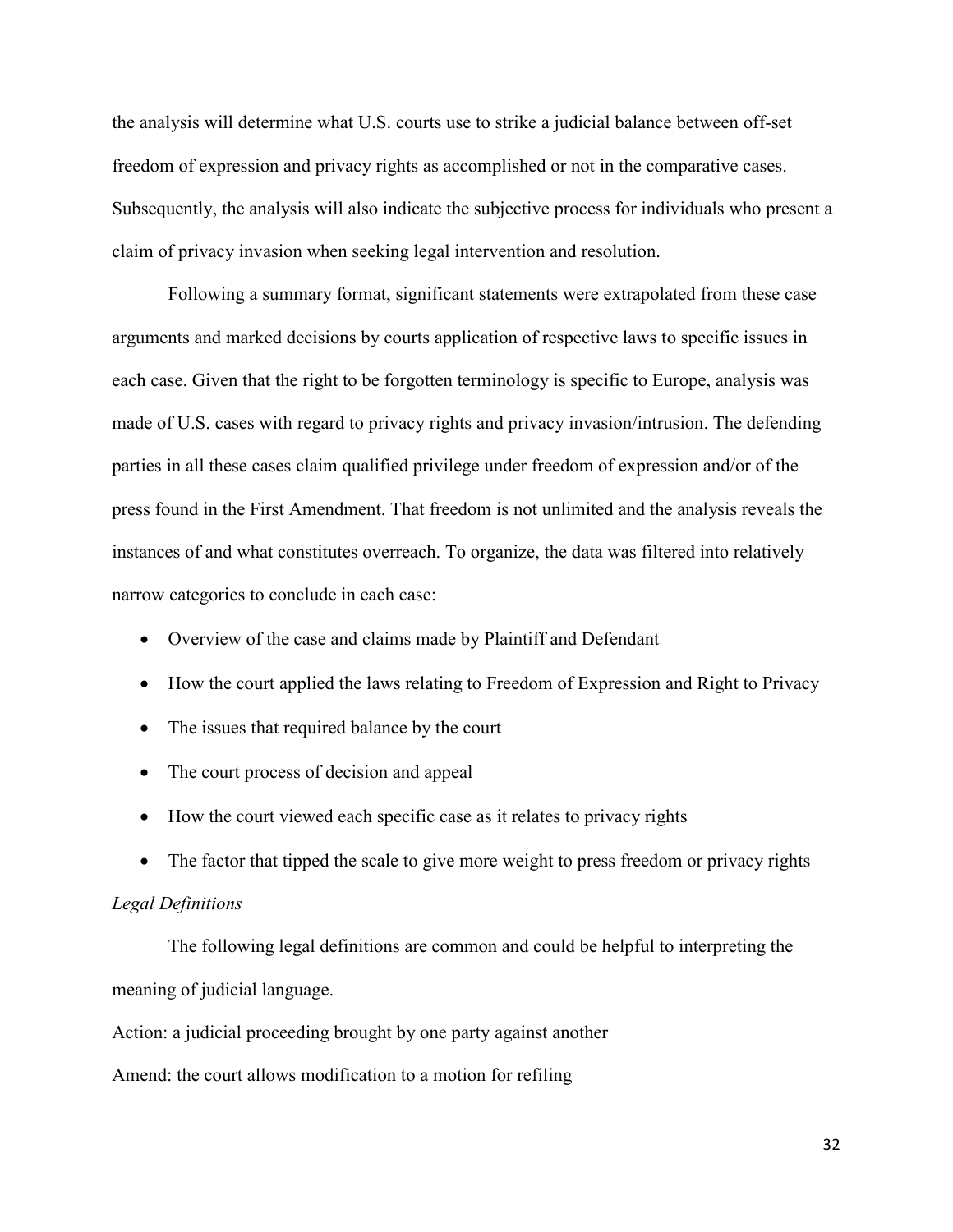Claim: the statement of ownership over a property

Defendant: the person accused of violation

Demurrer: a legal pleading that objects to a filing or challenges a filing by the opposing party Libel: to publish in print, including pictures, through broadcast an untruth about an individual that will do harm to that person or their reputation by tending to bring harm, ridicule, or scorn. Plaintiff: the person who starts the action

Remand: when the appellate court sends the case back to the lower court for further action

After reading each case and condensing them into the synopses found in the appendix, the data was analyzed for overall patterns, observations, and themes that provide evidence for demonstrating if a right to be forgotten has been achieved in the United States.

#### Results of Analysis

<span id="page-36-0"></span>As previously discussed in the Methodology section, the study resulted in 36 cases for analysis. Each case was read and reviewed to determine an overview of arguments presented, how the laws in question applied specifically to the case, the issues which required judicial balance, the final outcome of the case, and the determining factor which demonstrated whether Freedom of Expression won or the Right of Privacy won referred to as the scale. A synopsis of each case is provided in the appendix and this section will provide an in-depth analysis of if, how, and when a conceptual right to be forgotten exists under U.S. law.

Effectively, this data can firstly be divided into two sections of cases that ruled in favor of privacy rights and those that ruled in favor of free expression [\(see Figure 1\).](#page-52-2) From that perspective, the statistics are 24:12 for freedom which demonstrates both the difficulty in proving an invasion claim and that free expression carries considerable weight under U.S. law.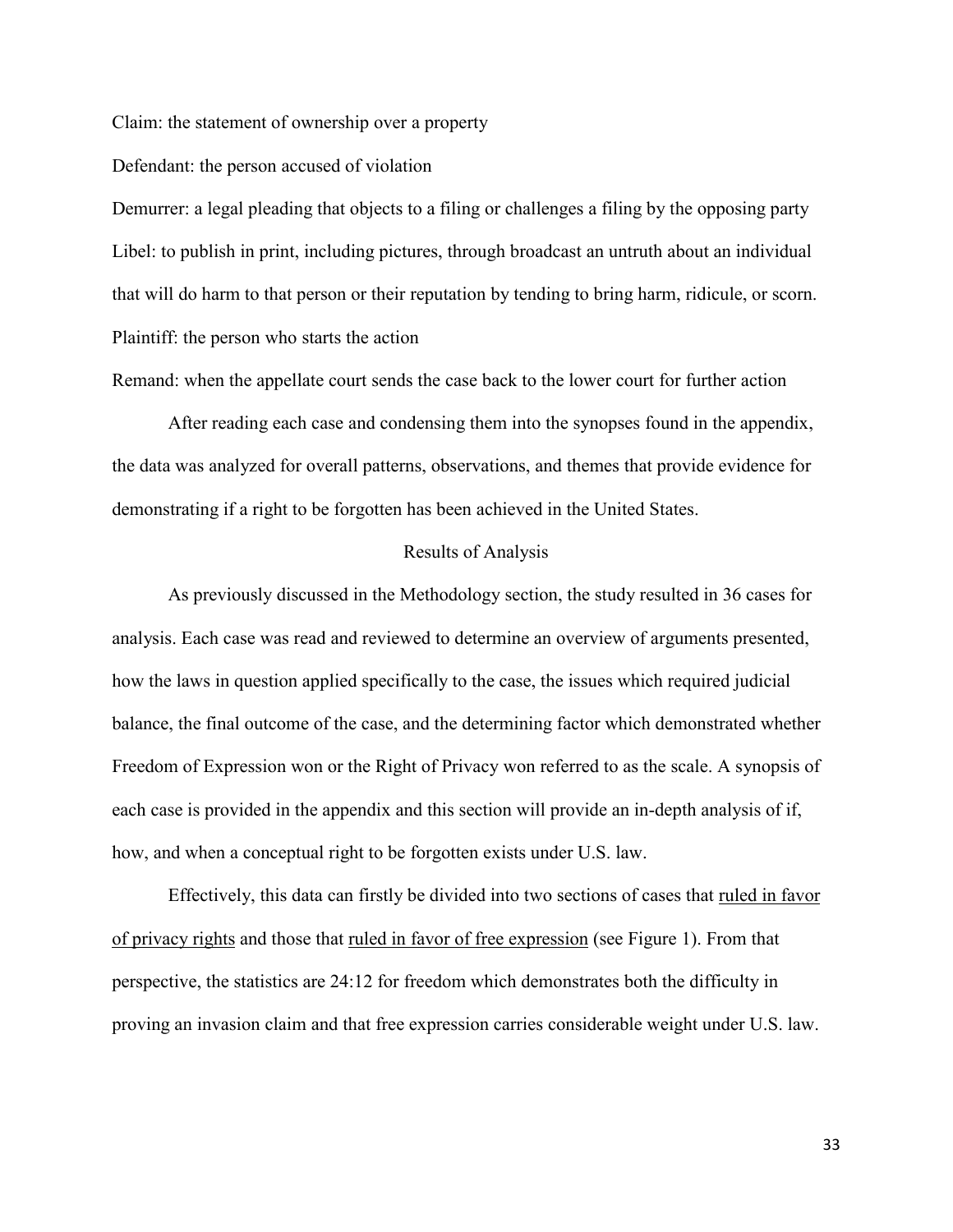Though none of these cases involved the internet medium directly, there is recognition for how the technological advances of modern civilization change the course of humanity. In 1952, *Gill v. Curtis* was brought before the court to settle the publication of a photograph taken without consent. At issue was whether the context was public and newsworthy because the picture was taken at a place of business. Captured surreptitiously and showing the businessowner couple in an amorous moment, the court found there was a reasonable expectation of privacy. Because no prior permission was given, along with the manner of news-gathering, the action was ruled a violation and the plaintiff's distress was valid.<sup>[160](#page-37-0)</sup> The court explained:

One of the principal arguments advanced in support of the doctrine of privacy by its original exponents is that the increased complexity and intensity of modern civilization and the development of man's spiritual sensibilities have rendered man more sensitive to publicity and have increased his need of privacy, while the great technological improvements in the means of communication have more and more subjected the intimacies of his private life to exploitation by those who pander to commercialism and to prurient and idle curiosity. A legally enforceable right of privacy is deemed to be a proper protection against this type of encroachment upon the personality of the individual. <sup>[161](#page-37-1)</sup>

Twelve claims were decided with a completely positive view of privacy invasion (see [Appendix Case Nos.](#page-53-1) 1, 3, 4, 14, 20, 23, 26, 29, 30, 31, 32, 36), two cases had split decisions where the court found tortious action relating to the published content but not for privacy invasion so those count for free expression (see [Appendix Case Nos.](#page-53-1) 2, 21), and the remaining 22 cases concluded with negative outcomes of plaintiff claims of privacy violation.

This issue establishes a sub-section in the data patterned by the <u>extent of privilege</u> which was brought into question in 15 of the 36 cases [\(see Figure 2\).](#page-52-2) In all 12 of the cases that ruled in favor of privacy rights, the courts determined the privilege of free expression or press freedom had exceeded its legally defined boundaries to the point there was tortious action.

<span id="page-37-1"></span><span id="page-37-0"></span><sup>160</sup> Gill v. The Curtis Publishing Company, 38 Cal. 2d 273; 239 P.2d 630; 1952 Cal. LEXIS 171. <sup>161</sup> *Id.*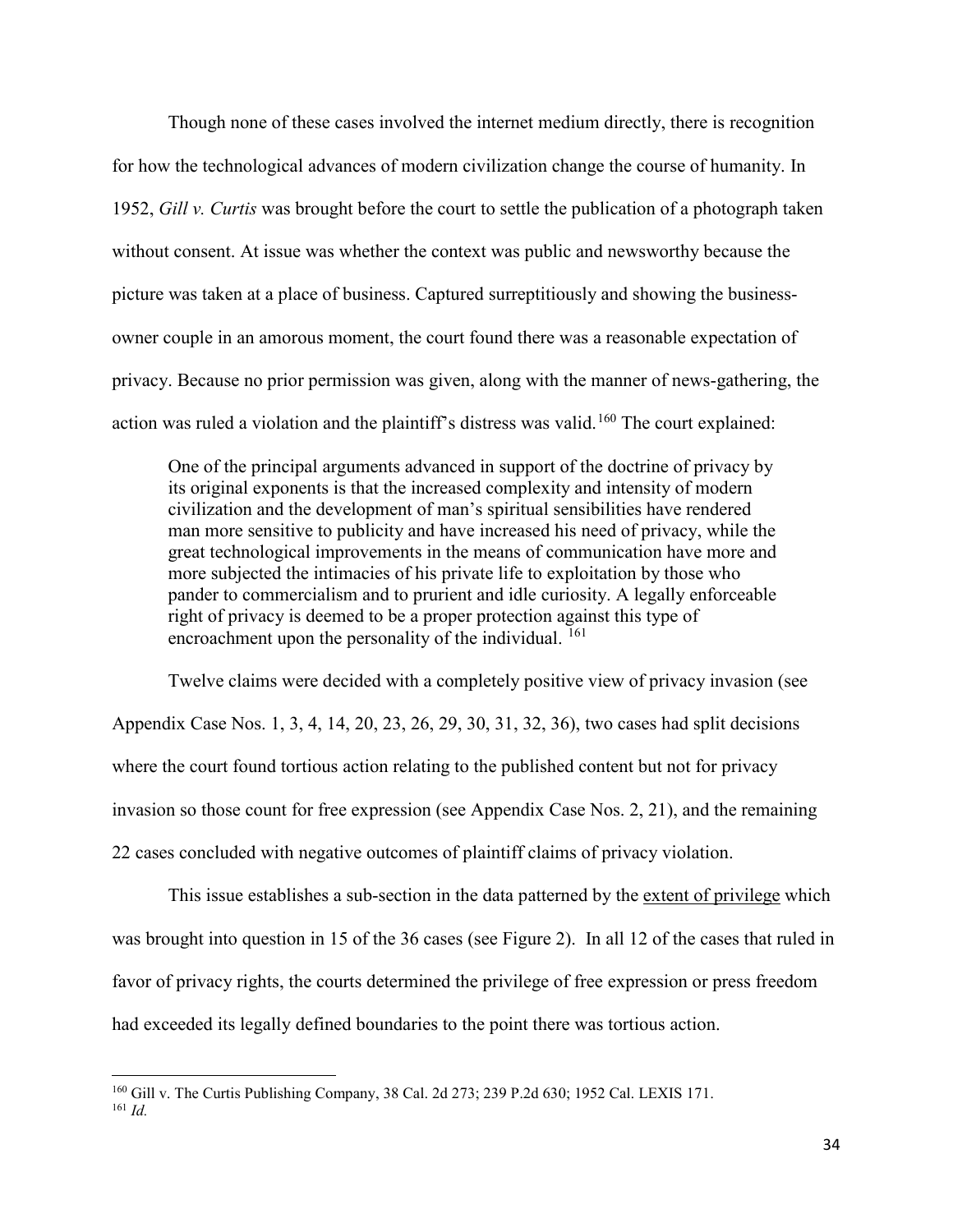In *Barber v. Time*, the plaintiff did not give consent and even protested to being interviewed and having her picture taken by reporters while hospitalized. The defendants claimed the subject matter was of public interest and newsworthy. While the court held that argument may have been legitimate, it was not necessary for the defendant's purpose to single-out the plaintiff and because she did not consent, the court ruled her privacy had been invaded.<sup>[162](#page-38-0)</sup> The judicial opinion explained that:

Establishing conditions of liability for invasion of the right of privacy is a matter of harmonizing individual rights with community and social interests…on a reasonable basis…recognizing the one without abridging the other. The determination of what is a matter of public concern is similar in principle to qualified privilege in libel. It is for the court to say first whether the occasion or incident is one of proper public interest. If the court decides that the matter is outside the scope of proper public interest and that there is substantial evidence tending to show a serious, unreasonable, unwarranted and offensive interference with another's private affairs, then the case is consideration actionable. This rule does not interfere with the freedom of the press or its effective exercise, but only limits its abuse and does not violate  $[the]$  Constitution.<sup>[163](#page-38-1)</sup>

In cases where excess of privilege was applicable but the court ruled for free expression, the sub-section is patterned by whether the plaintiff could be classified as a public figure if the circumstances surrounding the publications were of sufficient public interest. When that category is established, Freedom of the Press has qualified privilege and the burden of proof falls on the plaintiff to prove libel, that is to show the disclosure was made maliciously or with reckless disregard for the truth or whether the disclosed information would be offensive to a reasonable person (see [Appendix Case Nos.](#page-53-1) 6, 8, 16, 35).

Illustrated by *Cantrell v. Forest City,* the plaintiff's husband died in a bridge collapse which made nation-wide front-page news. Nine months later, reporters doing a follow-up story went to the plaintiff's home where only her minor children were present. The reporters took

<span id="page-38-1"></span><span id="page-38-0"></span><sup>162</sup> Barber v. Time, Inc. 348 Mo. 1199; 159 S.W.2d 291; 1942 Mo. LEXIS 470; 1 Media L. Rep. 1779. <sup>163</sup> *Id.*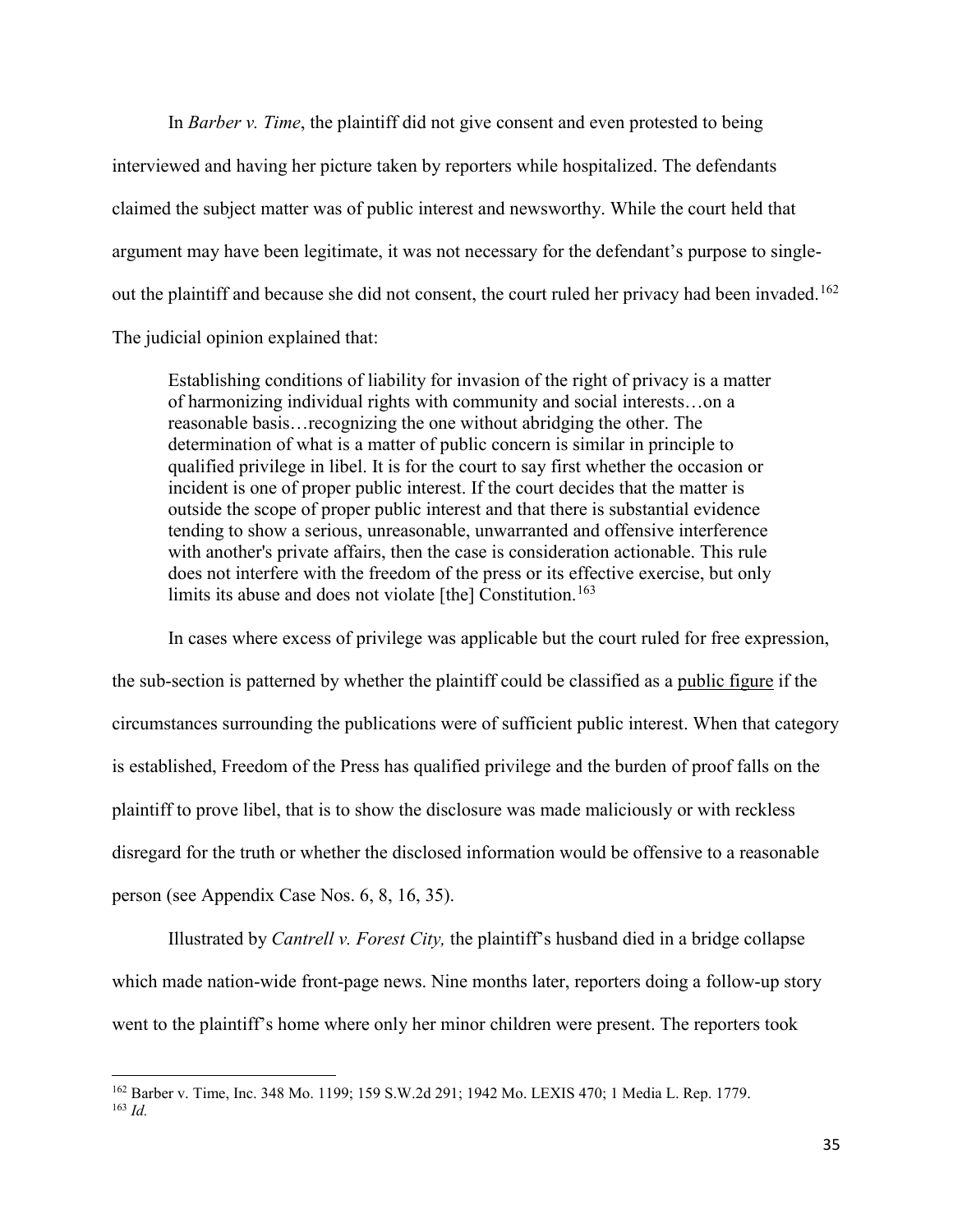pictures and interviewed her children then published a story angled to feature the devastating consequences of the incident. The plaintiff objected to the pictures of an unkempt home which she claimed depicted her family in a false light and to the article for a number of factual inaccuracies.<sup>[164](#page-39-0)</sup> Since the court determined the prior publicity rendered the article newsworthy, the plaintiff was burdened to show malicious intent to cause damage and to the reporters having reckless disregard for the truth. Neither of which are seemingly possible to prove nor was she able to despite the reporters having been incentivized by an offer to be paid for a story if they found one, so her claim was unsuccessful. The court acknowledged the plaintiff would likely have a proper action for trespassing but since that was not the matter brought to jury there was no way to rule on it.<sup>[165](#page-39-1)</sup> Arguably, a compound fracture to the already tough break of the plaintiff's losses but nothing the court could relieve under the protected constitutional freedoms mentioned.

Another sub-section is patterned by the issue of requisite consent and whether it was given or required for the respective publications. Fifteen of the 36 cases were viewed with complaint and consideration for this factor and of the same 12 cases that had positive outcomes for privacy invasion, the scale in each case was weighted likewise because the plaintiff did not give consent where legal publicity would require it (see [Appendix Case Nos. 1](#page-53-1), 3, 4, 14, 20, 23, 26, 29, 30, 31, 32, 36). What can be observed about circumstances of requisite consent is when the court declared there was a reasonable expectation of privacy which was violated.

An example of this circumstance is *Diaz v. Oakland Tribune* where the first female president of a community college was elected. She consented to an interview with the local paper having understood she was being recognized for the gender accomplishment. However, when the article was published, the reporter disclosed the female was actually a transsexual along with

<span id="page-39-1"></span><span id="page-39-0"></span><sup>&</sup>lt;sup>164</sup> Cantrell v. Forest City Publishers, Inc., 484 F.2d 150; 1973 U.S. App. LEXIS 7973. <sup>165</sup> *Id.*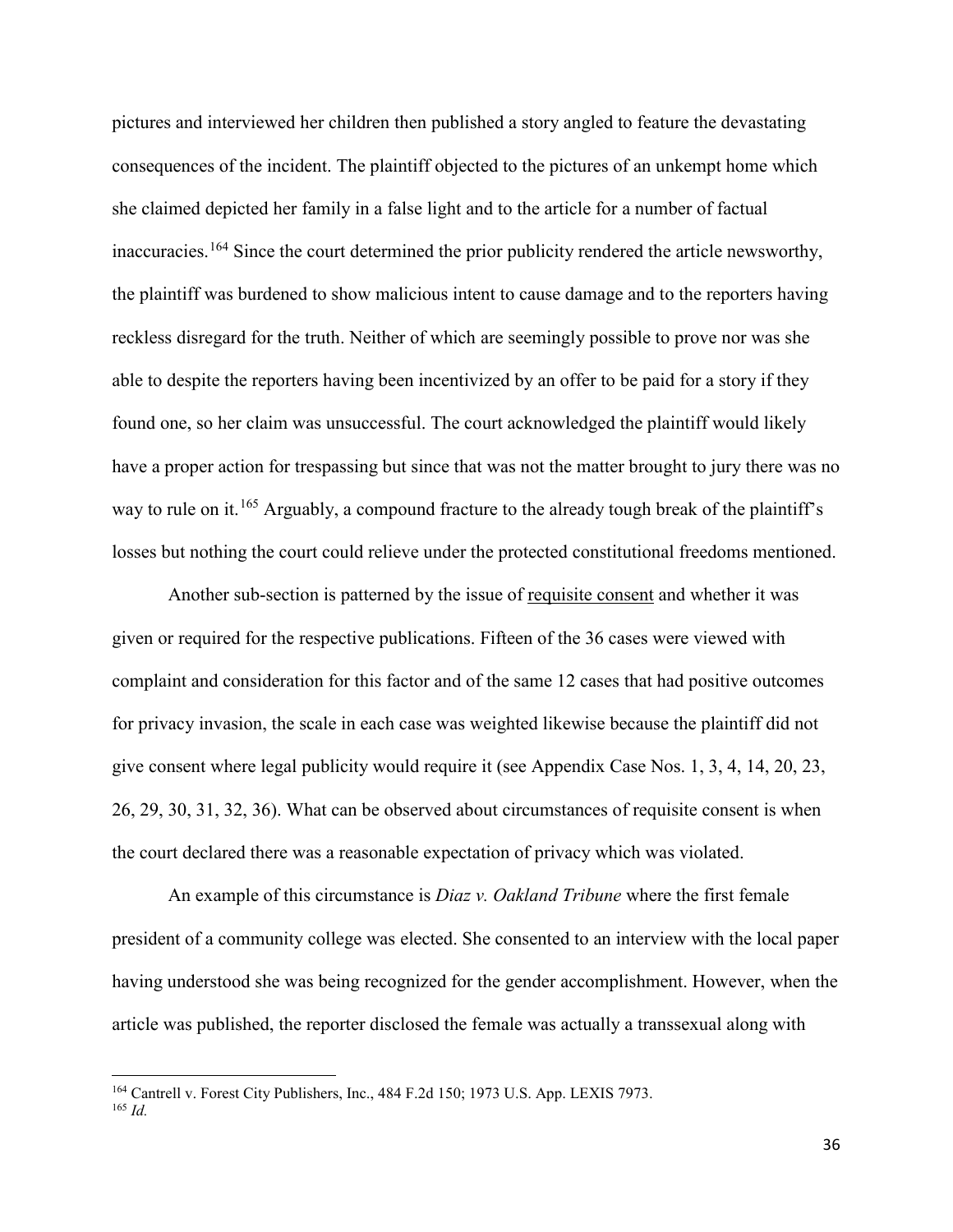other intimate facts which albeit accurate, were not discussed in the interview and of which the plaintiff did not intend to publicize.<sup>[166](#page-40-0)</sup> The court ruled that there was no compelling need for the public to be aware of the private facts disclosed and because the plaintiff did not share those in the interview and did not consent for them to be published, her privacy was violated.<sup>[167](#page-40-1)</sup>

Of the 22 cases with overall negative outcomes for privacy violation, a small pattern emerges where consent is considered but places the burden of malice on private individuals. While public individuals are subject to the scrutiny and criticisms of a free press, private persons are much less so but can still find themselves publicized without their consent. Three cases from this sub-section of involuntary publicity show the reasons for which the outcome leaned toward free expression and how the private actions of these plaintiffs became matters of public interest (see [Appendix Case Nos.](#page-53-1) 5, 13, 18).

In *Johnson v. Harcourt*, the plaintiff's choice to return \$250,000 cash that he had found, resulted in a \$10,000 reward and an article of recognition in a magazine.<sup>[168](#page-40-2)</sup> However, when the same story was later republished in a college textbook and the plaintiff objected, his claim of privacy intrusion was seen with a negative view because his original decision injected him into the vortex of publicity.<sup>[169](#page-40-3)</sup> As much as immoral activity can result in a loss of privacy, this instance demonstrates that overtly moral activity can do the same.

The second in this pattern is *Jenkins v. Dell*, where the plaintiffs were heirs of a homicide victim and claimed invasion of privacy when their picture was published without their consent.[170](#page-40-4) In the majority of criminal cases, however, the court regards criminal activity and

<span id="page-40-0"></span><sup>166</sup> Diaz v. Oakland Tribune, 139 Cal. App. 3d 118; 188 Cal. Rptr. 762; 1983 Cal. App. LEXIS 1314.

<span id="page-40-1"></span><sup>167</sup> *Id.*

<span id="page-40-2"></span><sup>168</sup> Johnson v. Harcourt, Brace, Jovanovich Inc., 43 Cal. App. 3d 880; 118 Cal. Rptr. 370; 1974 Cal. App. LEXIS 1364.

<span id="page-40-3"></span><sup>169</sup> *Id.*

<span id="page-40-4"></span><sup>170</sup> Jenkins v. Dell Publishing Co., 251 F.2d 447; 1958 U.S. App. LEXIS 3573.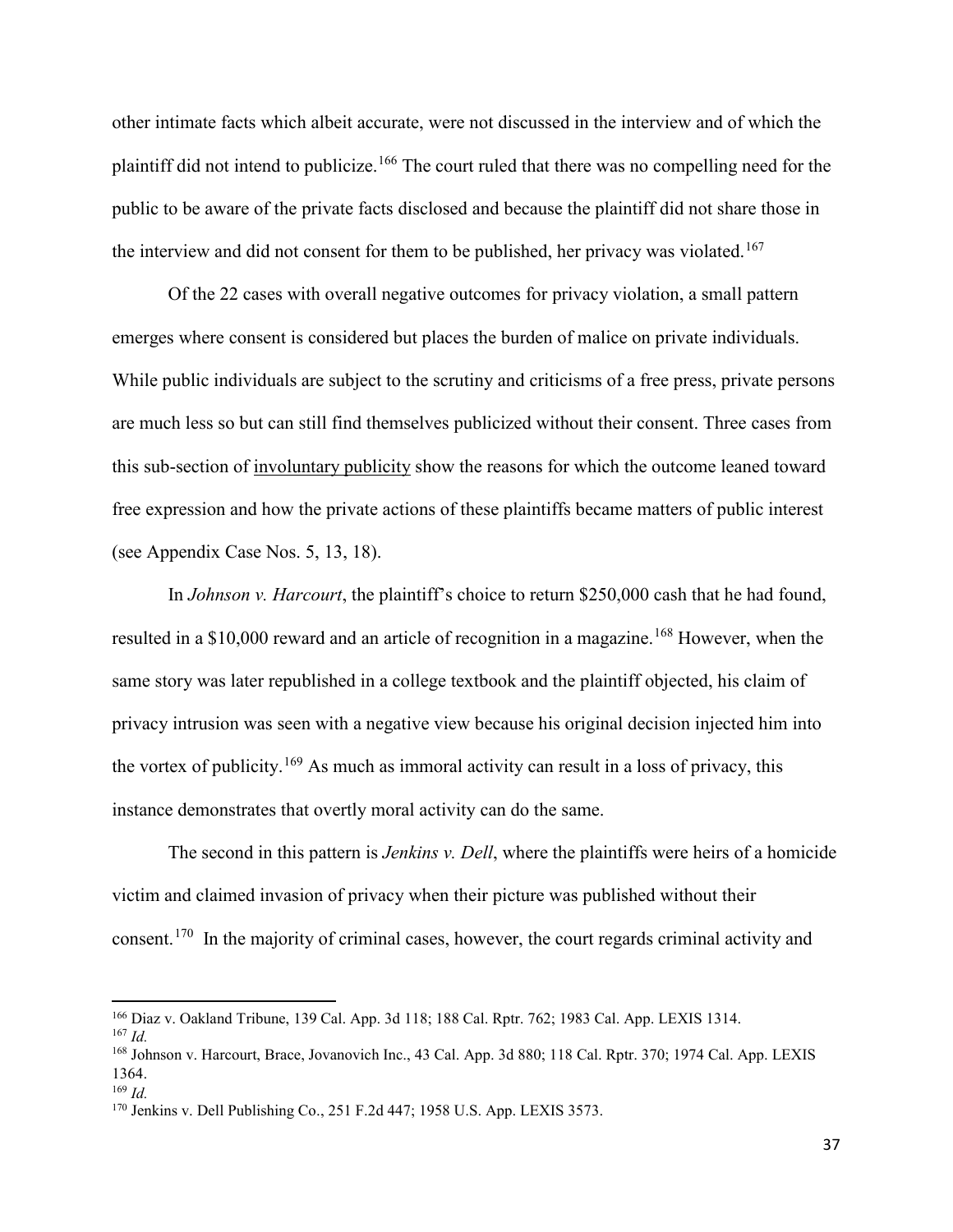crime as a matter of public interest and a normal news item so the publication was not tortious. [171](#page-41-0) Though the heirs were not directly involved in the situation, the court decided their familial association created sufficient privilege to justify their involuntary publicity.

Thirdly, in *Berg v. Minneapolis*, the plaintiff was first to reveal the private facts he objected to the press publicly disclosing.<sup>[172](#page-41-1)</sup> In his divorce decree, which are public record, the plaintiff revealed the intimate and scandalous details of his domestic life so when the defendant published a picture of him without his consent and he could not prove malicious intent, the court ruled in favor of free expression. [173](#page-41-2)

The remaining 19 cases which were viewed with an overall negative outcome of privacy intrusion are in a sub-section patterned by public interest. Each was faced with the question of whether the information disclosed was legitimately public or not. Because it was respectively determined the publications were within legal limits, none of these plaintiffs were able to demonstrate their right to privacy could outweigh the protection of free expression (see [Appendix Case Nos.](#page-53-1) 6, 7, 8, 9, 10, 11, 12, 15, 16, 17, 19, 22, 24, 25, 27, 28, 33, 34, 35).

Two of the cases attempted the use of time-lapse to further their argument for privacy rights but the U.S. courts would still not rule for the plaintiffs (see [Appendix Case Nos.](#page-53-1) 25, 28). Nine years after the last individual was sentenced to whipping as punishment, a public official campaigned to revive this type of sentence and published an article identifying the former convict and his story.<sup>[174](#page-41-3)</sup> The plaintiff argued he had reacquired his right to privacy by leading a reformed life during the interim. However, he was told a lapse in time did not reinstate his right

<span id="page-41-0"></span>l <sup>171</sup> *Id.*

<span id="page-41-1"></span><sup>172</sup> Berg v. Minneapolis Star & Tribune 79 F. Supp. 957; 1948 U.S. Dist. LEXIS 2407.

<span id="page-41-2"></span><sup>173</sup> *Id.* 

<span id="page-41-3"></span><sup>174</sup> Barberi v. News-Journal Co., 56 Del. 67; 189 A.2d 773; 1963 Del. LEXIS 140.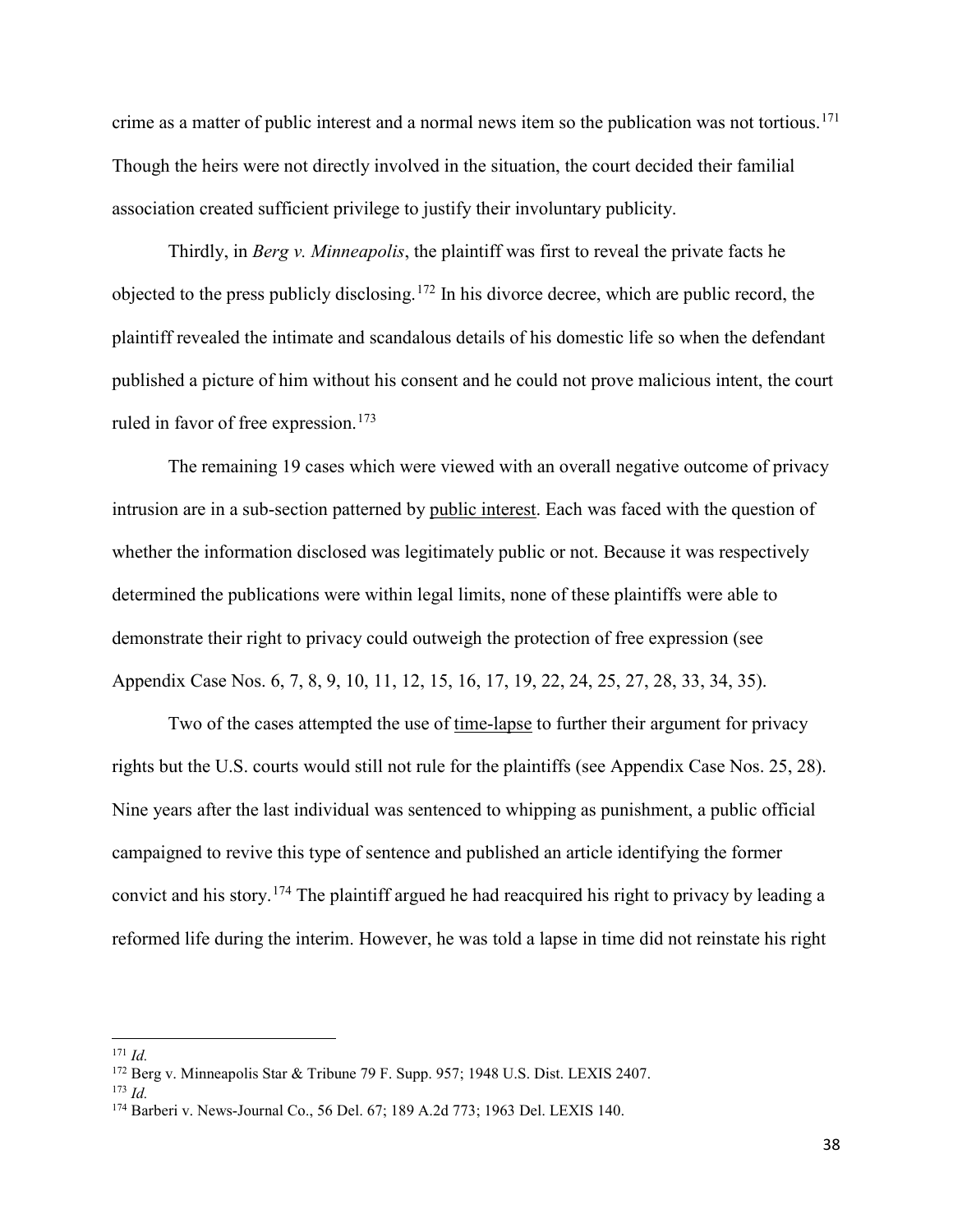to privacy and the court affirmed a free press includes the right to republish unpleasant facts that are still a matter of public interest or concern.<sup>[175](#page-42-0)</sup>

In *Rawlins v. Hutchinson* the same argument was made and the court view was also negative, however, the decision was based on the plaintiff being a public official which required proof of malice that could not be shown.<sup>[176](#page-42-1)</sup> Again, the court determined that time-lapse, ten years in this case, was not sufficient to preclude public interest. $177$ 

From these two cases it can be observed that both criminals and public officials in the United States relinquish a similar level of privacy rights and that both categories of individuals, however different their activities, carry the same burden for proving malice when requisite consent is lost over matters of public interest. Despite the passage of time being a valid erasure criteria in the European right to be forgotten, it can be stated based on U. S. judicial opinion that a mere passage of time is not alone sufficient to warrant privatization of publicly disclosed information.

When a matter of privacy is before the court, the definition of what that looks like is explained in *Schulman v. Group*. This opinions states:

The court asks first whether defendants intentionally intruded, physically or otherwise, upon the solitude or seclusion of another, that is, into a place or conversation private to a plaintiff…to prove actionable intrusion, the plaintiff must show the defendant penetrated some zone of physical or sensory privacy surrounding, or obtained unwanted access to data about, the plaintiff. The tort is proven only if the plaintiff had an objectively reasonable expectation of seclusion or solitude in the place, conversation or data source…as it is in the intrusion cases that invasion of privacy is most clearly seen as an affront to individual dignity.<sup>[178](#page-42-3)</sup>

<span id="page-42-0"></span><sup>175</sup> *Id.*

<span id="page-42-1"></span><sup>176</sup> Rawlins v. Hutchinson Publishing Co., 218 Kan. 295; 543 P.2d 988; 1975 Kan. LEXIS 547.

<span id="page-42-2"></span><sup>177</sup> *Id.*

<span id="page-42-3"></span><sup>178</sup> Schulman v. Group W. Productions, Inc., 18 Cal. 4th 200; 955 P.2d 469; 74 Cal. Rptr. 2d 843; 1998 Cal. LEXIS 3190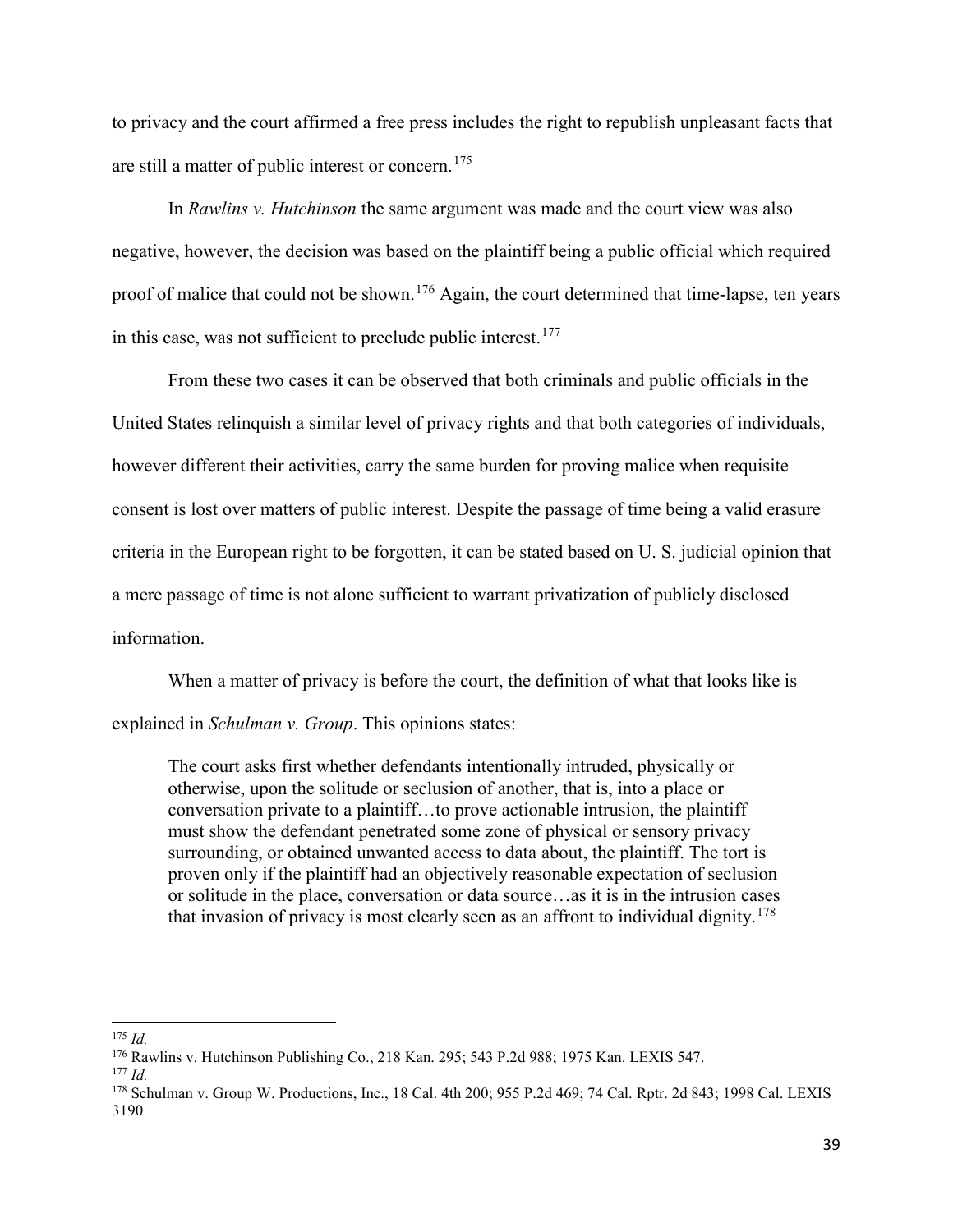In these cases the court must acknowledge press freedom by considering if what

published was done so with the qualified privilege protected by the Constitution. *Schulman v.* 

*Group* states:

No mode of analyzing newsworthiness can be applied mechanically or without consideration of its proper boundaries. To observe that the newsworthiness of private facts about a person involuntarily thrust into the public eye depends, in the ordinary case, on the existence of a logical nexus between the newsworthy event or activity and the facts revealed is not to deny that the balance of free press and privacy interests may require a different conclusion when the intrusiveness of the revelation is greatly disproportionate to its relevance. Intensely personal or intimate revelations might not, in a given case, be considered newsworthy, especially where they bear only slight relevance to a topic of legitimate public  $\frac{1}{2}$ concern.<sup>[179](#page-43-0)</sup>

The court still recognizes the limits of this freedom and offers this caveat:

All the circumstances of an intrusion, including the motives or justification of the intruder, are pertinent to the offensiveness element. Motivation or justification becomes particularly important when the intrusion is by a member of the print or broadcast press in the pursuit of news material. Although, the First Amendment does not immunize the press from liability for torts or crimes committed in an effort to gather news, the constitutional protection of the press does reflect the strong societal interest in effective and complete reporting of events, an interest that may—as a matter of tort law—justify an intrusion that would otherwise be considered offensive. While refusing to recognize a broad privilege in newsgathering against application of general laws, the United States Supreme Court observes that without some protection for seeking out the news, freedom of the press could be eviscerated.<sup>[180](#page-43-1)</sup>

In *Schulman v. Group*, the plaintiff prevailed in her action because the court found that

the press had exceeded its privilege.

The guarantees for speech and press are not the preserve of political expression or comment on public affairs, essential as those are to healthy government. One need only pick up any newspaper or magazine to comprehend the vast range of published matter which exposes persons to public view, both private citizens and public officials. Exposure of the self to others in varying degrees is a concomitant of life in a civilized community. The risk of this exposure is an essential incident of life in a society which places a primary value on freedom of speech and of press. Thus, the right to keep information private was bound to clash with the

<span id="page-43-1"></span><span id="page-43-0"></span>l <sup>179</sup> *Id.*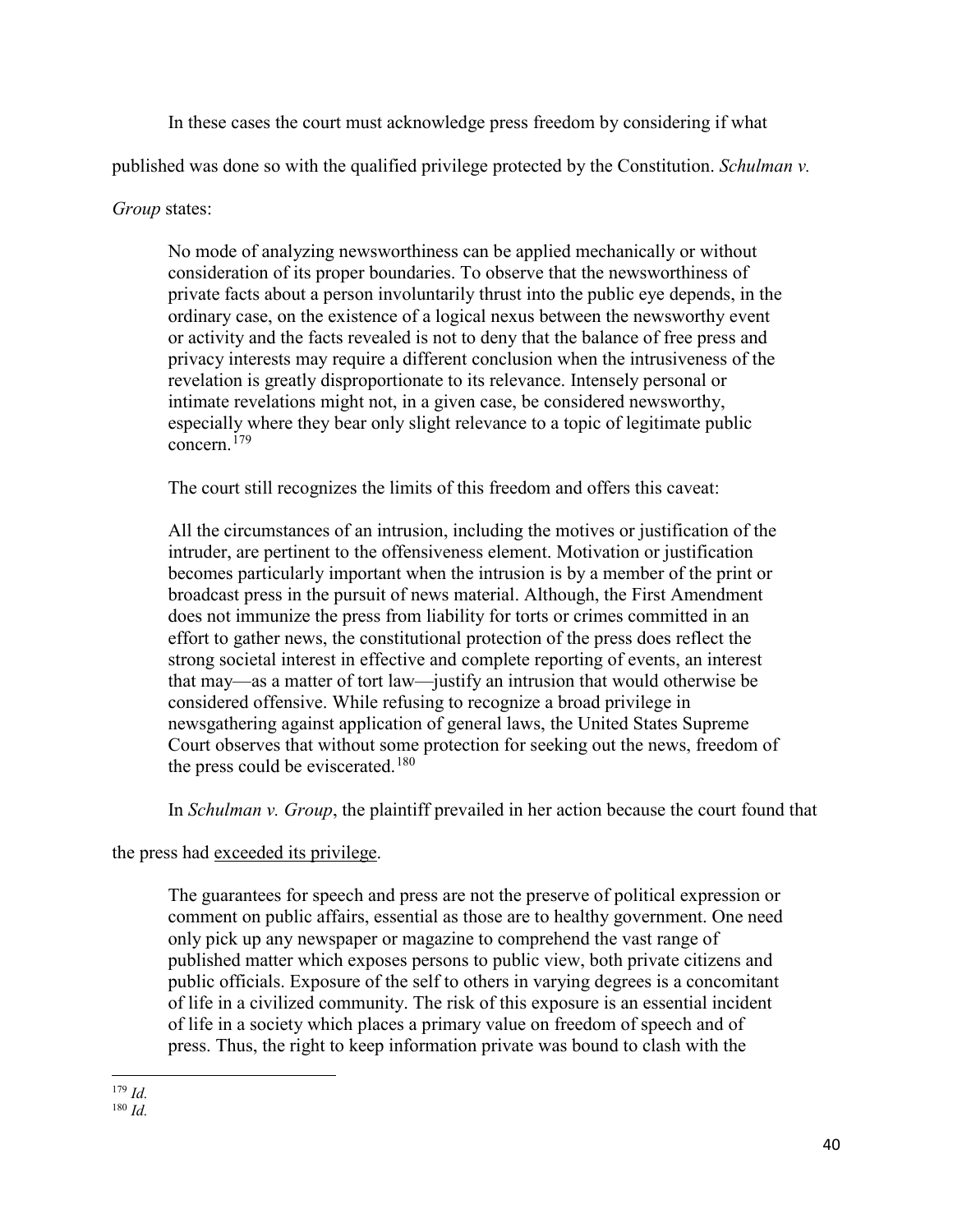right to disseminate information to the public. Despite, then, the intervening social and technological changes since 1890, the fundamental legal problems in defining a right of privacy vis-a-vis the news media have not changed—they have, if anything, intensified. $181$ 

A similar case to *Schulman v. Group* which ruled in favor of free expression is *Anderson v. Fisher* (see [Appendix Case No. 34\)](#page-53-1). Both cases involved car accidents in which the plaintiffs were injured and both cases involved commercialization of the scenes for promotion of an aspect of Emergency Medical Response. Neither of the plaintiffs was asked for consent or agreed in advance to what was published and both claimed their privacy had been invaded. The plaintiff in the former case was successful because an ambulance or hospital room is considered a private location and the court ruled Life Flight acted as an ambulance.<sup>[182](#page-44-1)</sup> The plaintiff in the latter case was not successful because the content published from his accident took place on the road which the court deemed a public context and thus newsworthy.<sup>[183](#page-44-2)</sup> Further, the court ruled that presentation of truthful facts which the victim would prefer to keep private, did not give rise to liability for mental distress.<sup>[184](#page-44-3)</sup>

Only seven of the 36 cases stood with the trial court decision and were not remanded or appealed (see [Appendix Case](#page-53-1) Nos. 15, 18, 19, 22, 23, 24, 31). Of those which were viewed by the court as negative for invasion of privacy (see [Appendix Case](#page-53-1) Nos. 15, 18, 19, 22, 24), all of them were a result of the plaintiff's own actions, good or bad, that ultimately determined their inability to retain their privacy right.

In *Welsh v. Island Shopper*, the plaintiff alleged that the public disclosure of his intimate affairs constituted an unwarranted invasion of his privacy, culminating in a halt to professional

<span id="page-44-0"></span><sup>181</sup> Schulman v. Group

<span id="page-44-1"></span><sup>182</sup> *Id.*

<span id="page-44-2"></span><sup>183</sup> Anderson v. Fisher Broadcasting Companies, Inc., 300 Ore. 452; 712 P.2d 803; 1986 Ore. LEXIS 1116; 12 Media L. Rep. 1604.

<span id="page-44-3"></span><sup>184</sup> *Id.*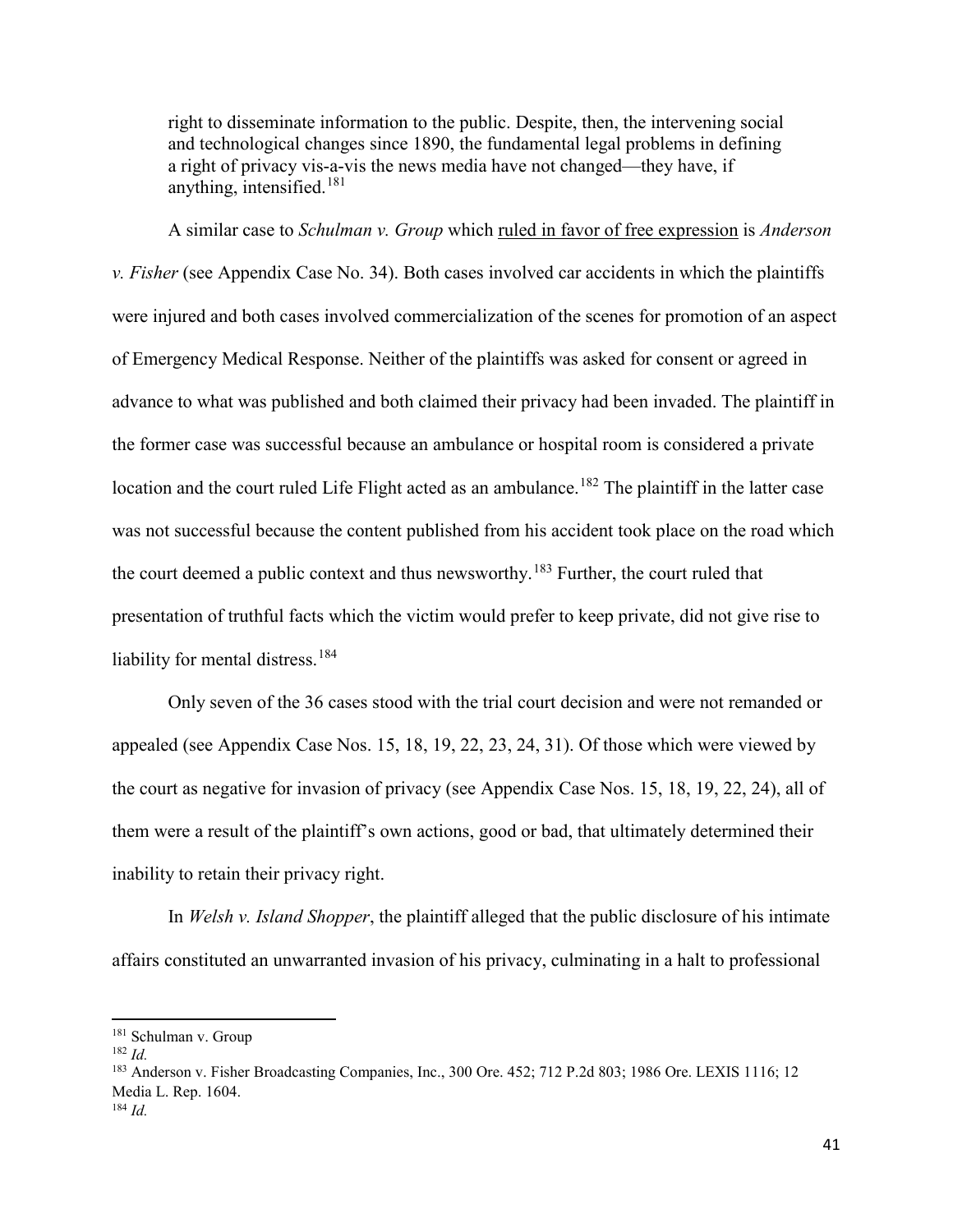advancement, rebuke by friends, and an embarrassing amount of social ostracism.<sup>[185](#page-45-0)</sup> The disclosure was a birth announcement of a baby between the plaintiff who was the Director of Training for the Department of Public Safety and a woman to whom he had never been married. At trial, the plaintiff testified that he did not acknowledge the child until sometime after the appearance of the notice.<sup>[186](#page-45-1)</sup> Based on the plaintiff's employment, the court categorized him a public figure and ruled he had relinquished his right to privacy.

In *Berg v. Minneapolis Star & Tribune* as discussed previously, in his divorce decree, the plaintiff was first to disclose the information to which he alleged was intrusion into his private life and by making that public, the court found that he vacated his right to privacy.<sup>[187](#page-45-2)</sup>

In *Samuel v. Curtis*, the plaintiff chose to be a good Samaritan by trying to help a woman who was considering committing suicide by jumping off the Golden Gate Bridge. In the picture, the plaintiff was hanging over the side and reaching for the desperate woman in an attempt to convince her to live. The image was something the court found to be a matter of public interest that would not offend the sensibilities of a reasonable person.<sup>[188](#page-45-3)</sup>

The plaintiff in *Bernstein v. National Broadcasting Co*., was convicted of crimes and despite being pardoned for both of them, his affairs were considered public knowledge.<sup>[189](#page-45-4)</sup>

In *Jones v. New Haven Register*, a case of mistaken identity was not sufficient to claim damages for privacy intrusion when the misrepresented party is a public official and subject to scrutiny.<sup>[190](#page-45-5)</sup> The court found a timely retraction and correction was sufficient to prove there was no malice on behalf of the press.<sup>[191](#page-45-6)</sup>

<span id="page-45-0"></span><sup>185</sup> Welsh v. Island Shopper, 1974 U.S. Dist. LEXIS 5676 (D.V.I. Nov. 21, 1974).

<span id="page-45-1"></span><sup>186</sup> *Id.*

<span id="page-45-2"></span><sup>187</sup> Berg v. Minneapolis Star & Tribune

<span id="page-45-3"></span><sup>188</sup> Samuel v. Curtis Pub. Co. 122 F. Supp. 327, 1954 U.S. Dist. LEXIS 3353 (D. Cal. 1954).

<span id="page-45-4"></span><sup>189</sup> Bernstein v. National Broadcasting Co.

<span id="page-45-6"></span><span id="page-45-5"></span><sup>190</sup> Jones v. New Haven Register, 46 Conn. Supp. 634; 2000 Conn. Super. LEXIS 220; 763 A.2d 1097. <sup>191</sup> *Id.*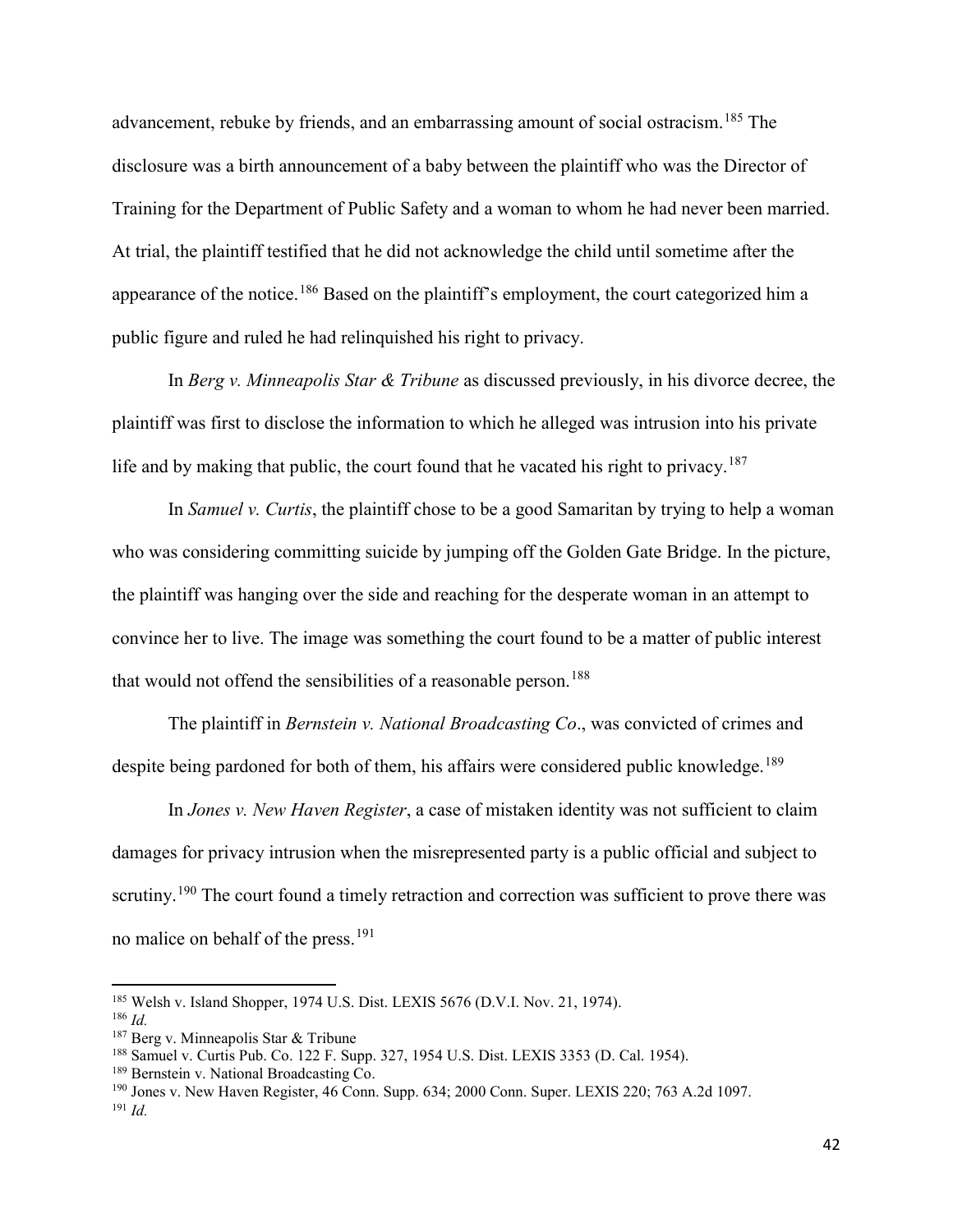Of the 25 cases that were appealed, 12 of the judgments were reversed, three of them in part. Of the nine that were reversed in full, seven were decided with a completely positive view of privacy invasion (see [Appendix Case](#page-53-1) Nos. 1, 3, 4, 14, 26, 32, 36). The consistent element to those cases is consent and the judicial determinations that the situations in question would have required it from the plaintiff in order to legally disclose that which was published.

#### **Discussion**

<span id="page-46-0"></span>The right to be forgotten is an emerging legal concept that gains momentum as the internet continues to create a global village. The United States has not adopted this terminology but grants fundamental freedoms of expression and privacy rights encased in the pursuit of happiness. This thesis has attempted to explain what takes place when there is a legal conflict between free expression and privacy rights.

One of the observations made from the data collected is that the cases where claims of privacy invasion were successful were those where the plaintiffs were caught off-guard and in a vulnerable situation. These claimants were publicly revealed in some way in which they had no intention of revealing themselves. Reversely, in those same situations it was found free expression exceeded its privilege. At present, the mainstream media is being accused of having operated thusly and gotten away with it for a long time. People all over the world have trust issues with information provided by news organizations. Marine Le Pen who is running for President of France was recently asked if she shared the same anti-press sentiment as President Donald J. Trump and her reply was that French people have no confidence in the media.<sup>[192](#page-46-1)</sup> The definitely American concept of "fake news" played a major role in the 2016 Presidential Election

<span id="page-46-1"></span><sup>&</sup>lt;sup>192</sup> Paul Joseph Watson, Marine Le Pen Smacks Down Reporter: No One Trusts the Media, at https://www.infowars.com/video-marine-le-pen-smacks-down-reporter-no-one-trusts-the-media/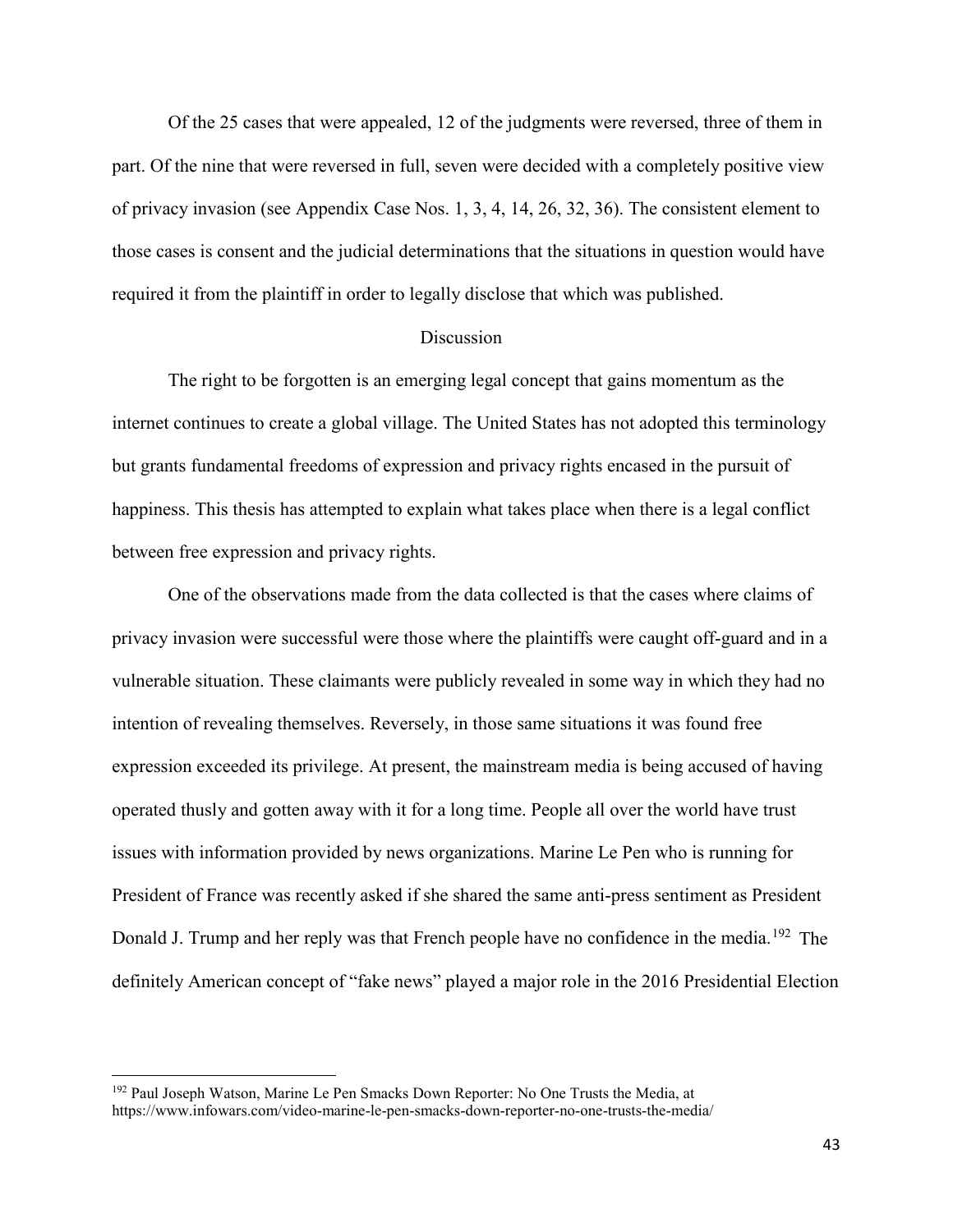with the main complaint being how freedom of the press impacts other freedoms by and through its influence. [193](#page-47-0)

Another conclusion that can be drawn from this data is that the United States Constitutional freedoms are more legally and less socially protected than in the European Union. A generality could be derived when an inch of freedom was exercised and a mile of rights was taken finding a potentially unfortunate risk of living in a free country. One factor courts use in determining the legalities of publications is whether or not the material is or would be offensive to the sensibilities of a reasonable person. The plaintiffs' claims of personal offense did not factor into the baseline of those respective judicial determinations. In the same area of thought, it must be factored that news outlets are part of the free market and are driven by capitalism. So it follows that elements of sensationalism, exclusivity, and competition are factors that easily influence the direction, effect, and dynamics of their stories. How exactly the offensive baseline is established is a direction for further research as well as examining if sensibilities change as civilization develops and technology advances.

The European process for determining the right to be forgotten is a set of criteria that poses questions about the data itself. United States courts also ask questions but it appears to be more about the information-gathering process and the status of the subject. This conclusion indicates there is another baseline between freedom and privacy that if crossed, it is very difficult to go back. It seems the collateral damage that comes as a result of maintaining freedom eventually affects every citizen and it might be rare to find someone who has lived for very long without recognizing there is a price to freedom. The reverse observation is about the privilege of those who take advantage of the unaware in order to profit in some way from their vulnerability

<span id="page-47-0"></span> $193$  Mike Snider, Trump invokes fake news at news conference at

https://www.usatoday.com/story/money/2017/01/11/trump-tackles-fake-news-press-conference/96438764/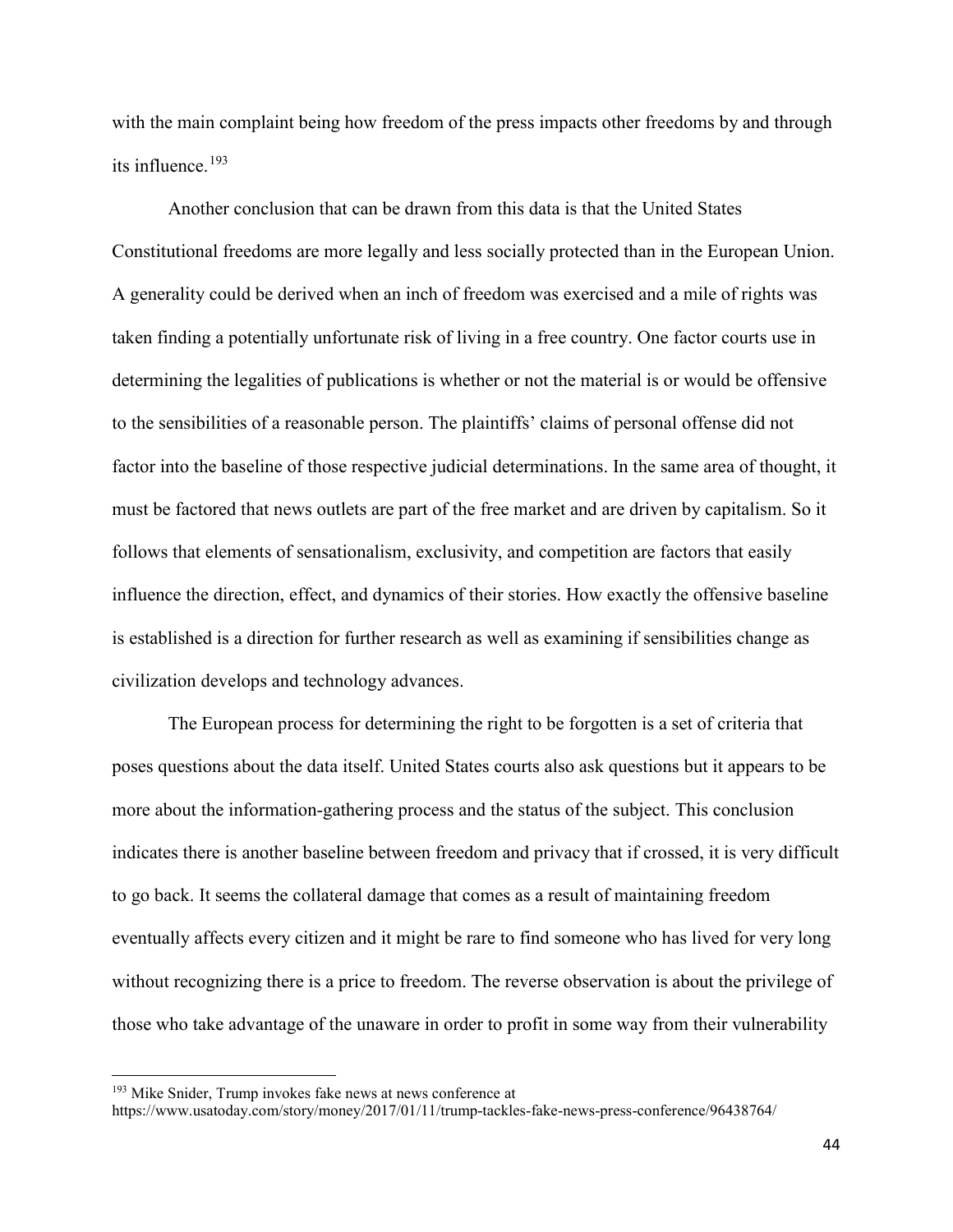or their blind trust in shared fundamental rights. This data shows that average citizens often lack a strong understanding of their rights until those rights are somehow infringed causing varying levels of personal damage. The woman who lost her husband in the bridge collapse would likely never guess that reporters would proceed to gather news about her situation without her involvement and the children had not likely been aware that talking to "credible" professionals who expressed interest about a horrible incident in their lives would end up entangling their family in a legal battle.

Each of these cases has two sides to the same story and each side feels entitled to its view. The courts broke down the events and made rulings on the laws that applied to each aspect of the case which explains the sometimes split rulings. Libel or a wrongful public disclosure could be found without finding a violation of privacy. Though these cases can be very complicated, this data brings to light the simplest of explanations of what U.S. courts use to determine if the line has been crossed. Besides the offensiveness of the material, this data shows in cases where the requisite consent was neither requested nor granted, the Constitution cannot protect freedoms where an excess of privilege infringes on the rights of others.

It is fairly easy to reconcile the judicial ruling in *Sidis*. The former prodigy was an unwilling subject but he spoke freely and mostly openly in his familiar life settings and he did not claim the article was false. In determining his status as a public figure and his activities as public interest, William James Sidis would have had to prove malice, for which *New Yorker* magazine had no reputable support plus the court deemed the authorship not unfriendly. *Melvin* bares a stranger complicity. The other cases that involve crime all ruled against the plaintiff claims of privacy invasion. Criminal activity is considered a newsworthy public matter so privacy rights are generally lost. There could be an inclination to consider that the medium

45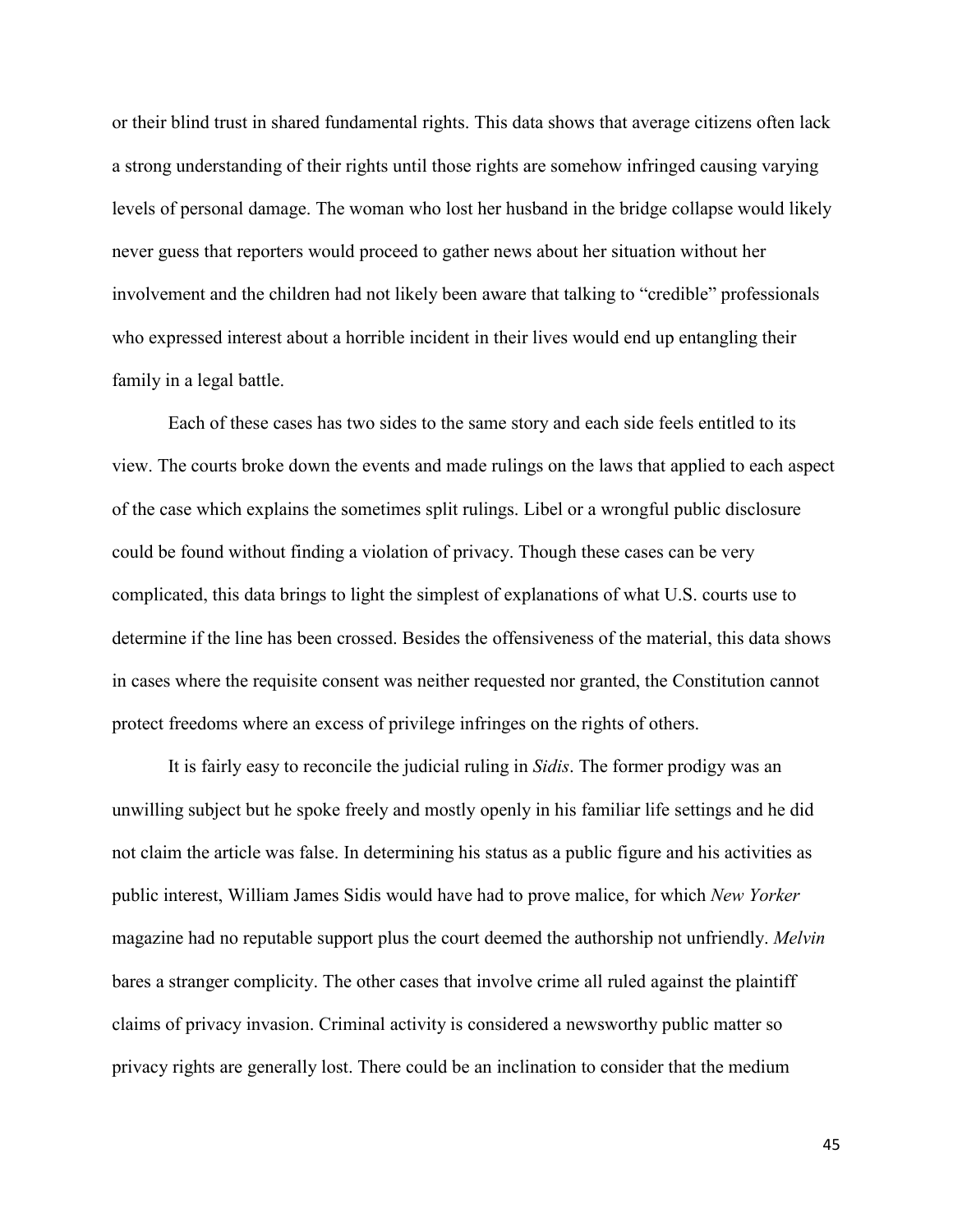played a roll. Movies can be commercial investments made to generate substantial profits as well as accolades. The court may have ruled differently if a newspaper or magazine article published a simpler exposé. Melvin is also a female and there could have been biased consideration against the attempt to capitalize off a woman with such a troubled past. The privacy case does not explain *why* she was accused of murder so the acquittal could have been self-defense.

It is also important to note that both these cases were decided before *New York Times v. Sullivan* and that courts are as much a part of navigating new legal territory as they are its discovery. Sidis also took place on the East Coast and Melvin on the West Coast and the public has only been generally aware of an existing cultural rivalry since the 90's hip hop game. Slow as the progression may have been and over as it may seem, social scientists could not discount those effects, their origins, and their manifestations in human evolution.

Of course another explanation suggests that the rulings in both these cases were wrong.<sup>[194](#page-49-0)</sup> An article found in real time of this discussion offers interesting context not seen in the legal summaries but which may have been influential to the outcomes. Stephen Bates researched beyond the case briefs to the surrounding circumstances and media coverage at the respective times. He claims both *Melvin* and *Sidis* withheld highly relevant facts and proposes that both courts misapplied the law.<sup>[195](#page-49-1)</sup> While courts cannot be held accountable for evidence not presented, the information given by Bates illustrates the extent to which rights can be impacted by freedom.

The author found that *Melvin* failed to mention she separated from domestic life after six months and still prostituted after her murder acquittal, a trial which was highly publicized and garnered significant attention by having the entourage of an infamous attorney, a reporter, and a

<span id="page-49-1"></span><span id="page-49-0"></span><sup>194</sup> Stephen Bates, *The Prostitute, the Prodigy, and the Private Past*, 17 Comm. L. & Pol'y 175 (Spring 2012). <sup>195</sup> *Id.*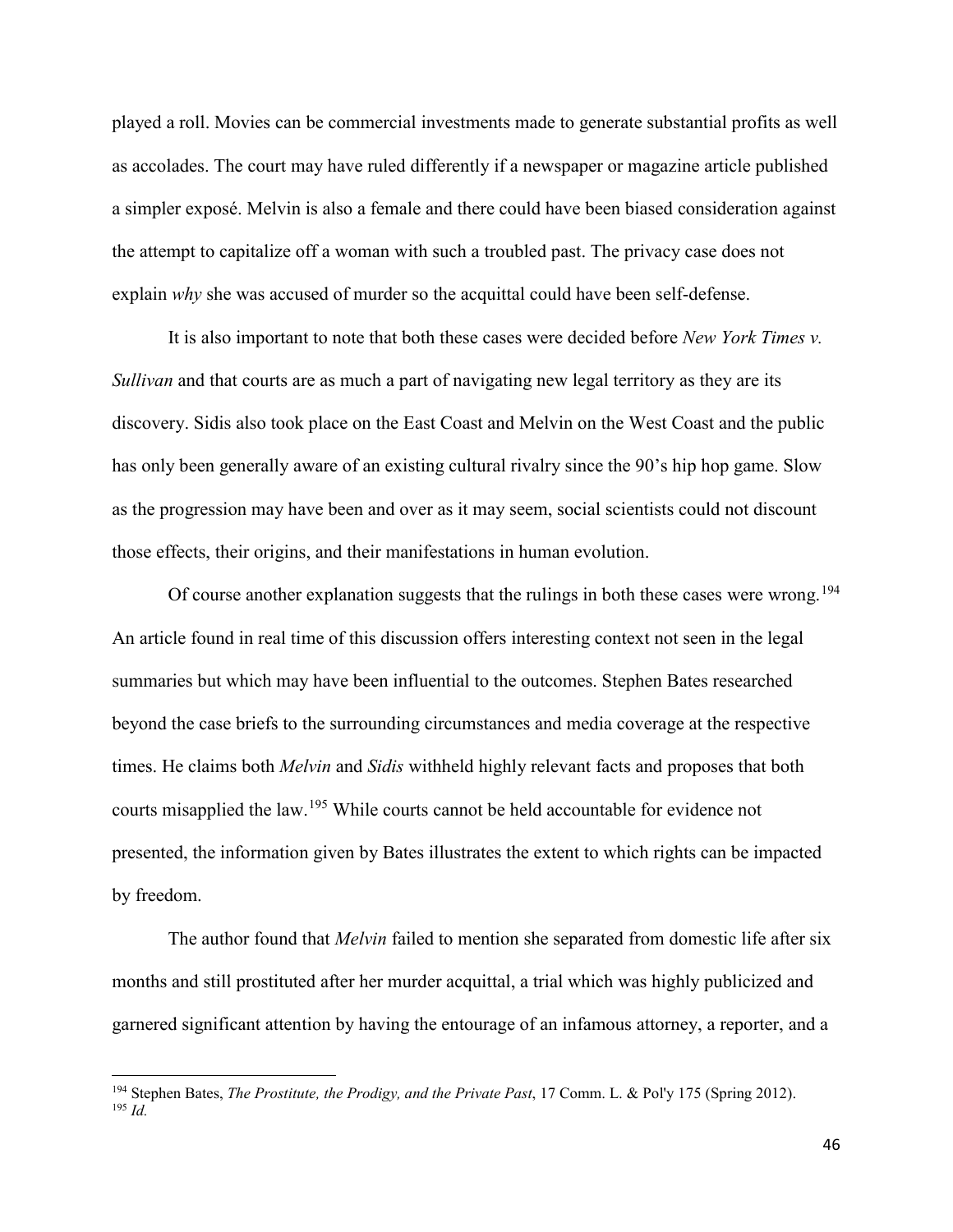celebrity sponsor. The press wrote Melvin was a beautiful prisoner who brought the courtroom to tears then cheers after the jury took only seven minutes. The court found that defendant Dorothy Reid expected nothing but private financial gain even though she hoped to convey a moral lesson as signaled in her other works. Reid claimed the film was not meant to besmirch any one person but to point out the pitfalls of life. Though her defense claimed public use of public records on which Melvin's maiden name is widely written, the court found the two times it appears in the film printed on real newspapers, in conjunction with her rehabilitation, was the violating factor of the state right to pursue happiness.<sup>[196](#page-50-0)</sup>

The article on William James Sidis rehashed his entire life with information being lifted from previously published articles.<sup>[197](#page-50-1)</sup> He was posthumously diagnosed with Asperger's and mental illness which, had he grown up with a support system that fostered his talents, should not have been a hindrance to major scientific achievements later in life. Sidis wrote many of the legal briefs on his own and the courts sympathized with him but was bound by laws. His invasion of privacy suit made no mention of the libel action which the *New Yorker* made offers to settle before litigation. The magazine also attempted to commission articles authored by Sidis on topics of his interest but refused his counter-demand of a fine every time his name was mentioned. One of those topics was the Okamakammessett Indians and their social institutions, an event at which the content for the case article was gathered by a young woman who attended without revealing her intent. The libel suit was settled for a few thousand dollars four months before Sidis died of a cranial hemorrhage. While judicial notes explained how none of the cited cases directly supported his claim, one was mentioned that gave the court pause but not enough to rule for the poor guy. That case was *Melvin v. Reid*.

l <sup>196</sup> *Id.*

<span id="page-50-1"></span><span id="page-50-0"></span><sup>197</sup> *Id.*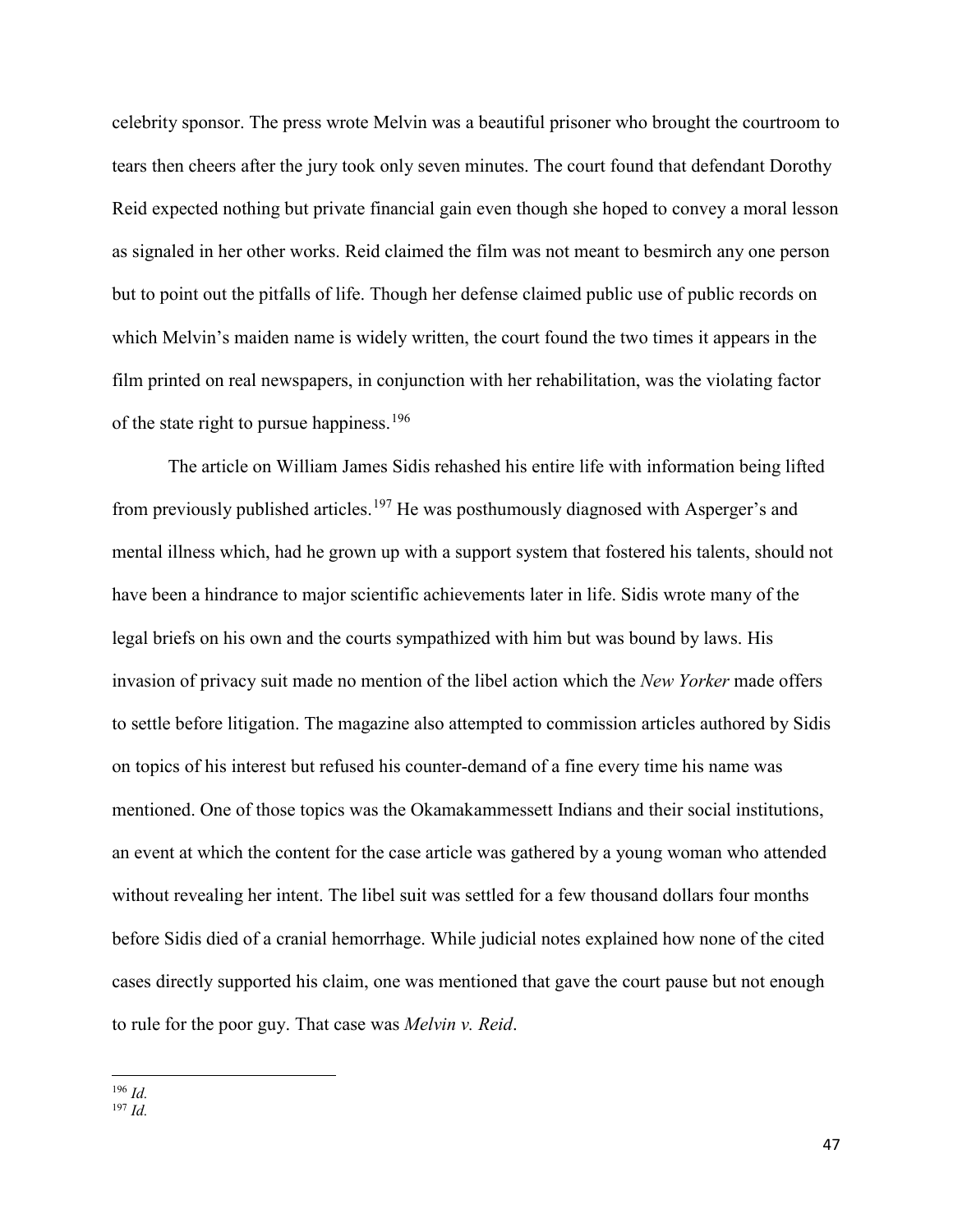Bates concludes that both plaintiffs had incentive to withhold evidence for the sake of avoiding further reputable harm and had they both been fulsome, there would likely have been reverse outcomes.[198](#page-51-0) *Melvin* quoted a biblical example to explain forgiveness for her crimes and find she had legal rights to her past. Long before any lawsuits, had Sidis been embraced by a more forgiving public, he likely could have been saved. Bates argues the respective silence about unfortunate truths resulted in injustice and may have set bad precedents in American privacy law.

The right to be forgotten is probably not in the sights of a country where free expression is precedent. If the Constitution established the standards, and the legal system is the means of preservation, then justices look to that document and its amendments to adhere to that foundation. So what has emerged from this study, is really a perspective of values which aids in understanding how those can differ individually, across states, and between nations, regardless of human norms. While there is no argument about the words that make up laws, the interpretation of those words has plenty of room for opinions which, as the introduction states, are transient. Forming an opinion is a different process for everyone but along the way, there is plenty of freedom to express it...especially on the internet.

<span id="page-51-0"></span> $\overline{a}$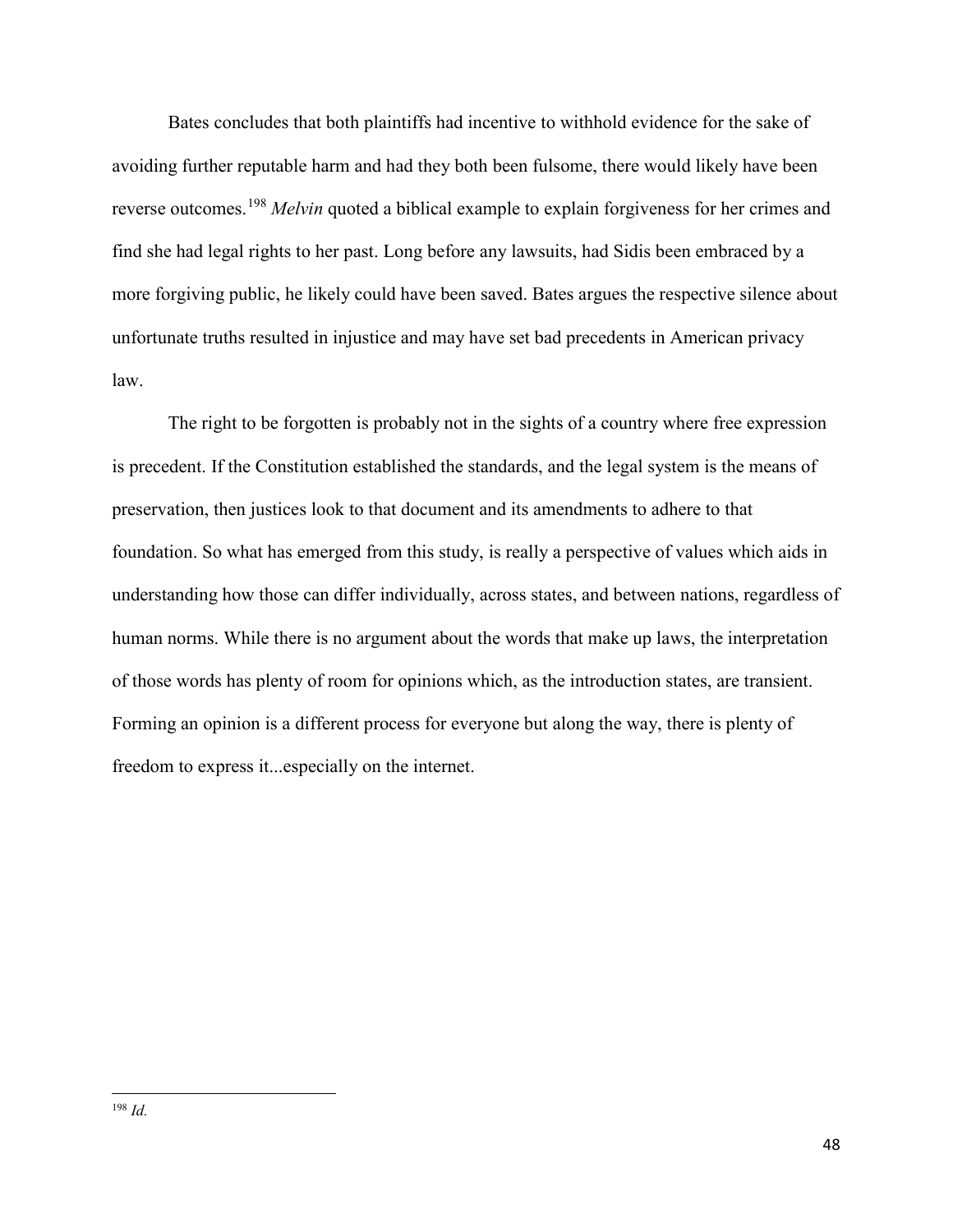<span id="page-52-2"></span><span id="page-52-0"></span>



<span id="page-52-1"></span>*Figure 2.*

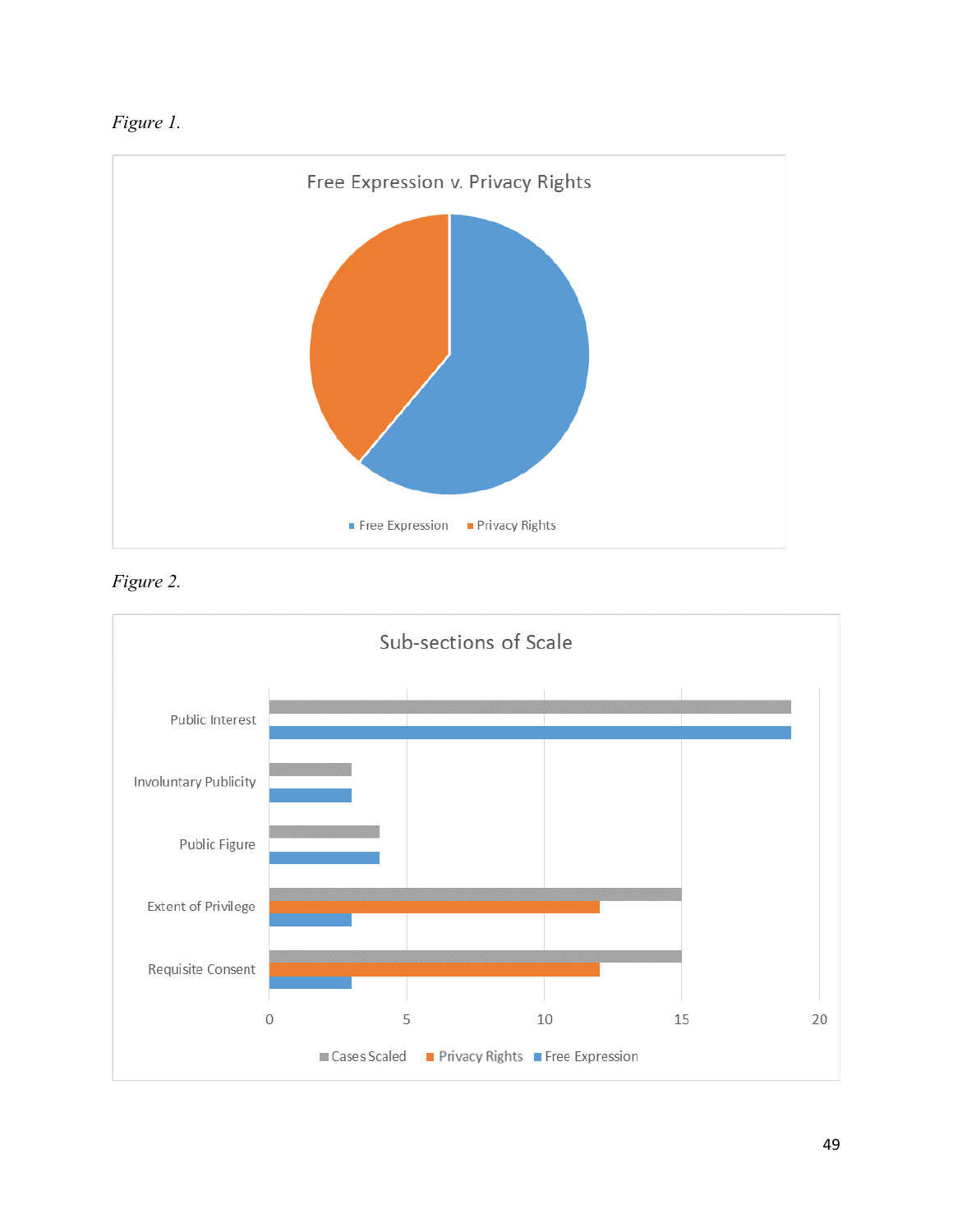# Appendix

# <span id="page-53-1"></span><span id="page-53-0"></span>**Case 1. Schulman v. Group W Productions, 1998**

| <b>Overview</b>                                | <b>Application of Law</b>                              |
|------------------------------------------------|--------------------------------------------------------|
| Plaintiffs were victims of a serious accident. | Triable issue of fact over the extent of press         |
| The rescue was recorded and broadcast on       | freedom and expectation of reasonable                  |
| Defendants TV documentary. Mother and son      | privacy. The court considers an automobile             |
| were pulled from an overturned car, put in a   | accident the context of commonplace.                   |
| helicopter, and taken to the hospital. The     |                                                        |
| entire rescue was recorded as emergency        |                                                        |
| responders even allowed filming inside the     |                                                        |
| helicopter. One of the victims became          |                                                        |
| paraplegic due to the accident.                |                                                        |
| <b>Issues to Balance</b>                       | <b>Court Processes</b>                                 |
| Newsworthiness, public interest, reasonable    | Trial court found for Defendants based on              |
| expectation of privacy, disclosure of private  | protected freedom of expression, appeals               |
| facts offensive to a reasonable person,        | court reversed in part -- that which was               |
| unlawful intrusion.                            | recorded and published in the life-flight was          |
|                                                | invasion of privacy.                                   |
|                                                |                                                        |
| <b>Final Outcome</b>                           | <b>Scale</b>                                           |
| Positive for publication of private facts,     | California law requires consent of all parties         |
| negative for intrusion of privacy.             | to record conversations that would be                  |
|                                                | considered private by a reasonable person, <i>i.e.</i> |
|                                                | in an ambulance.                                       |
|                                                |                                                        |

### **Case 2. Kapellas v. Koffman, 1969**

| <b>Overview</b>                                                                                                                                                                                    | <b>Application of Law</b>                                                                                                                                                                         |
|----------------------------------------------------------------------------------------------------------------------------------------------------------------------------------------------------|---------------------------------------------------------------------------------------------------------------------------------------------------------------------------------------------------|
| Plaintiff is a politician and mother of six who<br>was running for public office when Defendant<br>locally published two editorials criticizing the<br>mothers' parenting skills and revealing the | Actionable cause of libelous material.                                                                                                                                                            |
| children had been in trouble with police.<br>Plaintiff demanded retraction/correction<br>which was never offered. Editor intention was<br>to influence voters away from Plaintiff.                 |                                                                                                                                                                                                   |
| <b>Issues to Balance</b>                                                                                                                                                                           | <b>Court Process</b>                                                                                                                                                                              |
| Public interest and newsworthiness of<br>criminal activity, invasion of privacy on<br>minor children, extent of public figure as<br>candidate for public office.                                   | Trial court granted demurrer on Plaintiff's<br>claim of invasion on matters of public<br>interest. Appeals court affirmed that ruling<br>but reversed on libel holding no qualified<br>privilege. |
| <b>Final Outcome</b>                                                                                                                                                                               | <b>Scale</b>                                                                                                                                                                                      |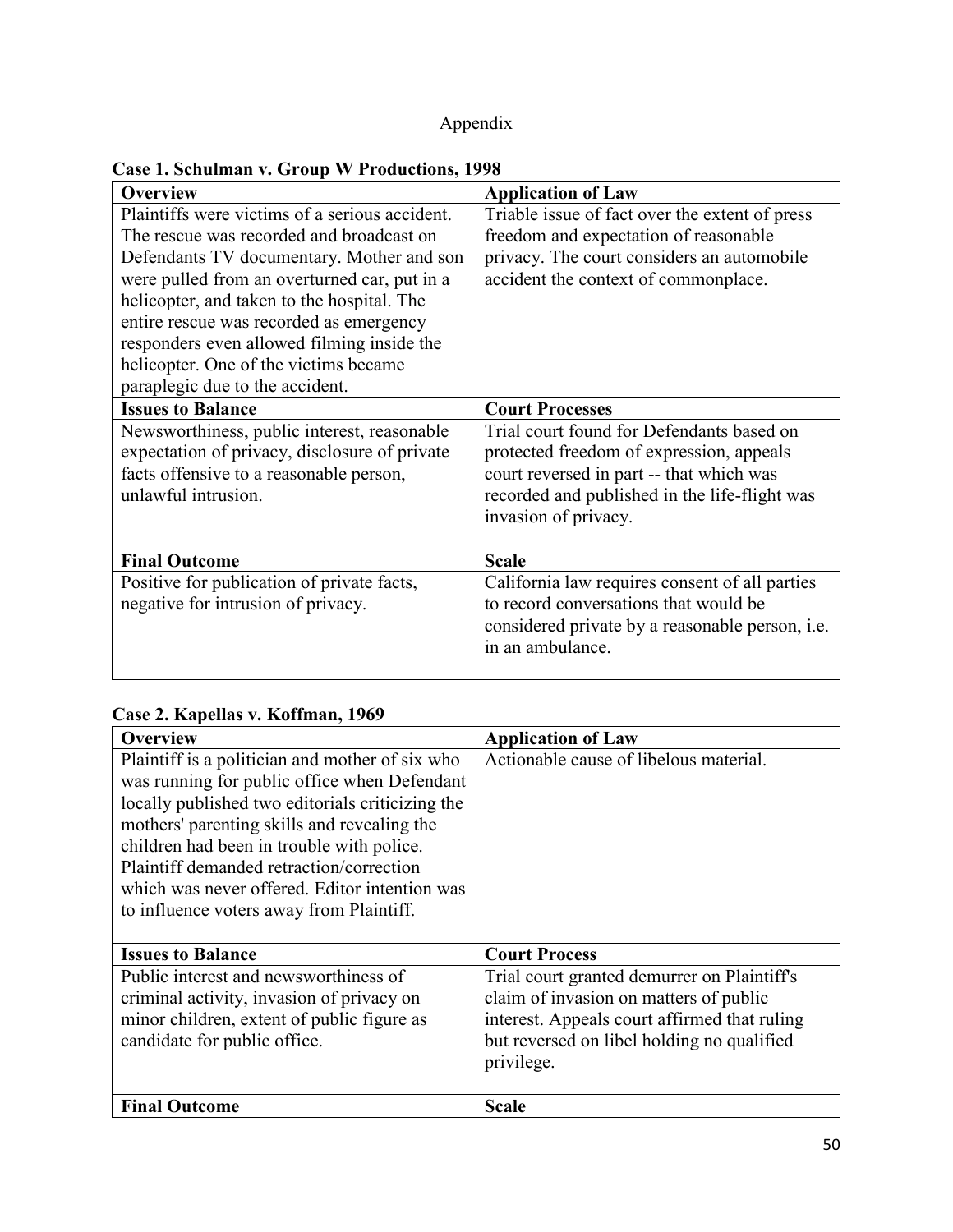| Positive for counts of libel, negative for                         | Plaintiff met burden of adequate demand for |
|--------------------------------------------------------------------|---------------------------------------------|
|                                                                    |                                             |
|                                                                    |                                             |
|                                                                    |                                             |
|                                                                    |                                             |
|                                                                    |                                             |
|                                                                    |                                             |
| invasion of privacy due to public records and<br>public candidate. | retraction to suffice her claims of libel.  |

| Case 3. Gill v. Curtis Publishing Co., 1952 |  |  |  |
|---------------------------------------------|--|--|--|
|---------------------------------------------|--|--|--|

| Overview                                                                                                                                                                                                  | <b>Application of Law</b>                                                                                                                                           |
|-----------------------------------------------------------------------------------------------------------------------------------------------------------------------------------------------------------|---------------------------------------------------------------------------------------------------------------------------------------------------------------------|
| Defendants photographed and published a<br>picture of Plaintiffs at their place of business<br>without their knowledge or consent. Plaintiffs<br>were amorously engaged at the time of the<br>photograph. | Manner of privacy violation caused mental<br>anguish and distress.                                                                                                  |
| <b>Issues to Balance</b>                                                                                                                                                                                  | <b>Court Process</b>                                                                                                                                                |
| Whether the business was well-known enough<br>to create legitimate and overriding public<br>interest to create loss of privacy.                                                                           | Trial court found for Defendants. Appeals<br>court reversed the lower court decision saying<br>it could reasonably be inferred that Plaintiffs<br>suffered damages. |
| <b>Final Outcome</b>                                                                                                                                                                                      | <b>Scale</b>                                                                                                                                                        |
| Positive for violation of privacy.                                                                                                                                                                        | Picture was surreptitiously taken and<br>published without consent.                                                                                                 |

**Case 4. Diaz v. Oakland Tribune, 1983**

| <b>Overview</b>                              | <b>Application of Law</b>                      |
|----------------------------------------------|------------------------------------------------|
| Plaintiff chose sex reassignment surgery and | Plaintiff does not challenge accuracy but      |
| was happy with result but wanted to keep the | publicity is unwarranted and engenders a false |
| procedure private. Defendant published an    | public opinion.                                |
| article when Plaintiff became first female   |                                                |
| president of a community college but         |                                                |
| disclosed transsexualism and other private   |                                                |
| facts that were unwarranted, malicious, and  |                                                |
| caused the Plaintiff emotional and           |                                                |
| psychological distress.                      |                                                |
|                                              |                                                |
| <b>Issues to Balance</b>                     | <b>Court Process</b>                           |
| Wrongful public disclosure, burden of        | Trial court awarded compensatory and           |
| proving newsworthiness, jury instruction.    | punitive damages to Defendant and denied a     |
|                                              | new trial. Appeals court reversed the          |
|                                              | judgement to Plaintiff.                        |
|                                              |                                                |
| <b>Final Outcome</b>                         | <b>Scale</b>                                   |
| Positive for intrusion of privacy.           | There was no compelling public need to         |
|                                              | justify such information revealed.             |
|                                              |                                                |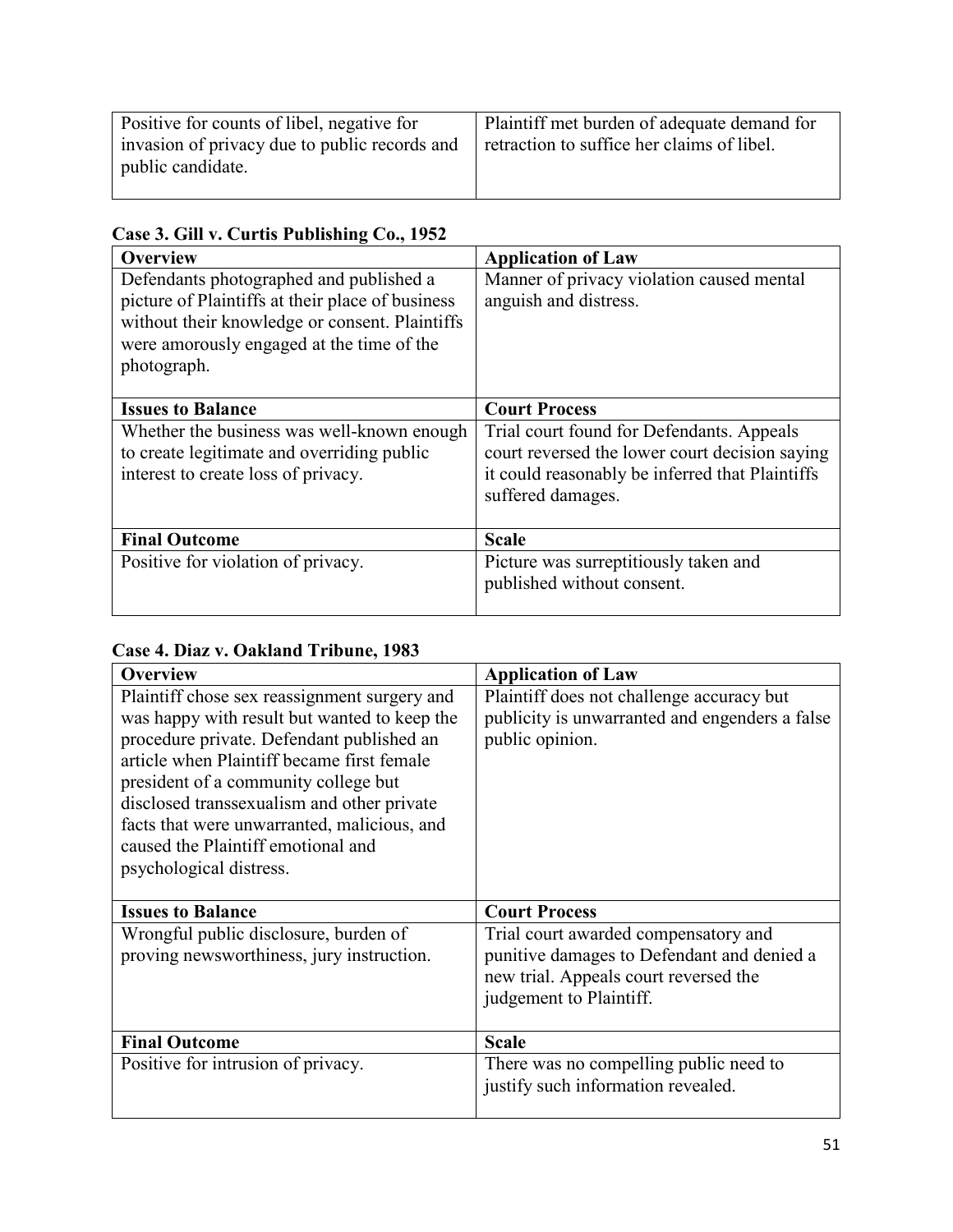| <b>Overview</b>                                                                                                                         | <b>Application of Law</b>                                                                                                              |
|-----------------------------------------------------------------------------------------------------------------------------------------|----------------------------------------------------------------------------------------------------------------------------------------|
| Plaintiff found and returned 250K and<br>provided his family story for publication in a<br>magazine. Defendant republished article in a | Appropriation of likeness.                                                                                                             |
| college textbook without consent.                                                                                                       |                                                                                                                                        |
| <b>Issues to Balance</b>                                                                                                                | <b>Court Process</b>                                                                                                                   |
| Facts revealed would not be considered<br>offensive by a reasonable person.                                                             | Trial court sustained Defendant's demurrer<br>that Plaintiff injected himself into public.<br>Appeals court upheld lower court ruling. |
| <b>Final Outcome</b>                                                                                                                    | <b>Scale</b>                                                                                                                           |
| Negative for invasion of privacy.                                                                                                       | The statute for filing a claim was limited to<br>one year and this claim was filed seven years<br>after publication.                   |

### **Case 5. Johnson v. Harcourt, Brace, Jovanovich, Inc., 1974**

### **Case 6. Carlisle v. Fawcett Publications, 1962**

| <b>Overview</b>                              | <b>Application of Law</b>                    |
|----------------------------------------------|----------------------------------------------|
| Plaintiff sued Defendant over publication of | Scope of content published.                  |
| details of Plaintiff's one day marriage to   |                                              |
| actress who Plaintiff also sued.             |                                              |
|                                              |                                              |
| <b>Issues to Balance</b>                     | <b>Court Process</b>                         |
| The extent to which those who are related to | Trial court granted special demurrer for     |
| public persons lose their right of privacy.  | Defendants. Appeals court affirmed the       |
|                                              | judgment.                                    |
|                                              |                                              |
| <b>Final Outcome</b>                         | <b>Scale</b>                                 |
| Negative for all claims.                     | No revelation of intimate details that would |
|                                              | outrage public decency.                      |
|                                              |                                              |

|  |  |  |  | Case 7. Werner v. Times-Mirror Company, 1961 |  |
|--|--|--|--|----------------------------------------------|--|
|--|--|--|--|----------------------------------------------|--|

| <b>Overview</b>                                | <b>Application of Law</b>                    |
|------------------------------------------------|----------------------------------------------|
| Plaintiff filed an action against Defendant    | Marriage license was obtained which made-    |
| over publication of an article about Plaintiff | known the names of the parties entering into |
| and his deceased wife.                         | public contract.                             |
|                                                |                                              |
| <b>Issues to Balance</b>                       | <b>Court Process</b>                         |
| Whether the information disclosed was          | Trial court dismissed claim in favor of      |
| already in the public domain.                  | Defendants. Appeals court affirmed the       |
|                                                | decision saying no cause of action.          |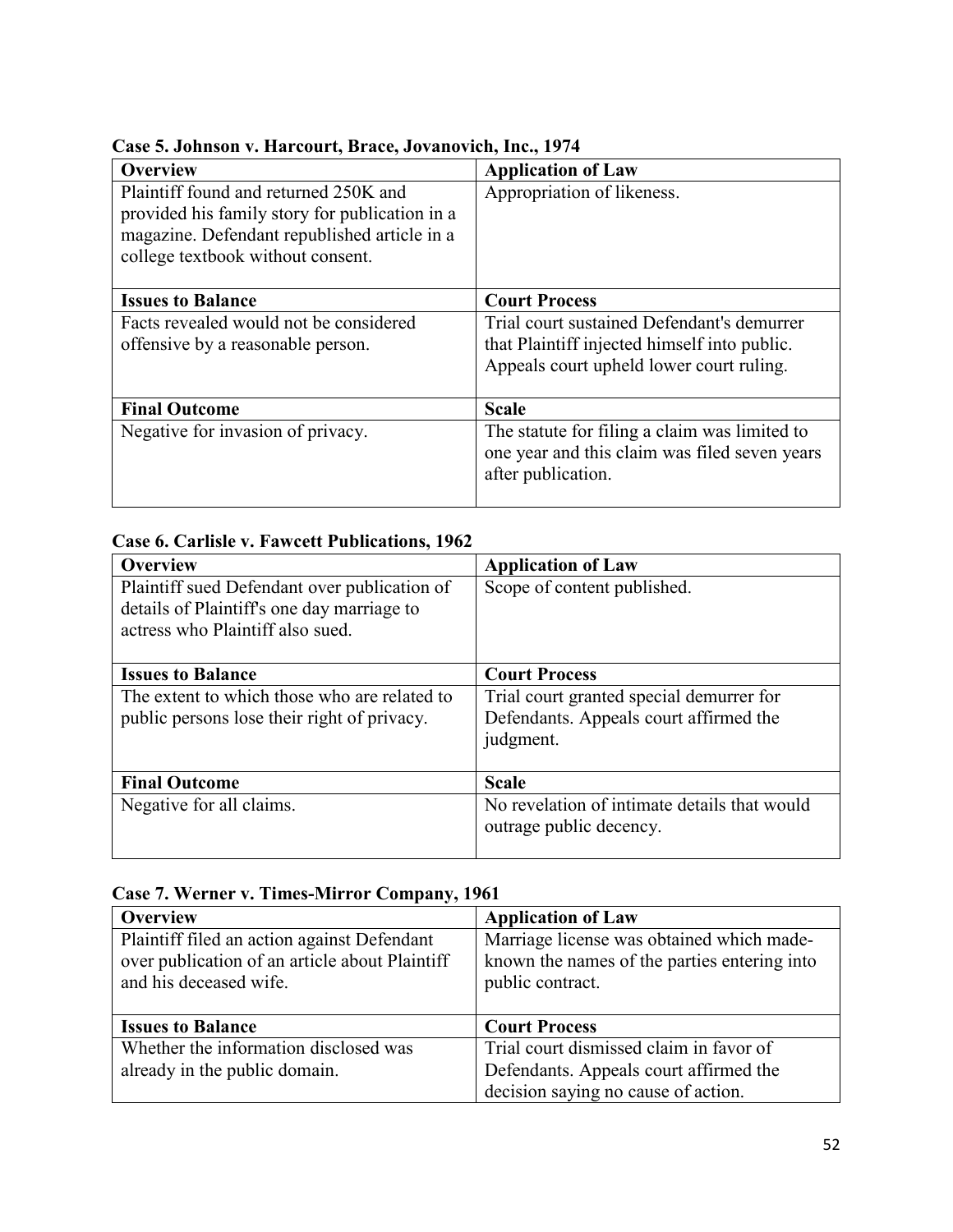| <b>Final Outcome</b>              | <b>Scale</b>                                                           |
|-----------------------------------|------------------------------------------------------------------------|
| Negative for invasion of privacy. | Plaintiff was city attorney and therefore<br>considered public figure. |

### **Case 8. Stryker v. Republic Pictures Corp., 1951**

| <b>Overview</b>                                                                     | <b>Application of Law</b>                                                       |
|-------------------------------------------------------------------------------------|---------------------------------------------------------------------------------|
| Plaintiff was WWII soldier who was part of<br>Iwo Jima invasion. Motion picture was | The extent that soldiers have a right to<br>privacy when in service of country. |
| released depicting and reenacting conditions,                                       |                                                                                 |
| circumstances, and incidents Plaintiff<br>encountered.                              |                                                                                 |
|                                                                                     |                                                                                 |
| <b>Issues to Balance</b>                                                            | <b>Court Process</b>                                                            |
| Whether a cause of action exits inside of                                           | Trial court sustained the special demurrer in                                   |
| military activities being subject to public                                         | favor of Defendant which asked Plaintiff to                                     |
| gaze.                                                                               | specify which incidents depicted him.                                           |
|                                                                                     | Plaintiff chose not to amend.                                                   |
|                                                                                     |                                                                                 |
| <b>Final Outcome</b>                                                                | <b>Scale</b>                                                                    |
| Negative for invasion of privacy.                                                   | Claim based on theory and not actual                                            |
|                                                                                     | activities of Plaintiff.                                                        |
|                                                                                     |                                                                                 |

### **Case 9. Rosenblum v. Metromedia, 1971**

| <b>Overview</b>                                | <b>Application of Law</b>                      |
|------------------------------------------------|------------------------------------------------|
| Plaintiff distributed nudist magazines and was | Characterization of materials in question.     |
| arrested for possession of obscene literature. |                                                |
| Defendant broadcast over radio details of      |                                                |
| arrest. Plaintiff was acquitted of charges     |                                                |
| based on truth and privilege. Plaintiff then   |                                                |
| filed suit against Defendant for libel.        |                                                |
|                                                |                                                |
| <b>Issues to Balance</b>                       | <b>Court Process</b>                           |
| Whether there is clear and convincing proof    | District Court dismissed criminal obscenity    |
| that the statements were uttered with          | charges and found for Plaintiff. Appeals court |
| knowledge of falsity.                          | reversed that ruling on un-met burden of       |
|                                                | proof.                                         |
|                                                |                                                |
| <b>Final Outcome</b>                           | <b>Scale</b>                                   |
| Negative for libel                             | Plaintiff could not meet burden of proof for   |
|                                                | libel.                                         |
|                                                |                                                |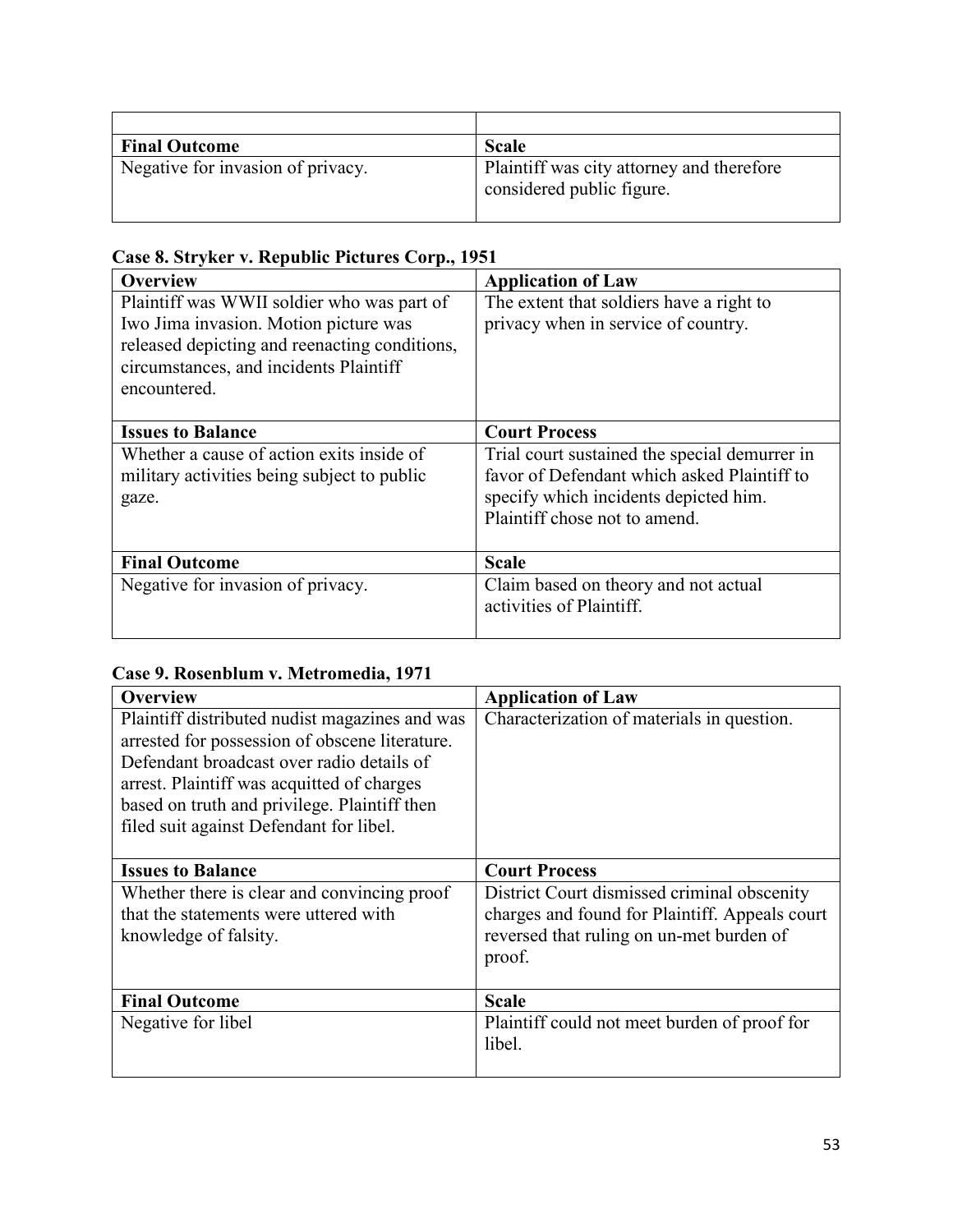| Overview                                                                                                                                                                                                                                          | <b>Application of Law</b>                                             |
|---------------------------------------------------------------------------------------------------------------------------------------------------------------------------------------------------------------------------------------------------|-----------------------------------------------------------------------|
| Defendant published a biographical sketch of<br>adult Plaintiff in a weekly magazine. Plaintiff<br>is a former child prodigy who contended his<br>privacy had been violated after he had long-<br>since left the public eye and sought seclusion. | A once-public figure remains public.                                  |
| <b>Issues to Balance</b>                                                                                                                                                                                                                          | <b>Court Process</b>                                                  |
| Whether the public expectations of the                                                                                                                                                                                                            | District court found in favor of Defendant.                           |
| Plaintiff were still of interest and newsworthy                                                                                                                                                                                                   | Appeals court affirmed the decision.                                  |
| given the exposure as a child prodigy.                                                                                                                                                                                                            |                                                                       |
| <b>Final Outcome</b>                                                                                                                                                                                                                              | <b>Scale</b>                                                          |
| Negative for invasion of privacy.                                                                                                                                                                                                                 | The Plaintiff's history remained of public<br>concern and newsworthy. |

### **Case 10. Sidis v. F-R Pub. Corp., 1940**

### **Case 11. Hazlitt v. Fawcett Publications, Inc., 1953**

| <b>Overview</b>                                 | <b>Application of Law</b>                 |
|-------------------------------------------------|-------------------------------------------|
| Stunt-driver Plaintiff alleged libel and        | Criminal activity is of public interest   |
| invasion of privacy when Defendant              |                                           |
| published an article of a fictionalized version |                                           |
| of Plaintiff trial and conviction for second-   |                                           |
| degree murder.                                  |                                           |
|                                                 |                                           |
| <b>Issues to Balance</b>                        | <b>Court Process</b>                      |
| Whether the claim was time-barred and a         | Trial court granted Plaintiff's motion to |
| matter of public interest.                      | dismiss libel and dismissed invasion with |
|                                                 | leave to amend.                           |
| <b>Final Outcome</b>                            | <b>Scale</b>                              |
| Negative for libel and invasion of privacy.     | Stunt-driver courted publicity.           |
|                                                 |                                           |

### **Case 12. Sidis v. F-R Pub. Corp., 1938**

| <b>Overview</b>                                 | <b>Application of Law</b>                    |
|-------------------------------------------------|----------------------------------------------|
| Plaintiff brought action against Defendant for  | Use of picture was not under abnormal        |
| violation of privacy for publishing Plaintiff's | circumstances not present to Plaintiff's     |
| picture for advertising or trade purposes.      | situation.                                   |
|                                                 |                                              |
|                                                 |                                              |
| <b>Issues to Balance</b>                        | <b>Court Process</b>                         |
| Whether the published account was accurate.     | Court granted Plaintiffs motions to dismiss. |
|                                                 |                                              |
| <b>Final Outcome</b>                            | <b>Scale</b>                                 |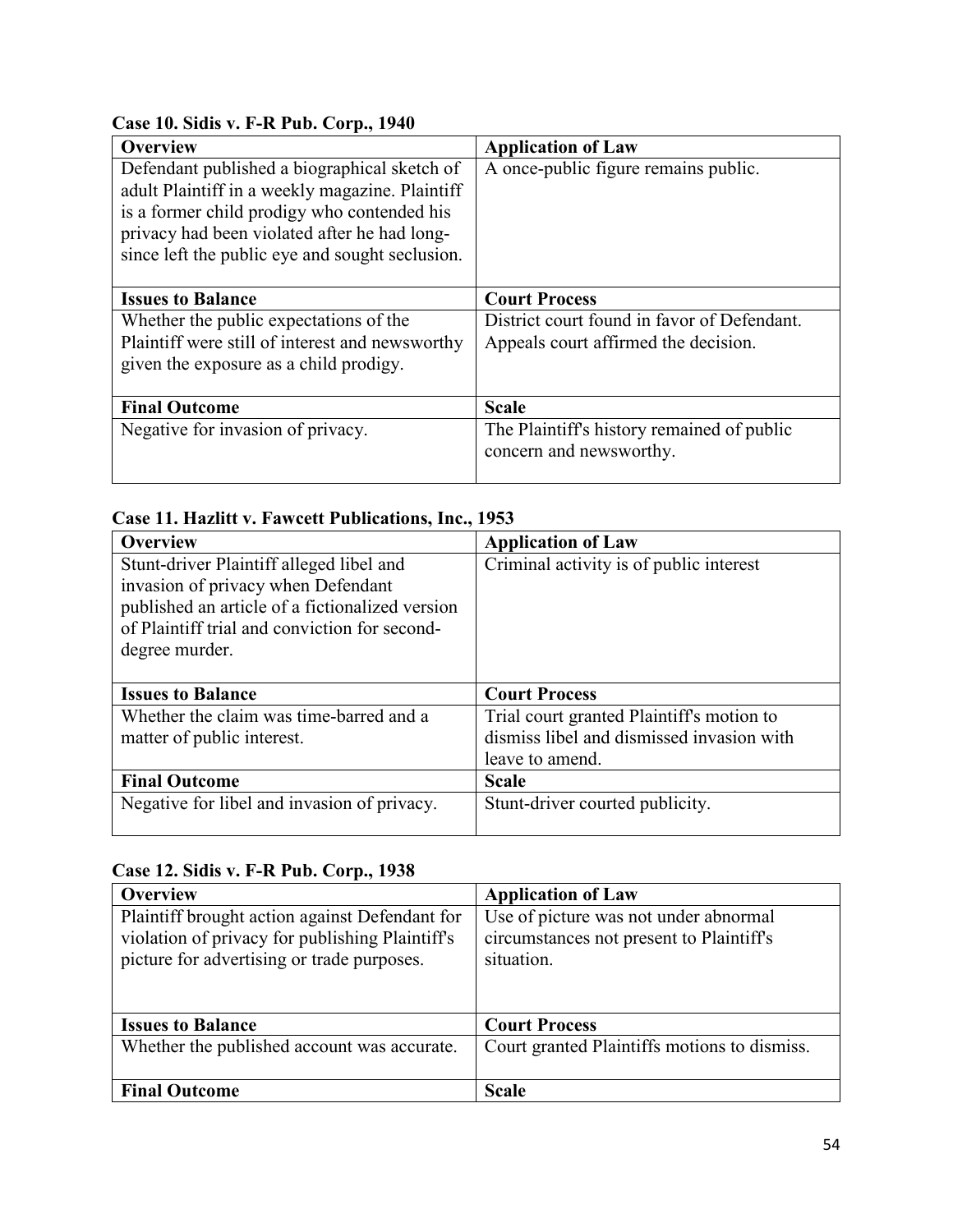| Negative for invasion of privacy. | Causes of action not sustainable. |
|-----------------------------------|-----------------------------------|
|                                   |                                   |

### **Case 13. Jenkins v. Dell Publishing Co., 1958**

| <b>Overview</b>                                | <b>Application of Law</b>                    |
|------------------------------------------------|----------------------------------------------|
| Plaintiffs were heirs of a homicide victim and | Crime is a normal news item.                 |
| filed a claim of invasion of privacy against   |                                              |
| Defendant when they published a picture        |                                              |
| without privilege.                             |                                              |
|                                                |                                              |
| <b>Issues to Balance</b>                       | <b>Court Process</b>                         |
| Whether the publication was tortious.          | District court granted summary judgment for  |
|                                                | Defendants. Appeals court affirmed as normal |
|                                                | news item.                                   |
|                                                |                                              |
| <b>Final Outcome</b>                           | <b>Scale</b>                                 |
| Negative for invasion of privacy.              | Publication was accurate and newsworthy.     |
|                                                |                                              |

### **Case 14. Ettore v. Philco Television Broadcasting Corp., 1956**

| Overview                                         | <b>Application of Law</b>                     |
|--------------------------------------------------|-----------------------------------------------|
| Professional boxer Plaintiff filed petition for  | Use of boxing match footage was               |
| deprivation of property rights when              | misappropriated.                              |
| Defendant broadcast Plaintiff in television      |                                               |
| program without consent. Plaintiff had sold      |                                               |
| rights for use in a movie.                       |                                               |
|                                                  |                                               |
| <b>Issues to Balance</b>                         | <b>Court Process</b>                          |
| Whether movie consent meant public consent,      | Trial court granted Defendant's motion to     |
| whether there was legal injury.                  | dismiss. Appeals court reversed and           |
|                                                  | remanded.                                     |
| <b>Final Outcome</b>                             | <b>Scale</b>                                  |
| Positive for violation of rights to property and | Each transaction requires consent of property |
| privacy.                                         | owner.                                        |
|                                                  |                                               |

### **Case 15. Welsh v. Island Shopper, 1974**

| <b>Overview</b>                                                                                                                                                                                                                            | <b>Application of Law</b>                                               |
|--------------------------------------------------------------------------------------------------------------------------------------------------------------------------------------------------------------------------------------------|-------------------------------------------------------------------------|
| Defendant published a birth announcement in<br>its shopping guide. Plaintiff alleged invasion<br>of privacy and public disclosure of intimate<br>facts claiming damages to career and personal<br>relationships because he wasn't married. | Plaintiff did not acknowledge the child until<br>after the publication. |
| <b>Issues to Balance</b>                                                                                                                                                                                                                   | <b>Court Process</b>                                                    |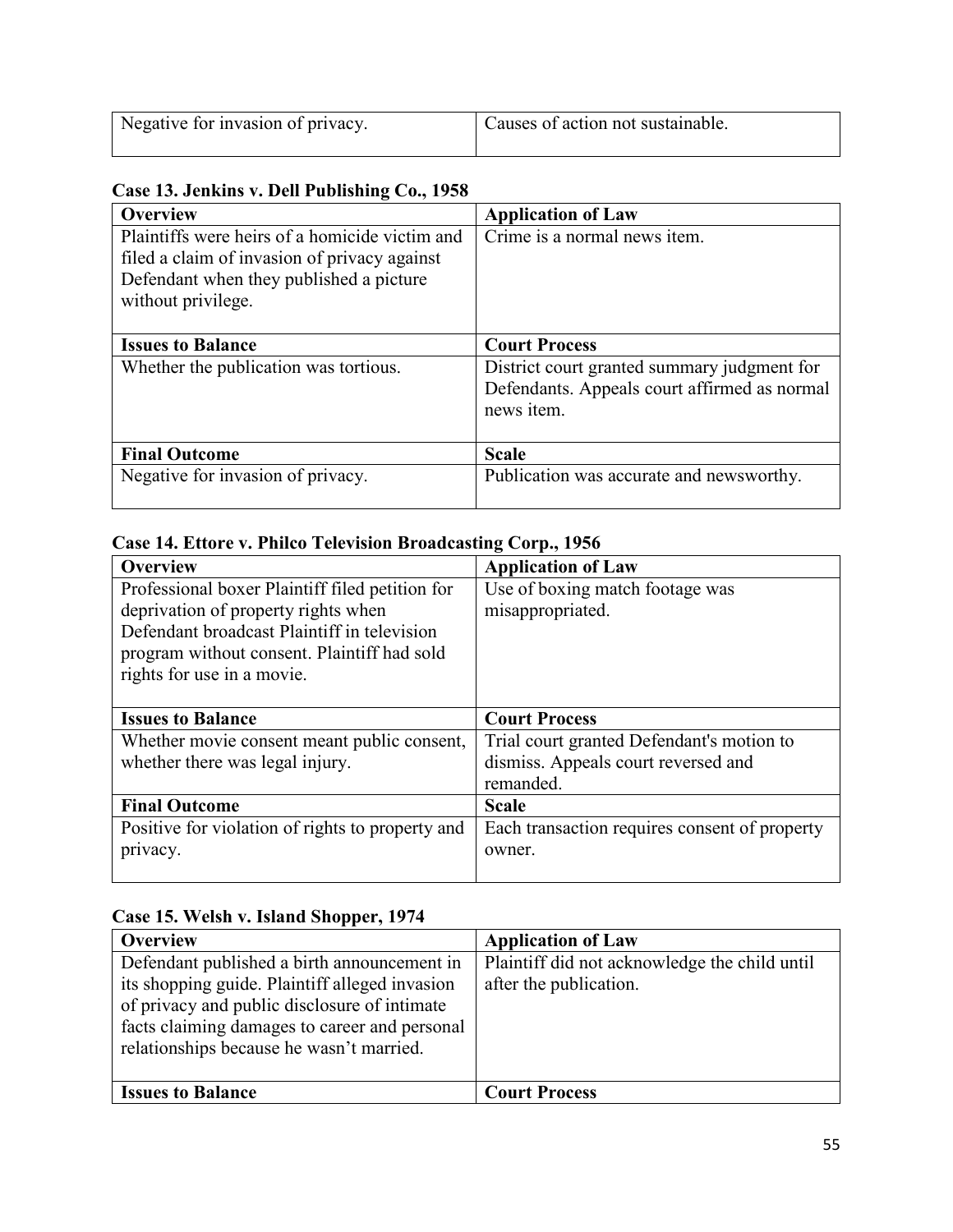| Whether Plaintiff was public figure, whether<br>matter was of public interest. | Trial court dismissed based on Defendant's<br>motion.                              |
|--------------------------------------------------------------------------------|------------------------------------------------------------------------------------|
| <b>Final Outcome</b>                                                           | <b>Scale</b>                                                                       |
| Negative for invasion of privacy.                                              | Plaintiff holds position of publicity and a<br>socially notorious job as radio DJ. |

### **Case 16. Cantrell v. Forrest City Publishing, 1973**

| <b>Overview</b>                              | <b>Application of Law</b>                    |
|----------------------------------------------|----------------------------------------------|
| Plaintiffs claimed invasion of privacy after | Publication met a standard of                |
| Defendants published a follow-up feature     | newsworthiness, action not for trespassing.  |
| about Plaintiff family member who died nine  |                                              |
| months prior in a bridge collapse that was   |                                              |
| national, front-page news.                   |                                              |
|                                              |                                              |
| <b>Issues to Balance</b>                     | <b>Court Process</b>                         |
|                                              |                                              |
| Whether the pubic had continued interest,    | Trial court denied Defendant's motion for    |
| whether there was a finding of malice.       | directed verdict. Appeals court reversed and |
|                                              | found for Defendants.                        |
| <b>Final Outcome</b>                         | <b>Scale</b>                                 |
| Negative for invasion of privacy.            | No known reckless disregard for truth.       |

### **Case 17. Haynes v. Alfred A. Knopf, Inc., 1993**

| <b>Overview</b>                              | <b>Application of Law</b>                      |
|----------------------------------------------|------------------------------------------------|
| Plaintiff alleged invasion of privacy and    | The person who made the statements had         |
| defamation after Defendant published a book  | personal experiences with the characterization |
| with a characterization Plaintiff felt was a | in question.                                   |
| misrepresentation.                           |                                                |
|                                              |                                                |
| <b>Issues to Balance</b>                     | <b>Court Process</b>                           |
| Whether the statements were defamatory.      | Appeals court affirmed the decision of the     |
|                                              | district court granting summary judgment to    |
|                                              | Defendants.                                    |
|                                              |                                                |
| <b>Final Outcome</b>                         | <b>Scale</b>                                   |
| Negative for invasion of privacy and libel.  | Statements in question found to be             |
|                                              | uncontested.                                   |
|                                              |                                                |

### **Case 18. Berg v. Minneapolis Star & Tribune, 1948**

| verview | <b>Application of Law</b> |
|---------|---------------------------|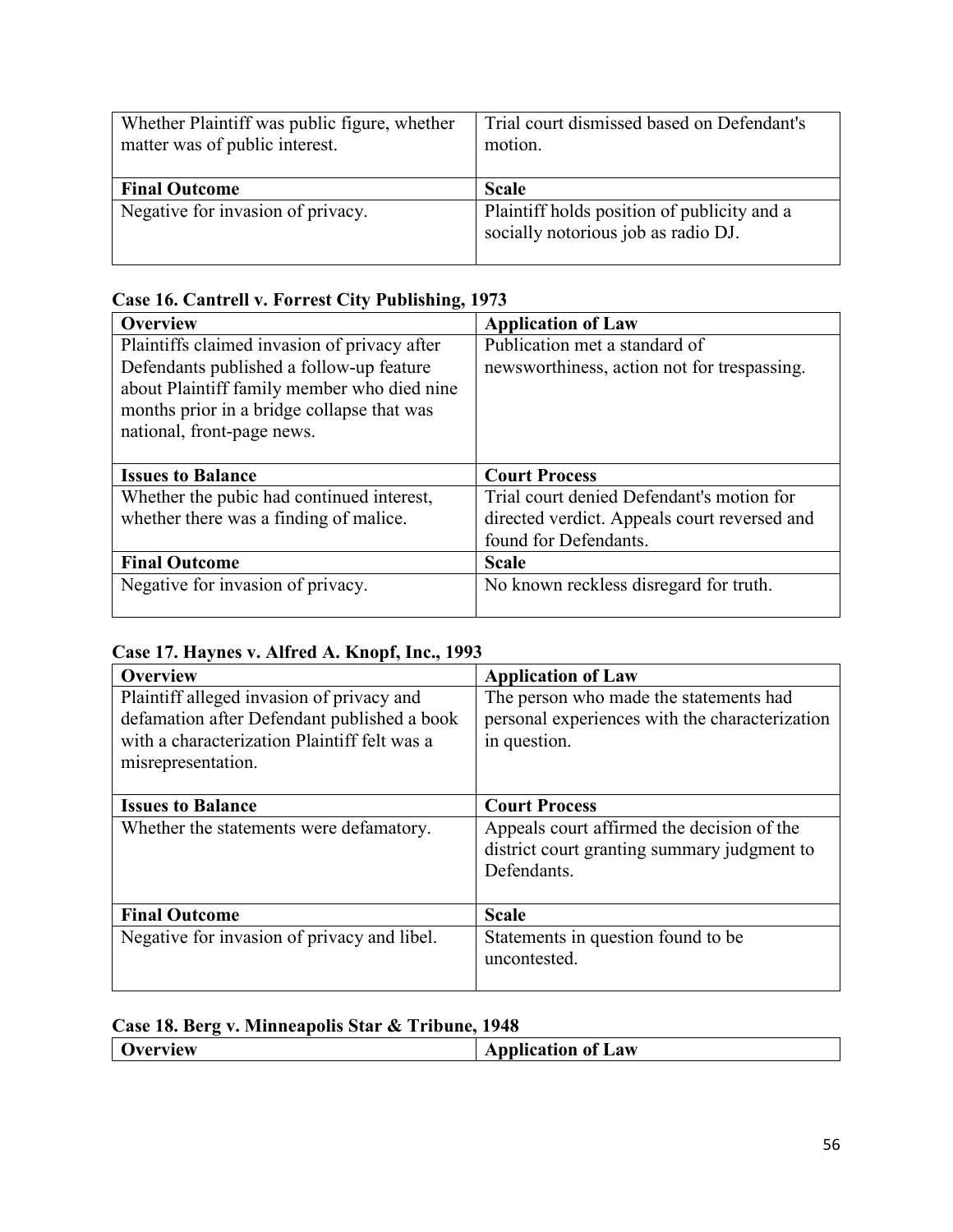| Plaintiff filed action against Defendant for<br>violation of privacy after they published a<br>picture of him without consent. | Insufficient grounds for showing a fraud.                          |
|--------------------------------------------------------------------------------------------------------------------------------|--------------------------------------------------------------------|
| <b>Issues to Balance</b>                                                                                                       | <b>Court Process</b>                                               |
| Whether right to privacy was vacated by<br>disclosing intimate facts on public records.                                        | Defendant's motion for summary judgement<br>was granted.           |
| <b>Final Outcome</b>                                                                                                           | <b>Scale</b>                                                       |
| Negative for invasion of privacy.                                                                                              | Plaintiff was first to reveal his own actions on<br>public record. |

### **Case 19. Samuel v. Curtis Pub. Co., 1954**

| <b>Overview</b>                                | <b>Application of Law</b>                   |
|------------------------------------------------|---------------------------------------------|
| Plaintiff brought suit for invasion of privacy | Picture was taken in a public setting and   |
| when Defendant published a picture of him      | doesn't depict anything derogatory, caption |
| attempting to persuade a woman to not          | correctly summarized event.                 |
| commit suicide by jumping off the Golden       |                                             |
| Gate Bridge.                                   |                                             |
|                                                |                                             |
| <b>Issues to Balance</b>                       | <b>Court Process</b>                        |
| Whether the photograph being taken and         | Court granted Defendant's motion for        |
| published was privileged.                      | summary judgment.                           |
|                                                |                                             |
| <b>Final Outcome</b>                           | <b>Scale</b>                                |
| Negative for invasion of privacy.              | Nothing in the picture would offend the     |
|                                                | sensibilities of a reasonable person.       |
|                                                |                                             |

# **Case 20. Donahue v. Warner Bros. Pictures, Inc., 1952**

| Overview                                      | Application of Law                         |
|-----------------------------------------------|--------------------------------------------|
| Plaintiffs are heirs of a deceased vaudeville | The right to free expression requires      |
| entertainer and filed action of privacy       | educational, biographical, or newsworthy   |
| invasion after Defendants depicted deceased   | matters.                                   |
| as the subject of a fictional movie including |                                            |
| name and portrayal without consent.           |                                            |
|                                               |                                            |
|                                               |                                            |
| <b>Issues to Balance</b>                      | <b>Court Process</b>                       |
| Whether deceased relative's accomplishments   | State court granted Defendant's motion for |
| made him public figure.                       | summary judgement. Federal trial court     |
|                                               | reversed.                                  |
| <b>Final Outcome</b>                          | Scale                                      |
| Positive for invasion of privacy.             | No consent was sought or given.            |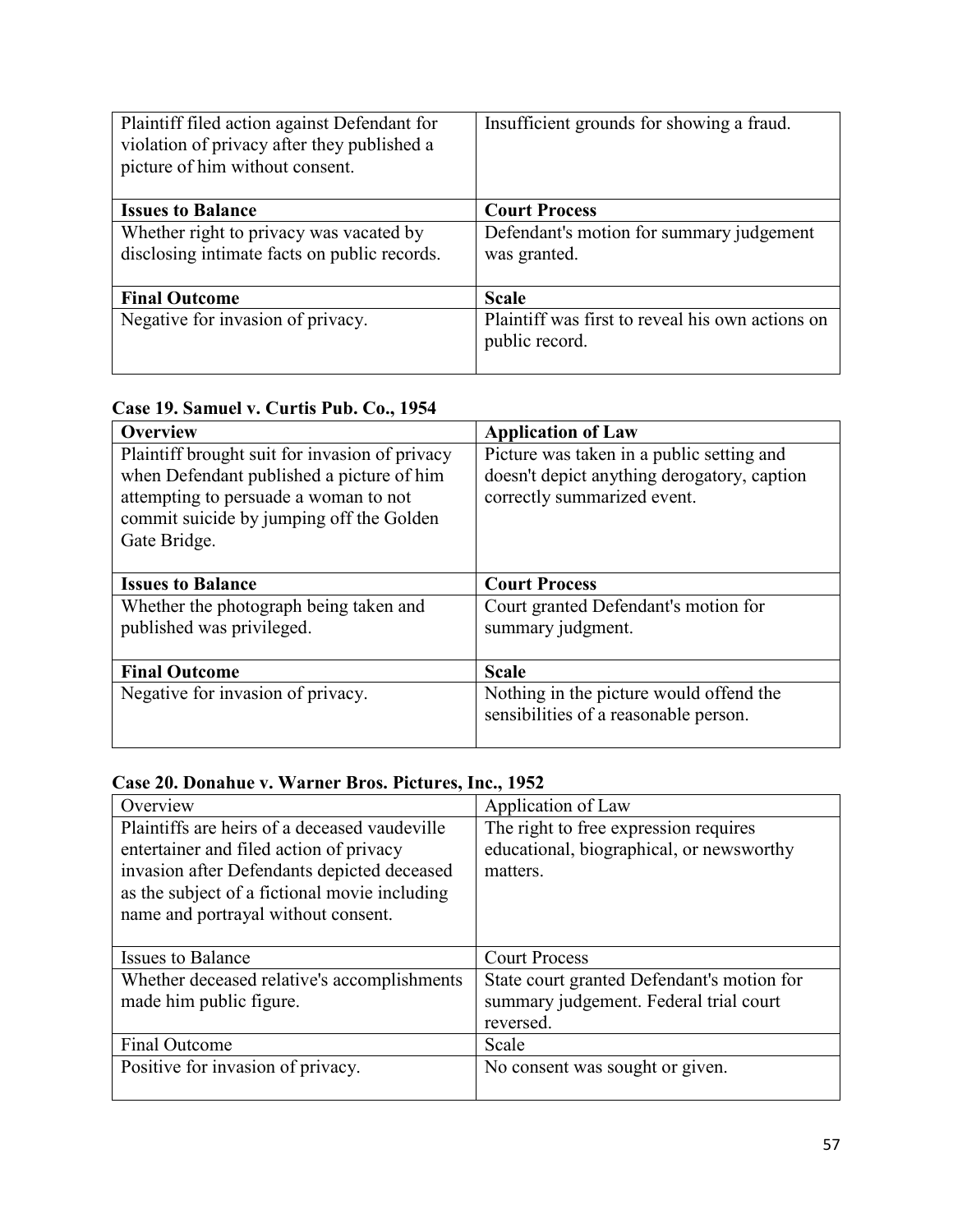| <b>Overview</b>                                 | <b>Application of Law</b>                     |
|-------------------------------------------------|-----------------------------------------------|
| Plaintiff was private individual who filed      | The contents published exceeded definition of |
| invasion of privacy action against Defendants   | newsworthy and expanded into that which the   |
| writer and publisher who wrote/published a      | public had no legitimate interest.            |
| book about the murder of Plaintiff's parents    |                                               |
| by their son/Plaintiff's brother.               |                                               |
|                                                 |                                               |
| <b>Issues to Balance</b>                        | <b>Court Process</b>                          |
| Whether the content was false and               | Publisher's defense motion for summary        |
| defamatory, whether the publisher exercised     | judgement was granted. Writer's defense       |
| care in verifying accuracy of the story.        | motion denied and remanded.                   |
|                                                 |                                               |
| <b>Final Outcome</b>                            | <b>Scale</b>                                  |
| Negative for publisher but positive for writer. | Plaintiff failed to show discovery effort to  |
|                                                 | refute publisher claims, writer invaded       |
|                                                 | privacy.                                      |
|                                                 |                                               |

### **Case 21. Dresback v. Doubleday & Co., 1981**

### **Case 22. Bernstein v. National Broadcasting Co., 1955**

| <b>Overview</b>                                | <b>Application of Law</b>                 |
|------------------------------------------------|-------------------------------------------|
| Plaintiff was convicted of bank robbery then   | Widely publicized criminal proceeding     |
| paroled and pardoned. Several years later      | allowed for republication under reasoned  |
| Plaintiff was convicted of first-degree murder | privilege.                                |
| but based on new evidence was again            |                                           |
| pardoned.                                      |                                           |
|                                                |                                           |
| <b>Issues to Balance</b>                       | <b>Court Process</b>                      |
| Whether criminal proceedings remained of       | Court granted Defendant's motion for      |
| general public interest.                       | summary judgment.                         |
|                                                |                                           |
|                                                |                                           |
| <b>Final Outcome</b>                           | <b>Scale</b>                              |
| Negative for privacy invasion.                 | Plaintiff's affairs were known to public. |

### **Case 23. Peay v. Curtis Pub. Co., 1948**

| Overview                                                                                                                                                                          | <b>Application of Law</b>                                                                                |
|-----------------------------------------------------------------------------------------------------------------------------------------------------------------------------------|----------------------------------------------------------------------------------------------------------|
| Cab driver Plaintiff filed invasion of privacy<br>when Defendants published a satiric article<br>about D.C. cab drivers including an<br>illustration that depicted the Plaintiff. | Remarks about a class doesn't give rise to<br>individual complaint unless individual is<br>identifiable. |
| <b>Issues to Balance</b>                                                                                                                                                          | <b>Court Process</b>                                                                                     |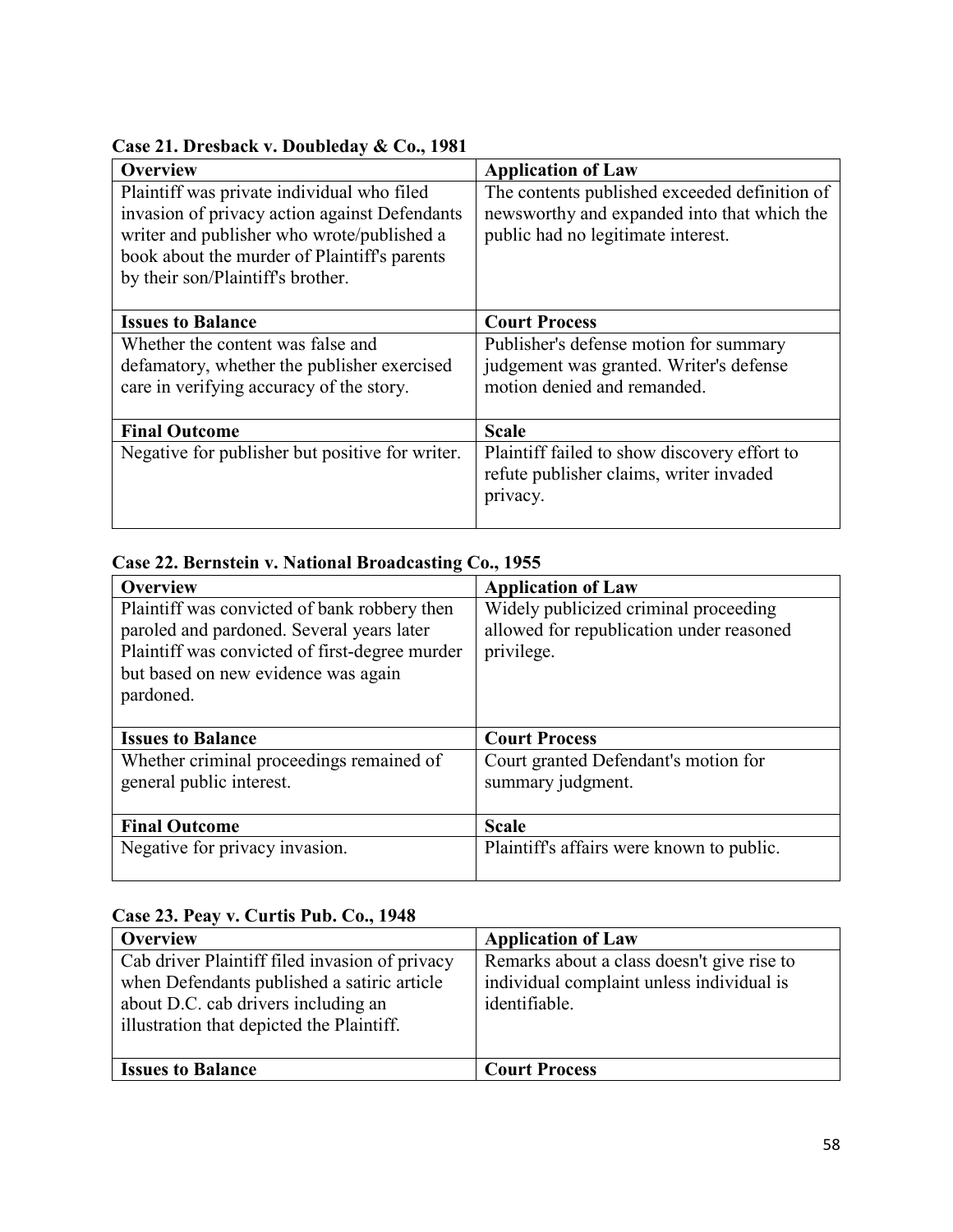| Whether the Plaintiff could be identified by<br>the illustration, whether the comments were<br>derogatory. | Defendant's motion to dismiss denied.      |
|------------------------------------------------------------------------------------------------------------|--------------------------------------------|
| <b>Final Outcome</b>                                                                                       | <b>Scale</b>                               |
| Positive for invasion of privacy and<br>defamation.                                                        | Plaintiff gave no consent for publication. |

### **Case 24. Jones v. New Haven Register, Inc., 2000**

| <b>Overview</b>                                 | <b>Application of Law</b>                        |
|-------------------------------------------------|--------------------------------------------------|
| Story and picture of an arrest was published    | As a general purpose public figure, Plaintiff is |
| by Defendant. The arrested person shared the    | subject to media spotlight.                      |
| same name as the Plaintiff. As a public figure, |                                                  |
| Plaintiff filed action despite retraction being |                                                  |
| printed.                                        |                                                  |
|                                                 |                                                  |
| <b>Issues to Balance</b>                        | <b>Court Process</b>                             |
| Whether publication was made with reckless      | Court granted Defendant's motion for             |
| disregard and malice.                           | summary judgment.                                |
|                                                 |                                                  |
| <b>Final Outcome</b>                            | <b>Scale</b>                                     |
| Negative for actions filed.                     | Plaintiff failed to meet burden of libel.        |
|                                                 |                                                  |

### **Case 25. Barbieri v. News-Journal Co., 1963**

| <b>Overview</b>                                | <b>Application of Law</b>                        |
|------------------------------------------------|--------------------------------------------------|
| Plaintiff was former convict and last criminal | The right of the press to republish facts exists |
| to receive sentence of 'whipping.' Defendant   | when those facts are still of legitimate public  |
| published story of political campaign to       | concern.                                         |
| remove whipping as punishment and included     |                                                  |
| story of Plaintiff.                            |                                                  |
|                                                |                                                  |
| <b>Issues to Balance</b>                       | <b>Court Process</b>                             |
| Whether circumstances of the crime and         | Trial court dismissed action and appeals court   |
| punishment created a reinstatement of          | affirmed.                                        |
| privacy.                                       |                                                  |
|                                                |                                                  |
| <b>Final Outcome</b>                           | <b>Scale</b>                                     |
| Negative for invasion of privacy.              | Lapse of nine years' time didn't reinstate right |
|                                                | to privacy.                                      |
|                                                |                                                  |

### **Case 26. Cason v. Baskin, 1944**

|  | Dverview | <b>Application of Law</b> |
|--|----------|---------------------------|
|--|----------|---------------------------|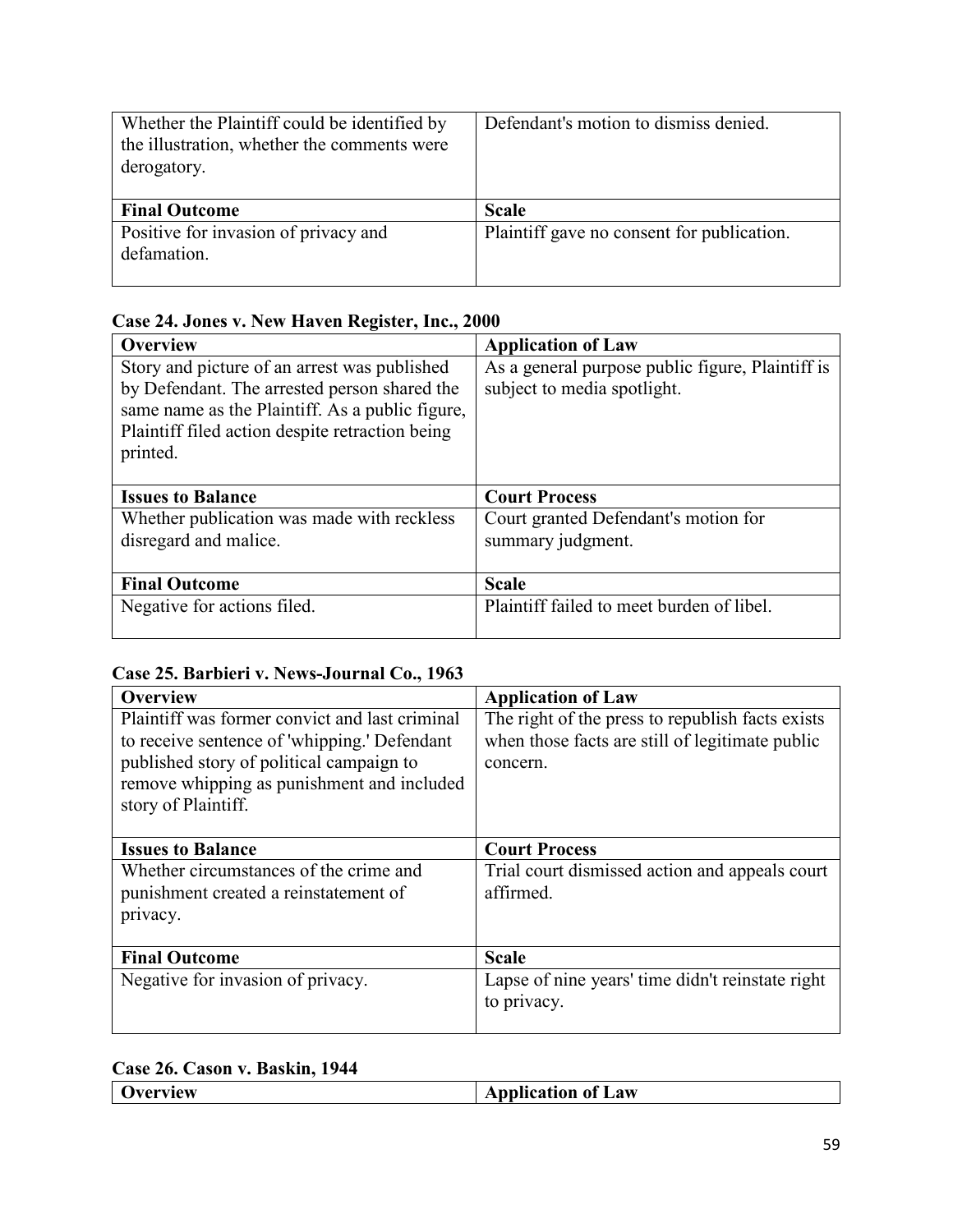| Defendant published partial biography in<br>which Plaintiff was characterized in an<br>arguably unflattering manner. Plaintiff filed<br>for invasion of privacy. | Freedom of speech isn't unrestricted but must<br>align with the sensibilities of reasonable<br>people. |
|------------------------------------------------------------------------------------------------------------------------------------------------------------------|--------------------------------------------------------------------------------------------------------|
| <b>Issues to Balance</b>                                                                                                                                         | <b>Court Process</b>                                                                                   |
| Whether the content was gathered                                                                                                                                 | Trial court sustained Defendant demurrers,                                                             |
| unscrupulously.                                                                                                                                                  | appeals court reversed and favored Plaintiff.                                                          |
| <b>Final Outcome</b>                                                                                                                                             | <b>Scale</b>                                                                                           |
| Positive for invasion of privacy.                                                                                                                                | Plaintiff gave no consent for publication.                                                             |

### **Case 27. Howard v. Des Moines Register & Tribune Co., 1979**

| <b>Overview</b>                               | <b>Application of Law</b>                  |
|-----------------------------------------------|--------------------------------------------|
| Plaintiff was hoarder whose home was subject  | Under Freedom of Information Act,          |
| to county action. Defendant requested         | information of public record is subject to |
| information of conditions and forced clean-up | release.                                   |
| from Governor which was provided and an       |                                            |
| article was published.                        |                                            |
|                                               |                                            |
| <b>Issues to Balance</b>                      | <b>Court Process</b>                       |
| Whether the disclosure was privileged.        | Trial court found no invasion of privacy,  |
|                                               | appeals court affirmed decision.           |
|                                               |                                            |
|                                               |                                            |
| <b>Final Outcome</b>                          | <b>Scale</b>                               |
| Negative for invasion of privacy.             | Information was public.                    |

# **Case 28. Rawlins v. Hutchinson Publishing Co., 1975**

| <b>Overview</b>                                | <b>Application of Law</b>                      |
|------------------------------------------------|------------------------------------------------|
| Ten years after Plaintiff's much publicized    | Public officials carry burden of proof to show |
| termination for impropriety with a woman,      | actual malice in case of libel.                |
| Defendant republished an article and Plaintiff |                                                |
| filed action for invasion of privacy.          |                                                |
|                                                |                                                |
| <b>Issues to Balance</b>                       | <b>Court Process</b>                           |
| Whether Plaintiff was considered a public      | District court granted summary judgment in     |
| official.                                      | favor of Defendant. Appeal court affirmed.     |
|                                                |                                                |
| <b>Final Outcome</b>                           | <b>Scale</b>                                   |
| Negative for invasion of privacy.              | Passage of time doesn't preclude public        |
|                                                | interest.                                      |
|                                                |                                                |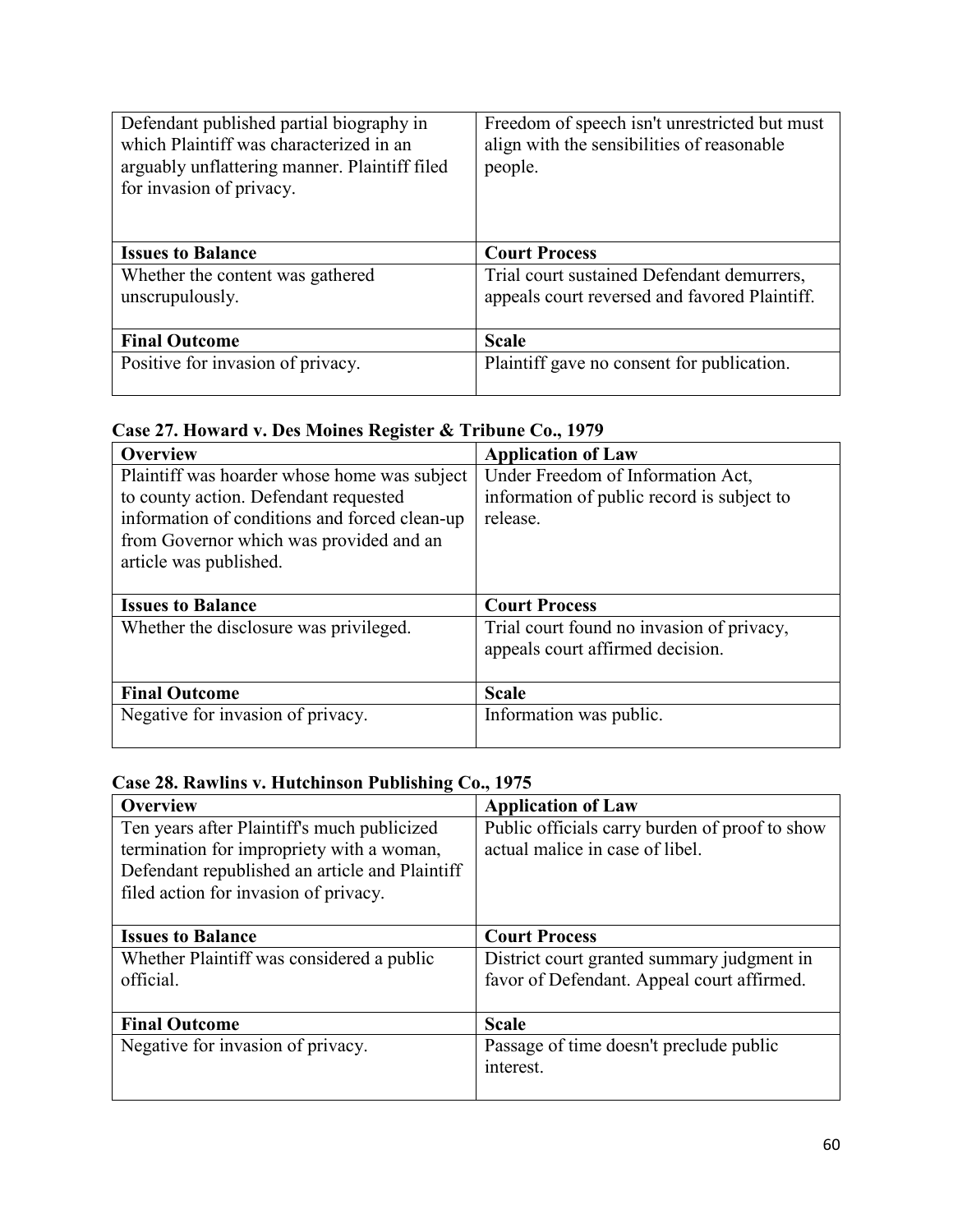### **Case 29. Barber v. Time, Inc., 1942**

| <b>Overview</b>                                                                         | <b>Application of Law</b>                                                            |
|-----------------------------------------------------------------------------------------|--------------------------------------------------------------------------------------|
| Plaintiff alleged violation of privacy when<br>Defendant published photo and article in | Freedom of the Press is limited to non-<br>abusive privilege but Plaintiff must show |
| connection with medical information and                                                 | malice.                                                                              |
| treatment at hospital location.                                                         |                                                                                      |
|                                                                                         |                                                                                      |
| <b>Issues to Balance</b>                                                                | <b>Court Process</b>                                                                 |
| Whether there was unreasonable,                                                         | District court ruled in favor of Plaintiff.                                          |
| unwarranted, and offensive interference.                                                | Defendant appealed and court affirmed                                                |
|                                                                                         | invasion but reversed award for damages.                                             |
| <b>Final Outcome</b>                                                                    | <b>Scale</b>                                                                         |
| Positive for invasion of privacy.                                                       | Substantial evidence to show interference in                                         |
|                                                                                         | private affairs without consent.                                                     |
|                                                                                         |                                                                                      |

### **Case 30. Y. G. v. Jewish Hospital of St. Louis, 1990**

| <b>Overview</b>                                   | <b>Application of Law</b>                    |
|---------------------------------------------------|----------------------------------------------|
| Defendant hospital and network published a        | A general Freedom of Expression doesn't      |
| story about in-vitro fertilization and identified | translate to victim identity in particular   |
| Plaintiffs without their consent thereby          | without showing offense to reason.           |
| instigating an action for invasion of privacy.    |                                              |
|                                                   |                                              |
| <b>Issues to Balance</b>                          | <b>Court Process</b>                         |
| Whether story could have been published           | Trial court granted Defendant's motion to    |
| without identifying Plaintiff, newsworthiness.    | dismiss. Appeals court reversed decision on  |
|                                                   | issue of newsworthiness.                     |
|                                                   |                                              |
| <b>Final Outcome</b>                              | <b>Scale</b>                                 |
| Positive for invasion of privacy.                 | Plaintiff identity was not news worthy or of |
|                                                   | public interest.                             |
|                                                   |                                              |

### **Case 31. Palmer v. Schonhorn Enterprises, Inc., 1967**

| <b>Overview</b>                                                                                                                                          | <b>Application of Law</b>                                                           |
|----------------------------------------------------------------------------------------------------------------------------------------------------------|-------------------------------------------------------------------------------------|
| Professional golfer Plaintiffs filed action for<br>invasion of privacy after Defendants produced  <br>a card game with Plaintiffs names and<br>profiles. | Publication of well-known figures not<br>invasion but for purposes of capitalizing. |
| <b>Issues to Balance</b>                                                                                                                                 | <b>Court Process</b>                                                                |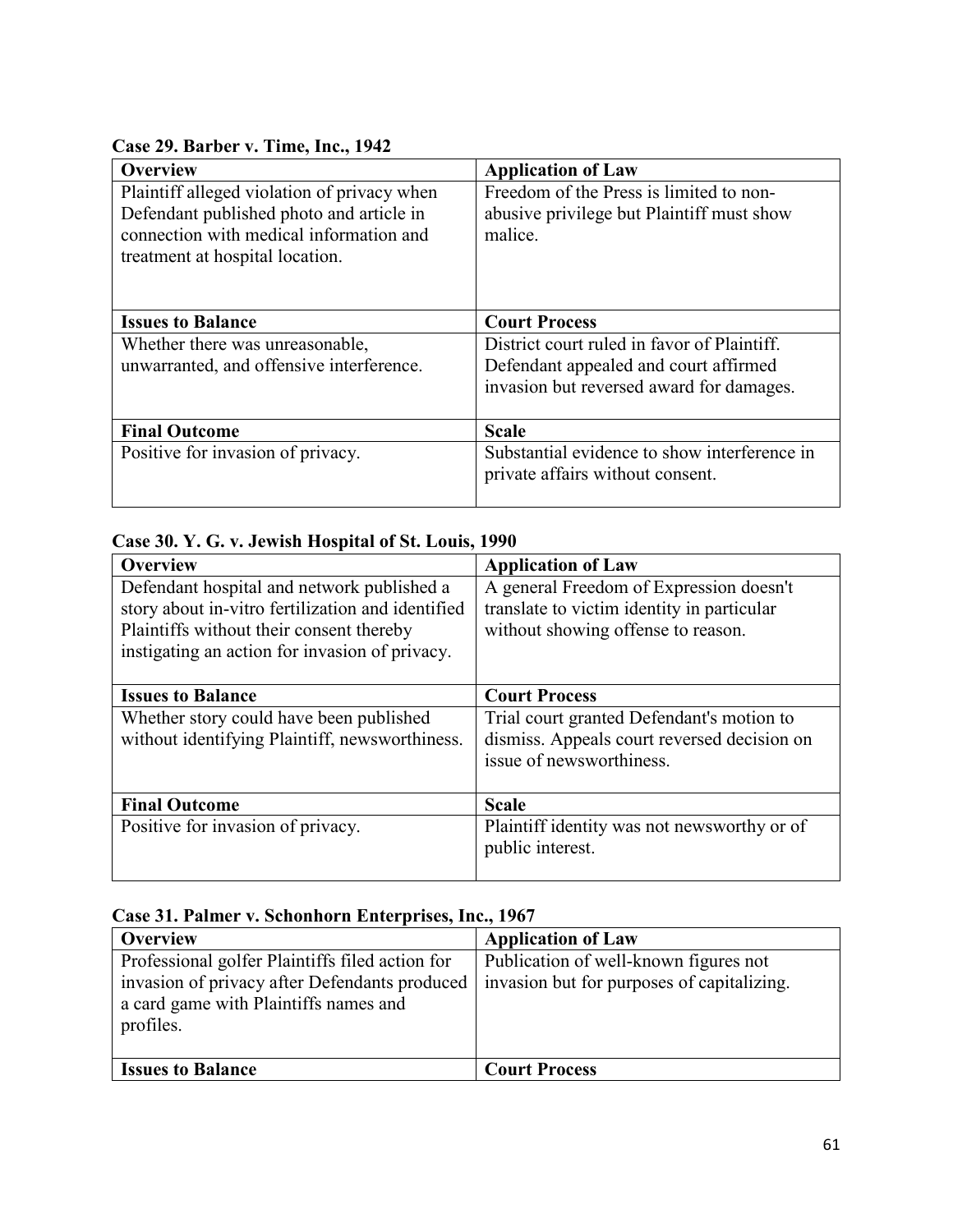| Whether well-known biographical data is<br>public. | Court granted summary judgment for<br>Plaintiffs. |
|----------------------------------------------------|---------------------------------------------------|
| <b>Final Outcome</b>                               | <b>Scale</b>                                      |
| Positive for invasion of privacy.                  | Plaintiffs gave no consent.                       |

### **Case 32. Blount v. T D Publishing Corp., 1966**

| <b>Overview</b>                              | <b>Application of Law</b>                     |
|----------------------------------------------|-----------------------------------------------|
| Plaintiff widow filed an action against      | Circumstances involved criminal activity      |
| Defendants after they published and against  | which is a matter of public interest.         |
| Defendants who distributed a magazine that   |                                               |
| restructured the events surrounding death of |                                               |
| husband by murder.                           |                                               |
|                                              |                                               |
| <b>Issues to Balance</b>                     | <b>Court Process</b>                          |
| Whether article contents was a matter of     | Trial court granted summary judgment in       |
| privilege.                                   | favor of Defendant. Appeal court reversed.    |
|                                              |                                               |
| <b>Final Outcome</b>                         | <b>Scale</b>                                  |
| Positive for invasion of privacy.            | Purpose of distribution was for monetary gain |
|                                              | and no consent given.                         |
|                                              |                                               |

### **Case 33. McCormack v. Oklahoma Publishing Co., 1980**

| <b>Overview</b>                             | <b>Application of Law</b>                    |
|---------------------------------------------|----------------------------------------------|
| Plaintiff claimed invasion of privacy after | Qualified privilege exists where public      |
| Defendant wrote and published an article    | interest arises and public record is made.   |
| about him. Plaintiff alleged unreasonable   |                                              |
| publicity to private facts which were       |                                              |
| malicious and painted him in a false light. |                                              |
|                                             |                                              |
| <b>Issues to Balance</b>                    | <b>Court Process</b>                         |
| Whether the facts were private or of public | Trial court granted Defendant's demurrer and |
| record, whether facts were of legitimate    | appeals court affirmed.                      |
| public concern.                             |                                              |
|                                             |                                              |
| <b>Final Outcome</b>                        | <b>Scale</b>                                 |
| Negative for invasion of privacy.           | Plaintiff failed to show cause of action.    |
|                                             |                                              |

### **Case 34. Anderson v. Fisher Broadcasting Cos., 1986**

| леw<br>ы | of Law<br>--- |
|----------|---------------|
|          |               |
|          |               |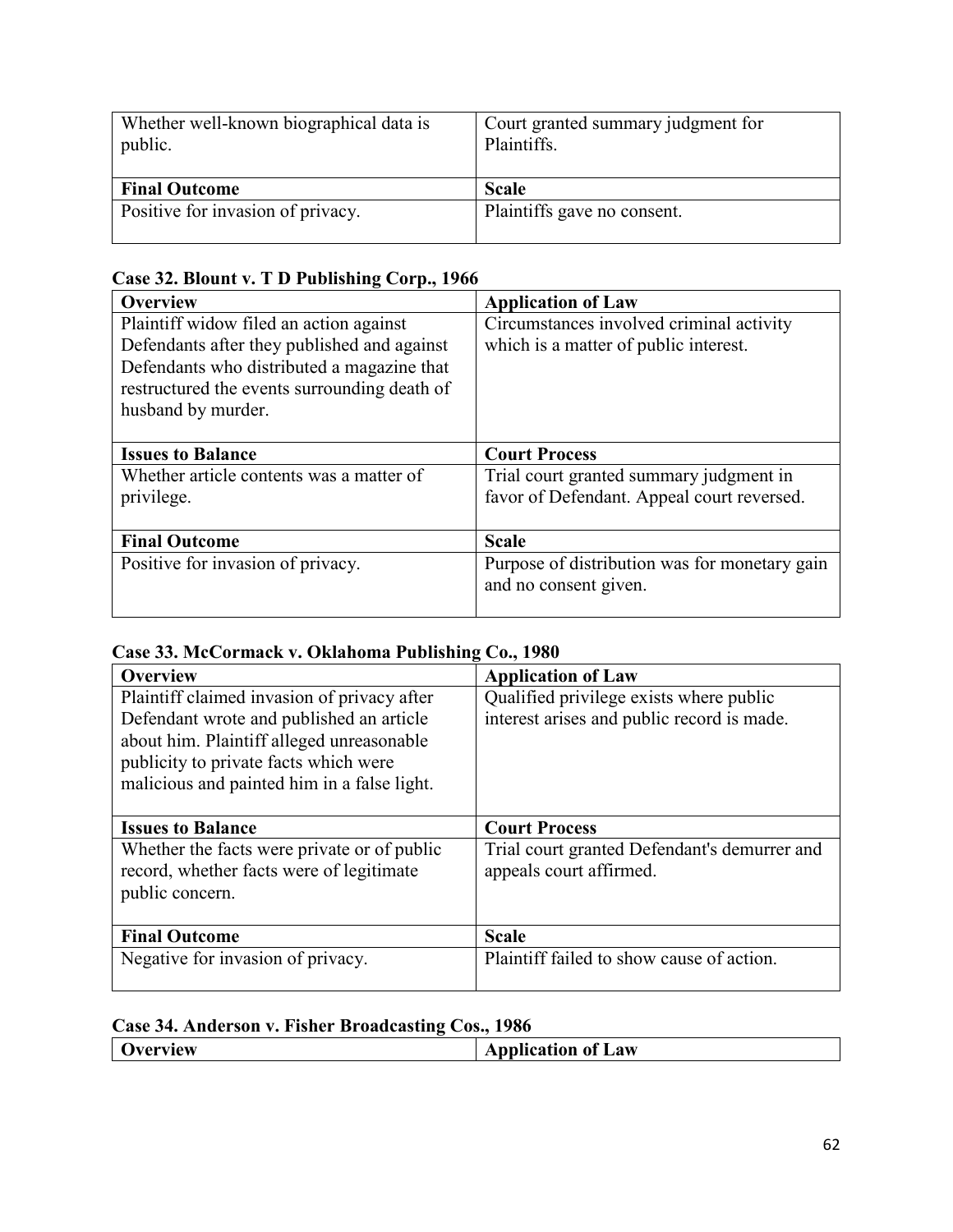| Plaintiff filed invasion of privacy after being<br>injured in a car accident which was filmed<br>and an excerpt of which was broadcast in a<br>promotional advertisement of a new<br>emergency dispatch system. | Presentation of truthful facts that a reasonable<br>person would wish to keep private doesn't<br>give rise to liability for mental distress. |
|-----------------------------------------------------------------------------------------------------------------------------------------------------------------------------------------------------------------|----------------------------------------------------------------------------------------------------------------------------------------------|
| <b>Issues to Balance</b>                                                                                                                                                                                        | <b>Court Process</b>                                                                                                                         |
| Whether victim's condition was newsworthy.                                                                                                                                                                      | Trial court ruled in favor of Plaintiff and<br>Defendant appealed. Appeals court reversed<br>judgment.                                       |
| <b>Final Outcome</b>                                                                                                                                                                                            | <b>Scale</b>                                                                                                                                 |
| Negative for invasion of privacy.                                                                                                                                                                               | No finding of malice.                                                                                                                        |

# **Case 35. Hamilton v. Crown Life Ins. Co., 1967**

| <b>Overview</b>                                 | <b>Application of Law</b>                     |
|-------------------------------------------------|-----------------------------------------------|
| Plaintiff was beneficiary of life insurance     | Manner of death was sufficiently notorious to |
| policy after her husband's death and filed      | be newsworthy and facts of circumstances      |
| invasion of privacy after insurance adjuster    | didn't merit the court's attention.           |
| Defendant who, after issuing the check, called  |                                               |
| known associates of Plaintiff and disclosed     |                                               |
| benefit amount.                                 |                                               |
|                                                 |                                               |
| <b>Issues to Balance</b>                        | <b>Court Process</b>                          |
|                                                 |                                               |
| Whether there was intrusion, false attribution, | Trial court ruled in favor of defendant.      |
| commercial use, etc.                            | Appeals court affirmed the judgment.          |
|                                                 |                                               |
| <b>Final Outcome</b>                            | <b>Scale</b>                                  |
| Negative for invasion of privacy.               | Allegations weren't offensive to reasonable   |
|                                                 | person.                                       |

# **Case 36. Hinish v. Meier & Frank Co. Inc., 1941**

| <b>Overview</b>                              | <b>Application of Law</b>                      |
|----------------------------------------------|------------------------------------------------|
| Plaintiff alleged that Defendants signed his | Complaint plainly stated a cause of action for |
| name to a telegram urging the governor to    | breach of tort victim's right.                 |
| veto a bill. Damages included mental anguish |                                                |
| over employment and pension being            |                                                |
| jeopardized as agents of federal government  |                                                |
| are prohibited from politics.                |                                                |
|                                              |                                                |
| <b>Issues to Balance</b>                     | <b>Court Process</b>                           |